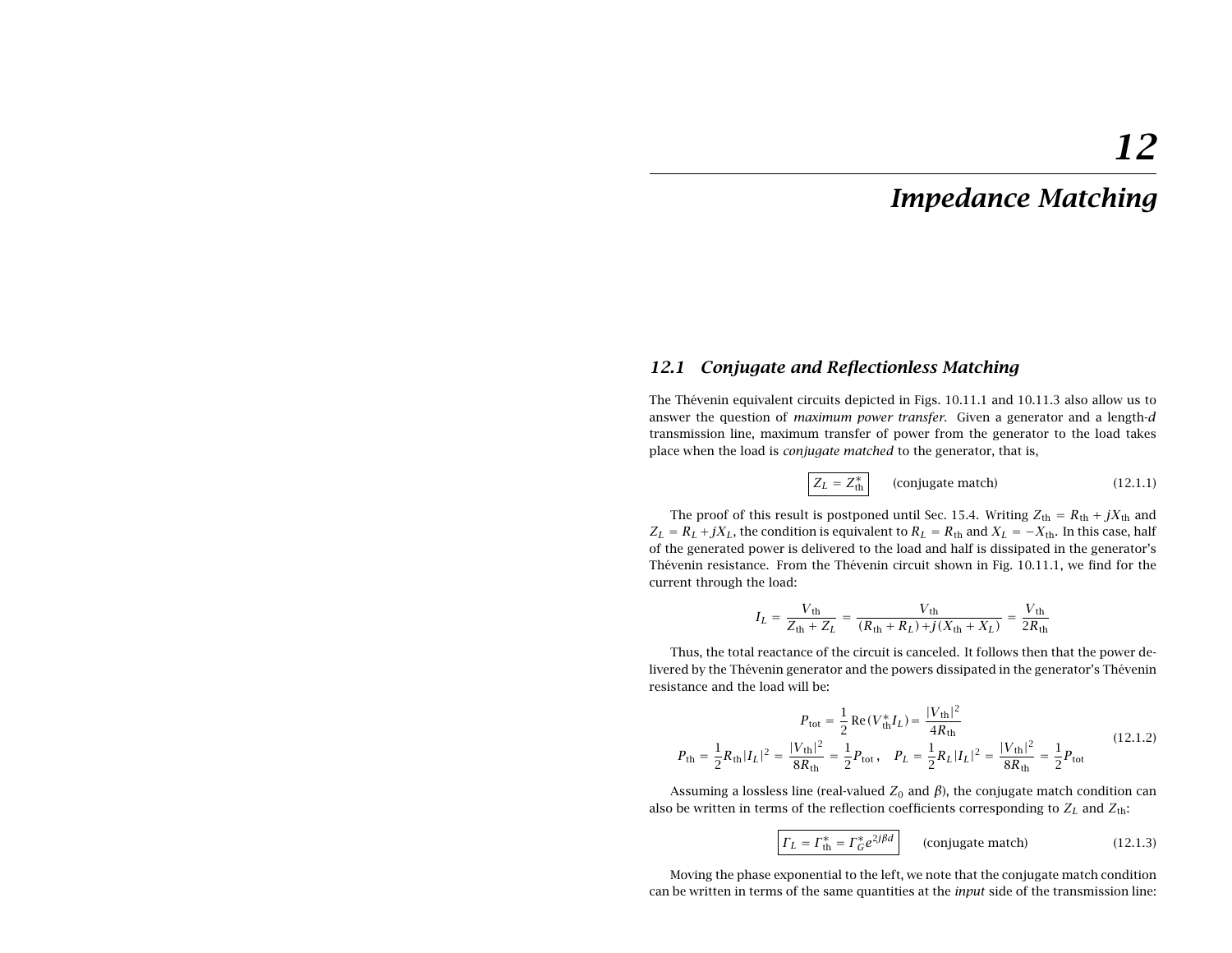$$
\boxed{\Gamma_d = \Gamma_L e^{-2j\beta d} = \Gamma_G^*} \quad \Leftrightarrow \quad \boxed{Z_d = Z_G^*} \qquad \text{(conjugate match)} \tag{12.1.4}
$$

Thus, the conjugate match condition can be phrased in terms of the input quantities and the equivalent circuit of Fig. 10.9.1. More generally, there is <sup>a</sup> conjugate match at every point along the line.

Indeed, the line can be cut at any distance l from the load and its entire left segment including the generator can be replaced by a Thévenin-equivalent circuit. The conjugate matching condition is obtained by propagating Eq.  $(12.1.3)$  to the left by a distance l, or equivalently, Eq. (12.1.4) to the right by distance  $d - l$ :

$$
T_l = \Gamma_L e^{-2j\beta l} = \Gamma_G^* e^{2j\beta(d-l)}
$$
 (conjugate match) (12.1.5)

Conjugate matching is not the same as reflectionless matching, which refers to matching the load to the line impedance,  $Z_L = Z_0$ , in order to prevent reflections from the load.

In practice, we must use matching networks at one or both ends of the transmission line to achieve the desired type of matching. Fig. 12.1.1 shows the two typical situations that arise.



**Fig. 12.1.1** Reflectionless and conjugate matching of <sup>a</sup> transmission line.

In the first, referred to as <sup>a</sup> flat line, both the generator and the load are matched so that effectively,  $Z_G = Z_L = Z_0$ . There are no reflected waves and the generator (which is typically designed to operate into  $Z_0$ ) transmits maximum power to the load, as compared to the case when  $Z_G = Z_0$  but  $Z_L \neq Z_0$ .

In the second case, the load is connected to the line without <sup>a</sup> matching circuit and the generator is conjugate-matched to the input impedance of the line, that is,  $Z_d = Z_G^*$ . As we mentioned above, the line remains conjugate matched everywhere along its length, and therefore, the matching network can be inserted at any convenient point, not necessarily at the line input.

Because the value of  $Z_d$  depends on  $Z_L$  and the frequency  $\omega$  (through tan  $\beta d$ ), the conjugate match will work as designed only at <sup>a</sup> single frequency. On the other hand, if

#### **12.2. Multisection Transmission Lines**

the load and generator are purely resistive and are matched individually to the line, the matching will remain reflectionless over <sup>a</sup> larger frequency bandwidth.

Conjugate matching is usually accomplished using L-section reactive networks. Reflectionless matching is achieved by essentially the same methods as antireflection coating. In the next few sections, we discuss several methods for reflectionless and conjugate matching, such as (a) quarter-wavelength single- and multi-section transformers; (b) two-section series impedance transformers; (c) single, double, and triple stub tuners; and (d) L-section lumped-parameter reactive matching networks.

# **12.2 Multisection Transmission Lines**

Multisection transmission lines are used primarily in the construction of broadband matching terminations. A typical multisection line is shown in Fig. 12.2.1.



**Fig. 12.2.1** Multi-section transmission line.

It consists of M segments between the main line and the load. The *i*th segment is characterized by its characteristic impedance  $Z_i$ , length  $l_i$ , and velocity factor, or equivalently, refractive index  $n_i$ . The speed in the *i*th segment is  $c_i = c_0/n_i$ . The phase thicknesses are defined by:

$$
\delta_i = \beta_i l_i = \frac{\omega}{c_i} l_i = \frac{\omega}{c_0} n_i l_i, \quad i = 1, 2, ..., M
$$
 (12.2.1)

We may define the electrical lengths (playing the same role as the optical lengths of dielectric slabs) in units of some reference free-space wavelength  $\lambda_0$  or corresponding frequency  $f_0 = c_0/\lambda_0$  as follows:

(electrical lengths) 
$$
L_i = \frac{n_i l_i}{\lambda_0} = \frac{l_i}{\lambda_i}, \quad i = 1, 2, ..., M
$$
 (12.2.2)

where  $\lambda_i = \lambda_0/n_i$  is the wavelength within the *i*th segment. Typically, the electrical lengths are quarter-wavelengths,  $L_i = 1/4$ . It follows that the phase thicknesses can be expressed in terms of  $L_i$  as  $\delta_i = \omega n_i l_i / c_0 = 2\pi f n_i l_i / (f_0 \lambda_0)$ , or,

(phase thicknesses)

$$
\delta_i = \beta_i l_i = 2\pi L_i \frac{f}{f_0} = 2\pi L_i \frac{\lambda_0}{\lambda}, \quad i = 1, 2, \dots, M \quad (12.2.3)
$$

where f is the operating frequency and  $\lambda = c_0/f$  the corresponding free-space wavelength. The wave impedances,  $\mathcal{Z}_i$ , are continuous across the  $M + 1$  interfaces and are related by the recursions: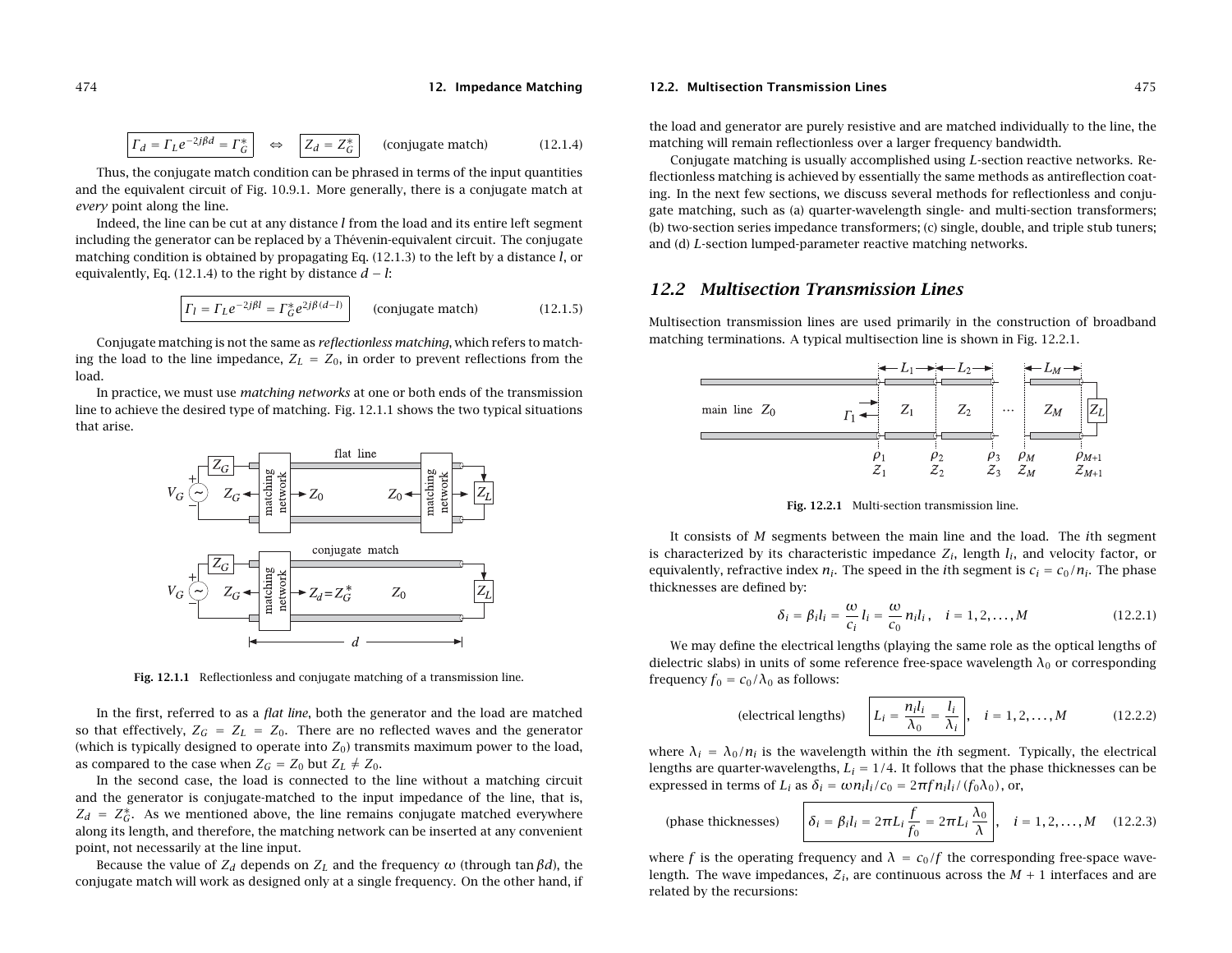$$
Z_i = Z_i \frac{Z_{i+1} + jZ_i \tan \delta_i}{Z_i + jZ_{i+1} \tan \delta_i}, \quad i = M, \dots, 1
$$
\n(12.2.4)

and initialized by  ${\cal Z}_{M+1} = Z_L.$  The corresponding reflection responses at the left of each interface,  $\Gamma_i = (\mathcal{Z}_i - Z_{i-1})/(\mathcal{Z}_i + Z_{i-1})$ , are obtained from the recursions:

$$
\Gamma_i = \frac{\rho_i + \Gamma_{i+1}e^{-2j\delta_i}}{1 + \rho_i\Gamma_{i+1}e^{-2j\delta_i}}, \quad i = M, ..., 1
$$
\n(12.2.5)

and initialized at  $\Gamma_{M+1} = \Gamma_L = (Z_L - Z_M)/(Z_L + Z_M)$ , where  $\rho_i$  are the elementary reflection coefficients at the interfaces:

$$
\rho_i = \frac{Z_i - Z_{i-1}}{Z_i + Z_{i-1}}, \quad i = 1, 2, ..., M + 1
$$
\n(12.2.6)

where  $Z_{M+1} = Z_L.$  The MATLAB function <code>multiline</code> calculates the reflection response  $\Gamma_1(f)$  at interface-1 as a function of frequency. Its usage is:

 $Gamma = multilinear(Z, L, ZL, f);$  % reflection response of multisection line

where  $Z = [Z_0, Z_1, \ldots, Z_M]$  and  $L = [L_1, L_2, \ldots, L_M]$  are the main line and segment impedances and the segment electrical lengths.

The function multiline implements Eq. (12.2.6) and is similar to multidiel, except here the load impedance  $Z_L$  is a separate input in order to allow it to be a function of frequency. We will see examples of its usage below.

# **12.3 Quarter-Wavelength Chebyshev Transformers**

Quarter-wavelength Chebyshev impedance transformers allow the matching of realvalued load impedances  $Z_L$  to real-valued line impedances  $Z_0$  and can be designed to achieve desired attenuation and bandwidth specifications.

The design method has already been discussed in Sec. 6.8. The results of that section translate verbatim to the present case by replacing refractive indices  $n_i$  by line admittances  $Y_i = 1/Z_i$ . Typical design specifications are shown in Fig. 6.8.1.

In an  $M$ -section transformer, all segments have equal electrical lengths,  $L_i = l_i/\lambda_i =$  $n_i l_i/\lambda_0 = 1/4$  at some operating wavelength  $\lambda_0.$  The phase thicknesses of the segments are all equal and are given by  $\delta_i = 2\pi L_i f/f_0$ , or, because  $L_i = 1/4$ :

$$
\delta = \frac{\pi}{2} \frac{f}{f_0} \tag{12.3.1}
$$

The reflection response  $| \Gamma_1(f) |^2$  at the left of interface-1 is expressed in terms of the order-M Chebyshev polynomials  $T_M(x)$ , where x is related to the phase thickness by  $x = x_0 \cos \delta$ :

$$
|\Gamma_1(f)|^2 = \frac{e_1^2 T_M^2(x_0 \cos \delta)}{1 + e_1^2 T_M^2(x_0 \cos \delta)}
$$
(12.3.2)

where  $e_1 = e_0/T_M(x_0)$  and  $e_0$  is given in terms of the load and main line impedances:

#### **12.3. Quarter-Wavelength Chebyshev Transformers** 477

$$
e_0^2 = \frac{(Z_L - Z_0)^2}{4Z_L Z_0} = \frac{|\Gamma_L|^2}{1 - |\Gamma_L|^2}, \quad \Gamma_L = \frac{Z_L - Z_0}{Z_L + Z_0}
$$
(12.3.3)

The parameter  $x_0$  is related to the desired reflectionless bandwidth  $\varDelta f$  by:

$$
x_0 = \frac{1}{\sin\left(\frac{\pi}{4}\frac{\Delta f}{f_0}\right)}\tag{12.3.4}
$$

and  $T_M(x_0)$  is related to the attenuation  $A$  in the reflectionless band by:

$$
A = 10\log_{10}\left(\frac{T_M^2(x_0) + e_0^2}{1 + e_0^2}\right)
$$
 (12.3.5)

Solving for  $M$  in terms of  $A$ , we have (rounding up to the next integer):

$$
M = \text{ceil}\left(\frac{\text{acosh}\left(\sqrt{(1 + e_0^2)10^{A/10} - e_0^2}\right)}{\text{acosh}(x_0)}\right)
$$
(12.3.6)

where A is in dB and is measured from dc, or equivalently, with respect to the reflection response  $|\Gamma_L|$  of the unmatched line. The maximum equiripple level within the reflectionless band is given by

$$
|\Gamma_1|_{\text{max}} = |\Gamma_L| \, 10^{-A/20} \quad \Rightarrow \quad A = 20 \log_{10} \left( \frac{|\Gamma_L|}{|\Gamma_1|_{\text{max}}} \right) \tag{12.3.7}
$$

This condition can also be expressed in terms of the maximum SWR within the desired bandwidth. Indeed, setting  $S_{\rm max}$  =  $(1 + |\Gamma_1|_{\rm max})/(1 - |\Gamma_1|_{\rm max})$  and  $S_L$  =  $(1 + |\Gamma_L|)/(1 - |\Gamma_L|)$ , we may rewrite (12.3.7) as follows:

$$
A = 20 \log_{10} \left( \frac{|{\Gamma_L}|}{|{\Gamma_1}|_{\text{max}}} \right) = 20 \log_{10} \left( \frac{S_L - 1}{S_L + 1} \frac{S_{\text{max}} + 1}{S_{\text{max}} - 1} \right)
$$
 (12.3.8)

where we must demand  $S_{\rm max} < S_L$  or  $|\varGamma_1|_{\rm max} < |\varGamma_L|$ . The MATLAB functions chebtr, chebtr2, and chebtr3 implement the design steps. In the present context, they have usage:

| [Y, a, b] | $=$ chebtr(Y0,YL,A,DF);                         | % Chebyshev multisection transformer design |
|-----------|-------------------------------------------------|---------------------------------------------|
|           | $[Y, a, b, A]$ = chebtr2(Y0, YL, M, DF);        | % specify order and bandwidth               |
|           | $[Y, a, b, DF] = \text{chebrr3}(Y0, YL, M, A);$ | % specify order and attenuation             |

The outputs are the admittances  $Y = [Y_0, Y_1, Y_2, \ldots, Y_M, Y_L]$  and the reflection and transmission polynomials **<sup>a</sup>**, **b**. In chebtr2 and chebtr3, the order M is given. The designed segment impedances  $Z_i$ ,  $i = 1, 2, ..., M$  satisfy the symmetry properties:

$$
Z_i Z_{M+1-i} = Z_0 Z_L, \quad i = 1, 2, ..., M
$$
 (12.3.9)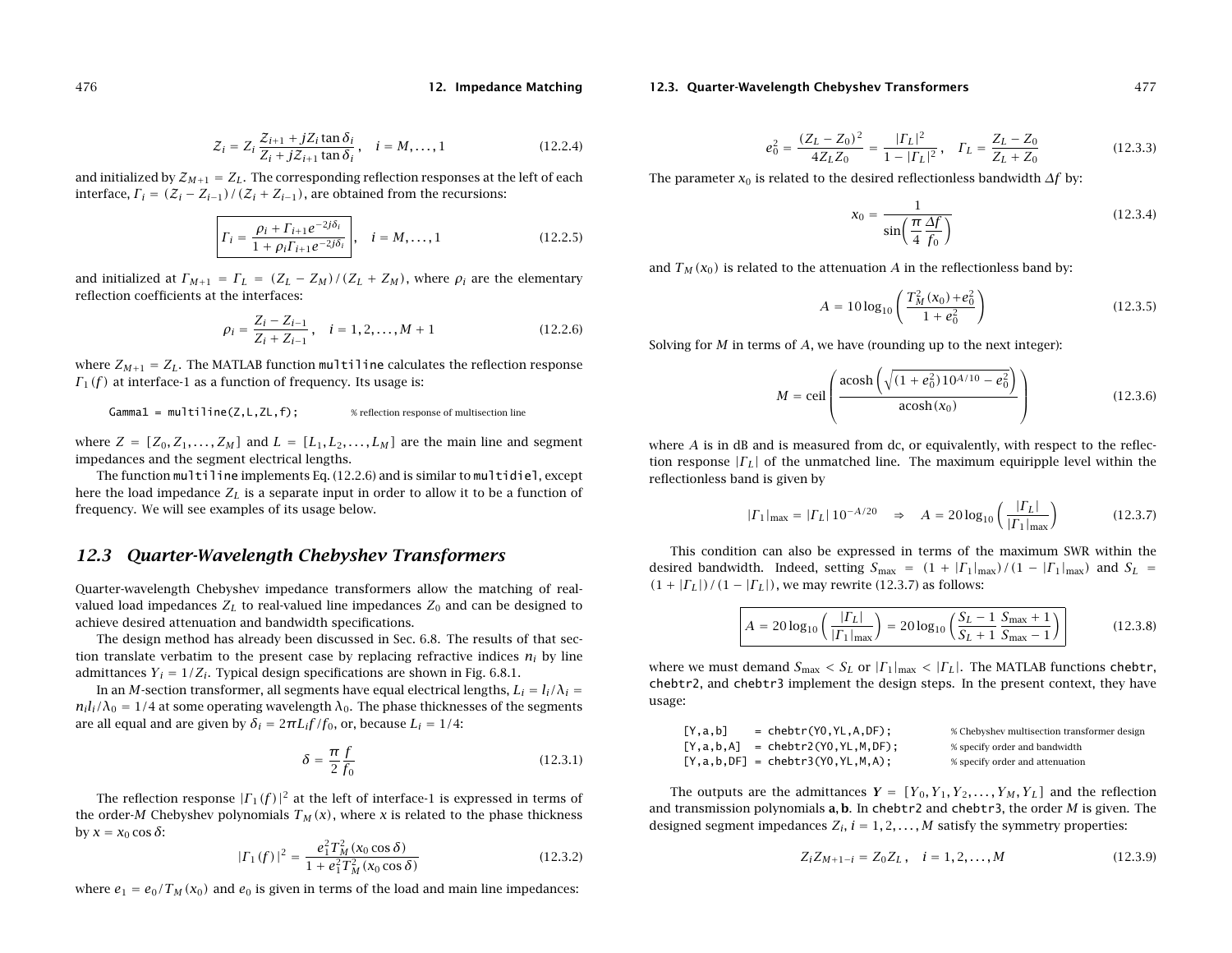

**Fig. 12.3.1** One, two, and three-section quarter-wavelength transformers.

Fig. 12.3.1 depicts the three cases of  $M = 1, 2, 3$  segments. The case  $M = 1$  is used widely and we discuss it in more detail. According to Eq. (12.3.9), the segment impedance satisfies  $Z_1^2 = Z_0 Z_L$ , or,

$$
Z_1 = \sqrt{Z_0 Z_L} \tag{12.3.10}
$$

This implies that the reflection coefficients at interfaces 1 and 2 are equal:

$$
\rho_1 = \frac{Z_1 - Z_0}{Z_1 + Z_0} = \frac{Z_L - Z_1}{Z_L + Z_1} = \rho_2
$$
\n(12.3.11)

Because the Chebyshev polynomial of order-1 is  $T_1(x) = x$ , the reflection response (12.3.2) takes the form:

$$
|\Gamma_1(f)|^2 = \frac{e_0^2 \cos^2 \delta}{1 + e_0^2 \cos^2 \delta} \tag{12.3.12}
$$

Using Eq. (12.3.11), we can easily verify that  $e_0$  is related to  $\rho_1$  by

$$
e_0^2 = \frac{4\rho_1^2}{(1-\rho_1^2)^2}
$$

Then, Eq. (12.3.12) can be cast in the following equivalent form, which is recognized as the propagation of the load reflection response  $\varGamma_2=\rho_2=\rho_1$  by a phase thickness  $\delta$ to interface-1:

$$
|\Gamma_1(f)|^2 = \left| \frac{\rho_1 (1 + z^{-1})}{1 + \rho_1^2 z^{-1}} \right|^2 \tag{12.3.13}
$$

where  $z=e^{2j\delta}$ . The reflection response has a zero at  $z=-1$  or  $\delta=\pi/2$ , which occurs at  $f = f_0$  and at *odd* multiples of  $f_0$ . The wave impedance at interface-1 will be:

$$
Z_1 = Z_1 \frac{Z_L + jZ_1 \tan \delta}{Z_0 + jZ_L \tan \delta}
$$
 (12.3.14)

#### **12.3. Quarter-Wavelength Chebyshev Transformers** 479

Using Eq. (12.3.10), we obtain the matching condition at  $f = f_0$ , or at  $\delta = \pi/2$ :

$$
Z_1 = \frac{Z_1^2}{Z_L} = Z_0 \tag{12.3.15}
$$

- **Example 12.3.1:** Single-section quarter wavelength transformer. Design <sup>a</sup> single-section transformer that will match <sup>a</sup> 200-ohm load to <sup>a</sup> 50-ohm line at 100 MHz. Determine the bandwidth over which the SWR on the line remains less than 1.5.
- **Solution:** The quarter-wavelength section has impedance  $Z_1 = \sqrt{Z_L Z_0} = \sqrt{200 \cdot 50} = 100$  ohm. The reflection response  $|\Gamma_1(f)|$  and the SWR  $S(f) = (1+|\Gamma_1(f)|)/(1-|\Gamma_1(f)|)$  are plotted in Fig. 12.3.1 versus frequency.



**Fig. 12.3.2** Reflection response and line SWR of single-section transformer.

The reflection coefficient of the unmatched line and the maximum tolerable reflection response over the desired bandwidth are:

$$
\Gamma_L = \frac{Z_L - Z_0}{Z_L + Z_0} = \frac{200 - 50}{200 + 50} = 0.6, \quad |\Gamma_1|_{\text{max}} = \frac{S_{\text{max}} - 1}{S_{\text{max}} + 1} = \frac{1.5 - 1}{1.5 + 1} = 0.2
$$

It follows from Eq. (12.3.7) that the attenuation in dB over the desired band will be:

$$
A = 20 \log_{10} \left( \frac{|I_L|}{|I_1|_{\text{max}}} \right) = 20 \log_{10} \left( \frac{0.6}{0.2} \right) = 9.54 \text{ dB}
$$

Because the number of sections and the attenuation are fixed, we may use the MATLAB function chebtr3. The following code segment calculates the various design parameters:

| $Z0 = 50$ : ZL = 200:<br>$GL = z2q(ZL, Z0)$ ; Smax = 1.5; |                               |
|-----------------------------------------------------------|-------------------------------|
| $f0 = 100$ ; $f = \text{linspace}(0, 2*f0, 401)$ ;        | % plot over [0, 200] MHz      |
| $A = 20*log10(GL*(Smax+1)/(Smax-1))$ ;                    | % Eq. (12.3.8)                |
| $[Y, a, b, DF] = \text{chebr3}(1/20, 1/2L, 1, A);$        | % note, $M = 1$               |
| $Z = 1./Y$ ; Df = f0*DF; L = 1/4;                         | % note, $Z = [Z_0, Z_1, Z_I]$ |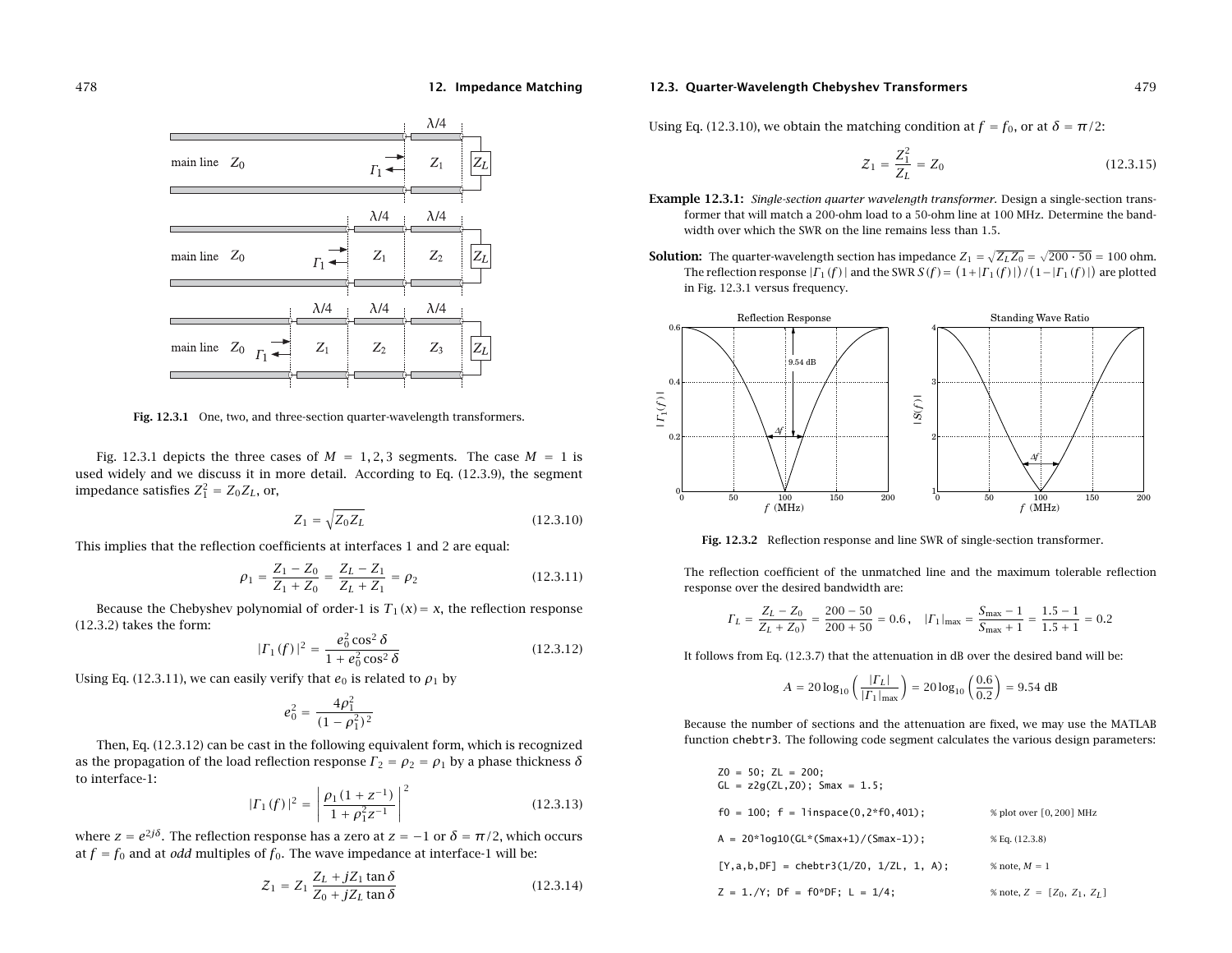| $G1 = abs(multiline(Z(1:2), L, ZL, f/f0));$ | % reflection response $ \Gamma_1(f) $ |
|---------------------------------------------|---------------------------------------|
| $S = swr(G1)$ :                             | % calculate SWR versus frequency      |

plot(f,G1); figure; plot(f,S);

The reflection response  $|\Gamma_1(f)|$  is computed by multiline with frequencies normalized to the desired operating frequency of  $f_0 = 100$  MHz. The impedance inputs to multiline were  $[Z_0, Z_1]$  and  $Z_L$  and the electrical length of the segment was  $L = 1/4$ . The resulting bandwidth is  $\Delta f = 35.1$  MHz. The reflection polynomials are:

$$
\mathbf{b} = [b_0, b_1] = [\rho_1, \rho_1], \quad \mathbf{a} = [a_0, a_1] = [1, \rho_1^2], \quad \rho_1 = \frac{Z_1 - Z_0}{Z_1 + Z_0} = \frac{1}{3}
$$

Two alternative ways to compute the reflection response are by using MATLAB's built-in function freqz, or the function dtft:

delta <sup>=</sup> pi \* f/f0/2; G1 <sup>=</sup> abs(freqz(b,a,2\*delta)); % G1 <sup>=</sup> abs(dtft(b,2\*delta) ./ dtft(a,2\*delta));

where 2 $\delta = \pi f/f_0$  is the digital frequency, such that  $z = e^{2j\delta}$ . The bandwidth  $\varDelta f$  can be computed from Eqs. (12.3.4) and (12.3.5), that is,

$$
A = 10 \log_{10} \left( \frac{x_0^2 + e_0^2}{1 + e_0^2} \right) \implies x_0 = \sqrt{(1 + e_0^2) 10^{A/10} - e_0^2}, \quad \Delta f = f_0 \frac{4}{\pi} \operatorname{asin} \left( \frac{1}{x_0} \right)
$$
  
where we replaced  $T_1(x_0) = x_0$ .

**Example 12.3.2:** Three- and four-section quarter-wavelength Chebyshev transformers. Design <sup>a</sup> Chebyshev transformer that will match <sup>a</sup> 200-ohm load to <sup>a</sup> 50-ohm line. The line SWR is required to remain less than 1.25 over the frequency band [50, 150] MHz.

Repeat the design if the SWR is required to remain less than 1.1 over the same bandwidth.

**Solution:** Here, we let the design specifications determine the number of sections and their characteristic impedances. In both cases, the unmatched reflection coefficient is the same as in the previous example,  $\varGamma_L = 0.6.$  Using  $S_{\rm max} = 1.25,$  the required attenuation in dB is for the first case:

$$
A = 20 \log_{10} \left( | \Gamma_L | \frac{S_{\text{max}} + 1}{S_{\text{max}} - 1} \right) = 20 \log_{10} \left( 0.6 \frac{1.25 + 1}{1.25 - 1} \right) = 14.65 \text{ dB}
$$

The reflection coefficient corresponding to  $S_{\text{max}}$  is  $|\Gamma_1|_{\text{max}} = (1.25-1)/(1.25+1) = 1/9 =$ 0.1111. In the second case, we use  $S_{\text{max}} = 1.1$  to find  $A = 22.0074$  dB and  $|{\Gamma}_{1}|_{\text{max}} =$  $(1.1 - 1)/(1.1 + 1) = 1/21 = 0.0476$ .

In both cases, the operating frequency is at the middle of the given bandwidth, that is,  $f_0 = 100$  MHz. The normalized bandwidth is  $\Delta F = \Delta f/f_0 = (150-50)/100 = 1$ . With these values of  $A, \varDelta F,$  the function <code>chebtr</code> calculates the required number of sections and their impedances. The typical code is as follows:

#### **12.3. Quarter-Wavelength Chebyshev Transformers** 481

| $Z0 = 50$ ; ZL = 200;<br>$GL = z2q(ZL, Z0);$ Smax = 1.25;                    |                                                                     |
|------------------------------------------------------------------------------|---------------------------------------------------------------------|
| $f1 = 50$ ; $f2 = 150$ ;<br>$Df = f2-f1$ ; $f0 = (f2+f1)/2$ ; $DF = Df/f0$ ; | % given bandedge frequencies<br>% operating frequency and bandwidth |
| A = 20*loq10(GL*(Smax+1)/(Smax-1));                                          | % attenuation of reflectionless band                                |
| $[Y, a, b] = \text{chebr}(1/\text{Z0}, 1/\text{ZL}, A, DF);$                 | % Chebyshev transformer design                                      |
| $Z = 1./Y$ ; rho = n2r(Y);                                                   | % impedances and reflection coefficients                            |

For the first case, the resulting number of sections is  $M = 3$ , and the corresponding output vector of impedances Z, reflection coefficients at the interfaces, and reflection polynomials **<sup>a</sup>**, **b** are:

> $\mathbf{Z} = [Z_0, Z_1, Z_2, Z_3, Z_L] = [50, 66.4185, 100, 150.5604, 200]$  $\boldsymbol{\rho} = [\rho_1, \rho_2, \rho_3, \rho_4] = [0.1410, 0.2018, 0.2018, 0.1410]$ **b** =  $[b_0, b_1, b_2, b_3]$  =  $[0.1410, 0.2115, 0.2115, 0.1410]$  $\mathbf{a} = [a_0, a_1, a_2, a_3] = [1, 0.0976, 0.0577, 0.0199]$

In the second case, we find  $M = 4$  sections with design parameters:

$$
\mathbf{Z} = [Z_0, Z_1, Z_2, Z_3, Z_4, Z_L] = [50, 59.1294, 81.7978, 122.2527, 169.1206, 200]
$$

 $\rho = [\rho_1, \rho_2, \rho_3, \rho_4, \rho_5] = [0.0837, 0.1609, 0.1983, 0.1609, 0.0837]$ 

$$
\mathbf{b} = [b_0, b_1, b_2, b_3, b_4] = [0.0837, 0.1673, 0.2091, 0.1673, 0.0837]
$$

**a** =  $[a_0, a_1, a_2, a_3, a_4] = [1, 0.0907, 0.0601, 0.0274, 0.0070]$ 

The reflection responses and SWRs are plotted versus frequency in Fig. 12.3.3. The upper two graphs corresponds to the case,  $S_{\rm max}$  = 1.25, and the bottom two graphs, to the case  $S_{\text{max}} = 1.1.$ 

The reflection responses  $|\Gamma_1(f)|$  can be computed either with the help of the function multiline, or as the ratio of the reflection polynomials:

$$
\Gamma_1(z) = \frac{b_0 + b_1 z^{-1} + \dots + b_M z^{-M}}{a_0 + a_1 z^{-1} + \dots + a_M z^{-M}}, \quad z = e^{2j\delta}, \quad \delta = \frac{\pi}{2} \frac{f}{f_0}
$$

The typical MATLAB code for producing these graphs uses the outputs of chebtr:

| $f = 1$ inspace $(0, 2 * f0, 401)$ ;                                                                      | % plot over [0, 200] MHz                                                       |
|-----------------------------------------------------------------------------------------------------------|--------------------------------------------------------------------------------|
| $M = \text{length}(Z) - 2$ ;<br>$L = ones(1,M)/4$ ;<br>$G1 = abs(multiplicative(Z(1:M+1), L, ZL, f/f0));$ | % number of sections<br>% quarter-wave lengths<br>$\% Z_I$ is a separate input |
| $G1 = abs(freqz(b, a, pi*f/f0));$                                                                         | % alternative way of computing $G_1$                                           |
| $S = swr(G1)$                                                                                             | % SWR on the line                                                              |
|                                                                                                           |                                                                                |

plot(f,G1); figure; plot(f,S);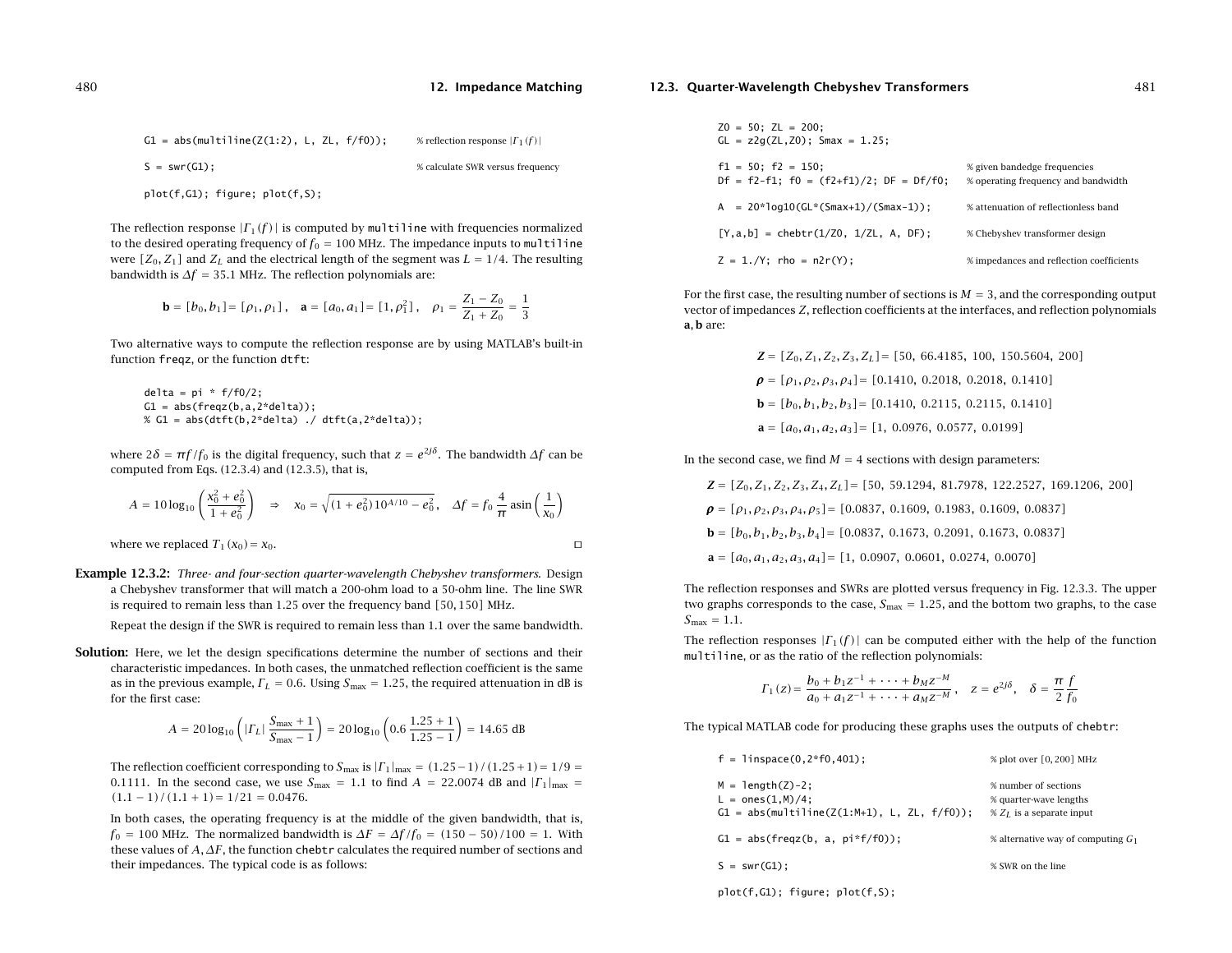

**Fig. 12.3.3** Three and four section transformers.

In both cases, the section impedances satisfy the symmetry properties (12.3.9) and the reflection coefficients  $\boldsymbol{\rho}$  are symmetric about their middle, as discussed in Sec. 6.8.

We note that the reflection coefficients  $\rho_i$  at the interfaces agree fairly closely with the reflection polynomial **b**—equating the two is equivalent to the so-called small-reflection approximation that is usually made in designing quarter-wavelength transformers [781]. The above values are exact and do not depend on any approximation.

# **12.4 Two-Section Dual-Band Chebyshev Transformers**

Recently, <sup>a</sup> two-section sixth-wavelength transformer has been designed [952,953] that achieves matching at a frequency  $f_1$  *and* its first harmonic  $2f_1$ . Each section has length  $\lambda/6$  at the design frequency  $f_1$ . Such dual-band operation is desirable in certain applications, such as GSM and PCS systems. The transformer is depicted in Fig. 12.4.1.

Here, we point out that this design is actually equivalent to <sup>a</sup> two-section quarterwavelength Chebyshev transformer whose parameters have been adjusted to achieve reflectionless notches at both frequencies  $f_1$  and  $2f_1.$ 

Using the results of the previous section, <sup>a</sup> two-section Chebyshev transformer will have reflection response:

#### **12.4. Two-Section Dual-Band Chebyshev Transformers** 483

$$
|\Gamma_1(f)|^2 = \frac{e_1^2 T_2^2(x_0 \cos \delta)}{1 + e_1^2 T_2^2(x_0 \cos \delta)}, \quad \delta = \frac{\pi}{2} \frac{f}{f_0}
$$
(12.4.1)

where  $f_0$  is the frequency at which the sections are quarter-wavelength. The secondorder Chebyshev polynomial is  $T_2(x) = 2x^2 - 1$  and has roots at  $x = \pm 1/\sqrt{2}$ . We require that these two roots correspond to the frequencies  $f_1$  and  $2f_1$ , that is, we set:

$$
x_0 \cos \delta_1 = \frac{1}{\sqrt{2}}, \quad x_0 \cos 2\delta_1 = -\frac{1}{\sqrt{2}}, \quad \delta_1 = \frac{\pi f_1}{2 f_0}
$$
 (12.4.2)



**Fig. 12.4.1** Two-section dual-band Chebyshev transformer.

These conditions have the unique solution (such that  $x_0 \geq 1$ ):

$$
x_0 = \sqrt{2}
$$
,  $\delta_1 = \frac{\pi}{3} = \frac{\pi}{2} \frac{f_1}{f_0} \Rightarrow f_0 = \frac{3}{2} f_1$  (12.4.3)

Thus, at  $f_1$  the phase length is  $\delta_1 = \pi/3 = 2\pi/6$ , which corresponds to section lengths of  $l_1 = l_2 = \lambda_1/6$ , where  $\lambda_1 = v/f_1$ , and v is the propagation speed. Defining also  $\lambda_0 = v/f_0$ , we note that  $\lambda_0 = 2\lambda_1/3$ . According to Sec. 6.6, the most general twosection reflection response is expressed as the ratio of the second-order polynomials:

$$
\Gamma_1(f) = \frac{B_1(z)}{A_1(z)} = \frac{\rho_1 + \rho_2 (1 + \rho_1 \rho_3) z^{-1} + \rho_3 z^{-2}}{1 + \rho_2 (\rho_1 + \rho_3) z^{-1} + \rho_1 \rho_3 z^{-2}}
$$
(12.4.4)

where

$$
z = e^{2j\delta}, \quad \delta = \frac{\pi}{2} \frac{f}{f_0} = \frac{\pi}{3} \frac{f}{f_1}
$$
 (12.4.5)

and we used the relationship  $2f_0 = 3f_1$  to express  $\delta$  in terms of  $f_1$ . The polynomial  $B_1(z)$  must have zeros at  $z = e^{2j\delta_1} = e^{2\pi j/3}$  and  $z = e^{2j(2\delta_1)} = e^{4\pi j/3} = e^{-2\pi j/3}$ , hence, it must be (up to the factor  $\rho_1$ ):

$$
B_1(z) = \rho_1 \left( 1 - e^{2\pi j/3} z^{-1} \right) \left( 1 - e^{-2\pi j/3} z^{-1} \right) = \rho_1 \left( 1 + z^{-1} + z^{-2} \right) \tag{12.4.6}
$$

Comparing this with (12.4.4), we arrive at the conditions:

$$
\rho_3 = \rho_1, \quad \rho_2 (1 + \rho_1 \rho_3) = \rho_1 \quad \Rightarrow \quad \rho_2 = \frac{\rho_1}{1 + \rho_1^2} \tag{12.4.7}
$$

We recall from the previous section that the condition  $\rho_1 = \rho_3$  is equivalent to  $Z_1Z_2 = Z_0Z_L$ . Using (12.4.7) and the definition  $\rho_2 = (Z_2 - Z_1)/(Z_2 + Z_1)$ , or its inverse,  $Z_2 = Z_1(1+\rho_2)/(1-\rho_2)$ , we have:

$$
Z_L Z_0 = Z_1 Z_2 = Z_1^2 \frac{1 + \rho_2}{1 - \rho_2} = Z_1^2 \frac{\rho_1^2 + \rho_1 + 1}{\rho_1^2 - \rho_1 + 1} = Z_1^2 \frac{3Z_1^2 + Z_0^2}{Z_1^2 + 3Z_0^2}
$$
(12.4.8)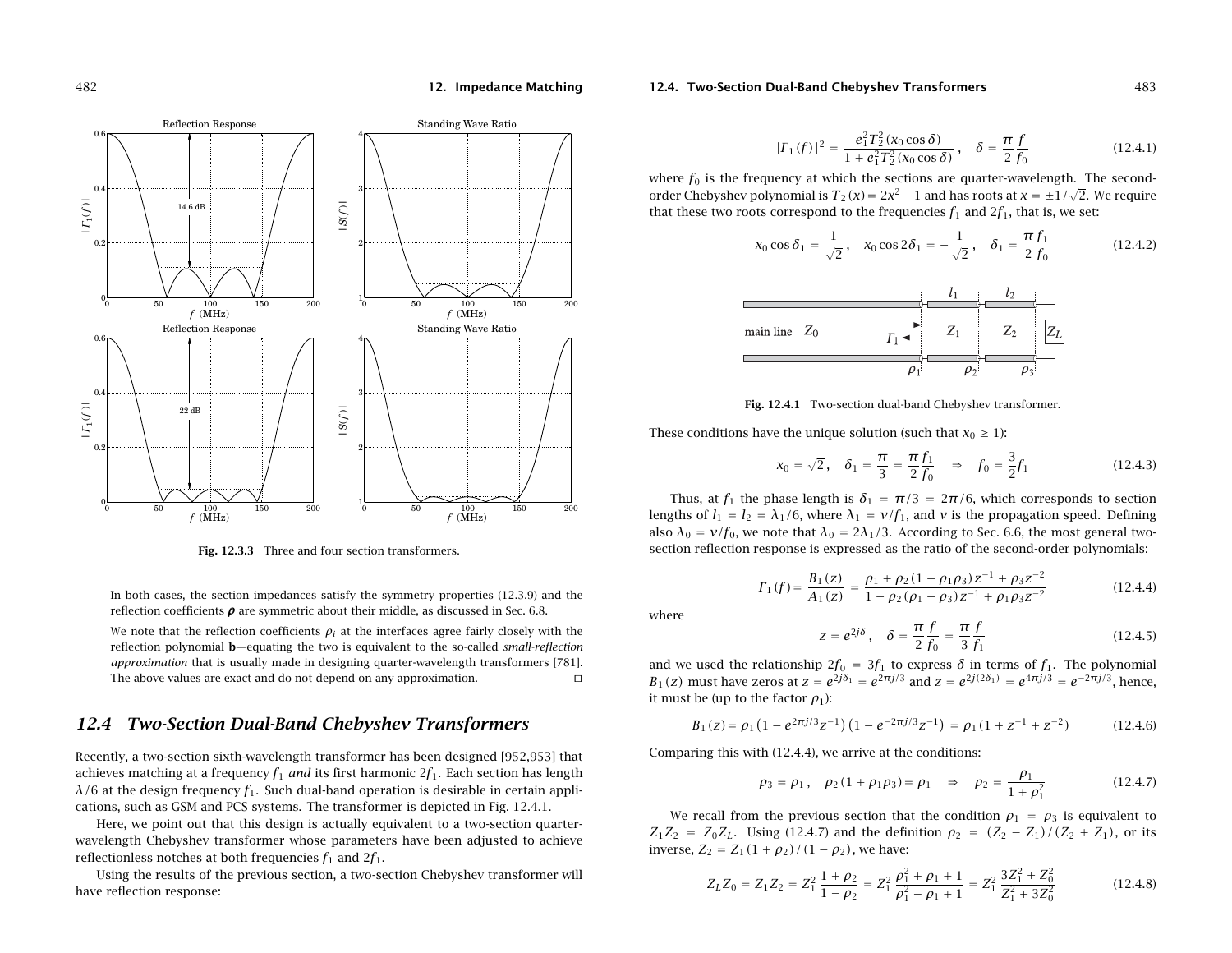where in the last equation, we replaced  $\rho_1$  =  $\left( Z_1 \! - \! Z_0 \right)$  /  $\left( Z_1 \! + \! Z_0 \right)$  . This gives a quadratic equation in  $\mathsf{Z}_1^2.$  Picking the positive solution of the quadratic equation, we find:

$$
Z_1 = \sqrt{\frac{Z_0}{6} \left[ Z_L - Z_0 + \sqrt{(Z_L - Z_0)^2 + 36 Z_L Z_0} \right]}
$$
(12.4.9)

Once  $Z_1$  is known, we may compute  $Z_2 = Z_L Z_0/Z_1$ . Eq. (12.4.9) is equivalent to the expression given by Monzon [953].

The sections are quarter-wavelength at  $f_0$  and sixth-wavelength at  $f_1$ , that is,  $l_1 =$  $l_2 = \lambda_1/6 = \lambda_0/4$ . We note that the frequency  $f_0$  lies exactly in the middle between  $f_1$ and  $2f_1$ . Viewed as a quarter-wavelength transformer, the bandwidth will be:

$$
\sin\left(\frac{\pi}{4}\frac{\Delta f}{f_0}\right) = \frac{1}{x_0} = \frac{1}{\sqrt{2}} \Rightarrow \Delta f = f_0 = 1.5f_1 \tag{12.4.10}
$$

which spans the interval  $[f_0 - \Delta f/2, f_0 + \Delta f/2] = [0.75f_1, 2.25f_1]$ . Using  $T_2(x_0) =$  $2x_0^2 - 1 = 3$  and Eq. (12.3.6), we find the attenuation achieved over the bandwidth  $\Delta f$ :

$$
\sqrt{(1 + e_0^2) 10^{A/10} - e_0^2} = T_2(x_0) = 3 \quad \Rightarrow \quad A = 10 \log_{10} \left( \frac{9 + e_0^2}{1 + e_0^2} \right) \tag{12.4.11}
$$

As an example, we consider the matching of  $Z_L$  = 200  $\Omega$  to  $Z_0$  = 50  $\Omega$ . The section impedances are found from Eq. (12.4.9) to be:  $Z_1 = 80.02$  Ω,  $Z_2 = 124.96$  Ω. More simply, we can invoke the function <code>chebtr2</code> with  $M=2$  and  $\Delta F=\Delta f/f_0=1.$ 

Fig. 12.4.2 shows the designed reflection response normalized to its dc value, that is,  $|\Gamma_1(f)\,|^2/|\Gamma_1(0)\,|^2.$  The response has exact zeros at  $f_1$  and  $2f_1.$  The attenuation was  $A = 7.9$  dB. The reflection coefficients were  $\rho_1 = \rho_3 = 0.2309$  and  $\rho_2 = \rho_1/(1+\rho_1^2)$ 0.2192, and the reflection polynomials:

$$
B_1(z) = 0.2309(1 + z^{-1} + z^{-2}), \quad A_1(z) = 1 + 0.1012z^{-1} + 0.0533z^{-2}
$$



**Fig. 12.4.2** Reflection response  $|\Gamma_1(f)|^2$  normalized to unity gain at dc.

The reflection response can be computed using Eq. (12.4.1), or using the MATLAB function multiline, or the function freqz and the computed polynomial coefficients. The following code illustrates the computation using chebtr2:

#### **12.4. Two-Section Dual-Band Chebyshev Transformers** 485

 $Z0 = 50$ ;  $ZL = 100$ ;  $x0 = sqrt(2)$ ;  $e0sq = (ZL-Z0) \frac{\lambda}{4} Z(L*Z0)$ ;  $e1sq = e0sq/9$ ;

| $[Y, a1, b1, A] = \text{chebrr2}(1/\text{Z0}, 1/\text{ZL}, 2, 1);$<br>$Z = 1./Y$ : rho = n2r(Z0*Y):<br>$f = 1$ inspace $(0, 3, 301)$ ;<br>delta = $pi * f/3$ ; x = $x0 * cos(de1ta)$ ; T2 = $2 * x. \land 2-1$ ; | $% a_1 = [1, 0.1012, 0.0533]$<br>$% \mathbf{b}_1 = [0.2309, 0.2309, 0.2309]$<br>$\% Z = [50, 80.02, 124.96, 200]$<br>$\% \rho = [0.2309, 0.2192, 0.2309]$<br>% f is in units of $f_1$ |
|------------------------------------------------------------------------------------------------------------------------------------------------------------------------------------------------------------------|---------------------------------------------------------------------------------------------------------------------------------------------------------------------------------------|
| $C1 = e1sq*T2.A2. / (1 + e1sq*T2.A2).$                                                                                                                                                                           |                                                                                                                                                                                       |
| % $G1 = abs(multiplace(Z(1:3), [1,1]/6, ZL, f)).$ ^2;<br>% $G1 = abs(freqz(b1, a1, 2*delta1, a)).$<br>% $G1 = abs(dtft(b1, 2*delta). /dtft(a1, 2*delta). \wedge 2;$                                              | % alternative calculation<br>% alternative calculation<br>% alternative calculation                                                                                                   |

The above design method is not restricted to the first and second harmonics. It can be generalized to any two frequencies  $f_1, f_2$  at which the two-section transformer is required to be reflectionless [954,955].

Possible applications are the matching of dual-band antennas operating in the cellular/PCS, GSM/DCS, WLAN, GPS, and ISM bands, and other dual-band RF applications for which the frequency  $f_2$  is not necessarily  $2f_1$ .

We assume that  $f_1 < f_2$ , and define  $r = f_2/f_1$ , where  $r$  can take any value greater than unity. The reflection polynomial  $B_1(z)$  is constructed to have zeros at  $f_1, f_2$ :

$$
B_1(z) = \rho_1 \left(1 - e^{2j\delta_1} z^{-1}\right) \left(1 - e^{2j\delta_2} z^{-1}\right), \quad \delta_1 = \frac{\pi f_1}{2f_0}, \ \delta_2 = \frac{\pi f_2}{2f_0} \tag{12.4.12}
$$

The requirement that the segment impedances, and hence the reflection coefficients  $\rho_1, \rho_2, \rho_3$ , be real-valued implies that the zeros of  $B_1(z)$  must be conjugate pairs. This can be achieved by choosing the quarter-wavelength normalization frequency  $f_0$  to lie half-way between  $f_1, f_2$ , that is,  $f_0 = (f_1 + f_2)/2 = (r + 1)f_1/2$ . This implies that:

$$
\delta_1 = \frac{\pi}{r+1}, \quad \delta_2 = r\delta_1 = \pi - \delta_1 \tag{12.4.13}
$$

The phase length at any frequency  $f$  will be:

plot(f, G1/G1(1));

$$
\delta = \frac{\pi}{2} \frac{f}{f_0} = \frac{\pi}{r+1} \frac{f}{f_1}
$$
 (12.4.14)

The section lengths become quarter-wavelength at  $f_0$  and  $2(r + 1)$ -th wavelength at  $f_1$ :

$$
l_1 = l_2 = \frac{\lambda_0}{4} = \frac{\lambda_1}{2(r+1)}
$$
 (12.4.15)

It follows now from Eq. (12.4.13) that the zeros of  $B_1(z)$  are complex-conjugate pairs:

$$
e^{2j\delta_2} = e^{2j(\pi - \delta_1)} = e^{-2j\delta_1} \tag{12.4.16}
$$

Then,  $B_1(z)$  takes the form:

$$
B_1(z) = \rho_1 \left( 1 - e^{2j\delta_1} z^{-1} \right) \left( 1 - e^{-2j\delta_1} z^{-1} \right) = \rho_1 \left( 1 - 2 \cos 2\delta_1 z^{-1} + z^{-2} \right) \tag{12.4.17}
$$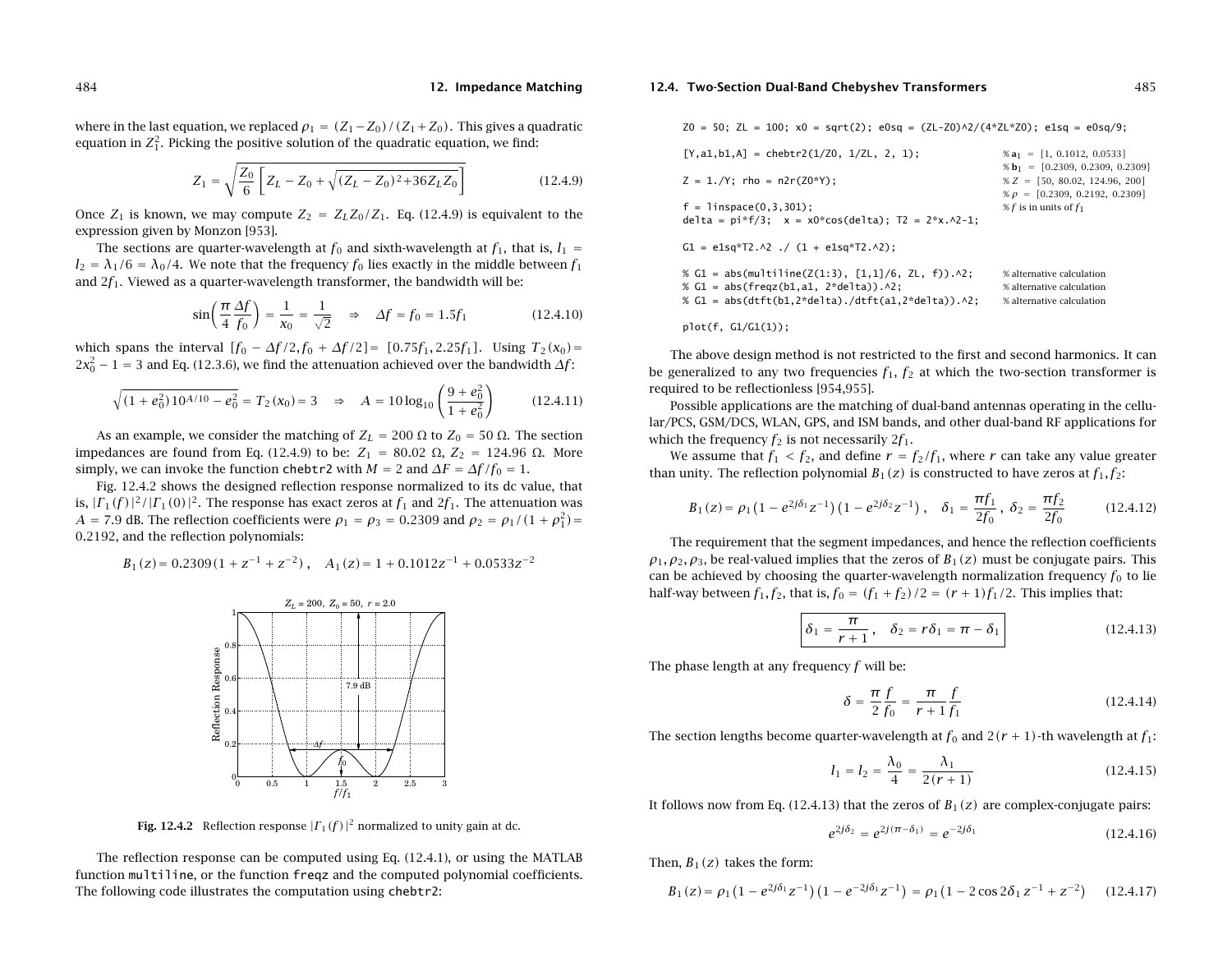Comparing with Eq. (12.4.4), we obtain the reflection coefficients:

$$
\rho_3 = \rho_1, \quad \rho_2 = -\frac{2\rho_1 \cos 2\delta_1}{1 + \rho_1^2} \tag{12.4.18}
$$

Proceeding as in (12.4.8) and using the identity tan $^2\,\delta_1 = (1\!-\!\cos2\delta_1)/(1\!+\!\cos2\delta_1)$  , we find the following equation for the impedance  $Z_1$  of the first section:

$$
Z_L Z_0 = Z_1 Z_2 = Z_1^2 \frac{1 + \rho_2}{1 - \rho_2} = Z_1^2 \frac{\rho_1^2 - 2\rho_1 \cos 2\delta_1 + 1}{\rho_1^2 + 2\rho_1 \cos 2\delta_1 + 1} = Z_1^2 \frac{Z_1^2 \tan^2 \delta_1 + Z_0^2}{Z_1^2 + Z_0^2 \tan^2 \delta_1}
$$
(12.4.19)

with solution for  $Z_1$  and  $Z_2$ :

$$
Z_1 = \sqrt{\frac{Z_0}{2\tan^2 \delta_1} \left[ Z_L - Z_0 + \sqrt{(Z_L - Z_0)^2 + 4Z_L Z_0 \tan^4 \delta_1} \right]}, \quad Z_2 = \frac{Z_0 Z_L}{Z_1} \quad (12.4.20)
$$

Equations  $(12.4.13)$ ,  $(12.4.15)$ , and  $(12.4.20)$  provide a complete solution to the twosection transformer design problem. The design equations have been implemented by the MATLAB function dualband:

$$
[Z1, Z2, a1, b1] = dualband(Z0, ZL, r);
$$
 % two-section dual-band Chebyshev transformer

where  $\mathbf{a}_1, \mathbf{b}_1$  are the coefficients of  $A_1(z)$  and  $B_1(z)$  . Next, we show that  $B_1(z)$  is indeed proportional to the Chebyshev polynomial  $T_2(x)$ . Setting  $z = e^{2j\delta}$ , where δ is given by (12.4.14), we find:

$$
B_1(z) = \rho_1 (z + z^{-1} - 2 \cos 2\delta_1) z^{-1} = \rho_1 (2 \cos 2\delta - 2 \cos 2\delta_1) e^{-2j\delta}
$$
  
=  $4\rho_1 (\cos^2 \delta - \cos^2 \delta_1) e^{-2j\delta} = 4\rho_1 \cos^2 \delta_1 (\frac{\cos^2 \delta}{\cos^2 \delta_1} - 1) e^{-2j\delta}$  (12.4.21)  
=  $4\rho_1 \cos^2 \delta_1 (2x_0^2 \cos^2 \delta - 1) e^{-2j\delta} = 4\rho_1 \cos^2 \delta_1 T_2 (x_0 \cos \delta) e^{-2j\delta}$ 

where we defined:

$$
x_0 = \frac{1}{\sqrt{2}\cos\delta_1} \tag{12.4.22}
$$

We may also show that the reflection response  $|\Gamma_1(f)|^2$  is given by Eq. (12.4.1). At zero frequency,  $\delta = 0$ , we have  $T_2(x_0) = 2x_0^2 - 1 = \tan^2 \delta_1$ . As discussed in Sec. 6.8, the sum of the coefficients of the polynomial  $B_1(z)$ , or equivalently, its value at dc,  $\delta = 0$ or  $z = 1$ , must be given by  $|B_1(1)|^2 = \sigma^2 e_0^2$ , where

$$
\sigma^2 = (1 - \rho_1^2) (1 - \rho_2^2) (1 - \rho_3^2), \quad e_0^2 = \frac{(Z_L - Z_0)^2}{4Z_L Z_0}
$$
 (12.4.23)

Using Eq. (12.4.21), this condition reads  $\sigma^2e_0^2=|B_1(1)|^2=16\rho_1^2\cos^4\delta_1T_2^2(x_0)$ , or,  $\sigma^2 e_0^2\,=\,16\rho_1^2\sin^4\delta_1.$  This can be verified with some tedious algebra. Because  $e_1^2\,=\,$  $e_0^2/T_2^2(x_0)$ , the same condition reads  $\sigma^2 e_1^2 = 16 \rho_1^2 \cos^4 \delta_1$ .

It follows that  $|B_1(z)|^2 = \sigma^2 e_1^2 T_2^2(x)$ . On the other hand, according to Sec. 6.6, the denominator polynomial  $A_1(z)$  in (12.4.4) satisfies  $|A_1(z)|^2 - |B_1(z)|^2 = \sigma^2$ , or,  $|A_1(z)|^2 = \sigma^2 + |B_1(z)|^2$ . Therefore,

$$
|\Gamma_1(f)|^2 = \frac{|B_1(z)|^2}{|A_1(z)|^2} = \frac{|B_1(z)|^2}{\sigma^2 + |B_1(z)|^2} = \frac{\sigma^2 e_1^2 T_2^2(x)}{\sigma^2 + \sigma^2 e_1^2 T_2^2(x)} = \frac{e_1^2 T_2^2(x)}{1 + e_1^2 T_2^2(x)} \quad (12.4.24)
$$

#### **12.4. Two-Section Dual-Band Chebyshev Transformers** 487

Thus, the reflectance is identical to that of <sup>a</sup> two-section Chebyshev transformer. However, the interpretation as <sup>a</sup> quarter-wavelength transformer, that is, <sup>a</sup> transformer

whose attenuation at  $f_0$  is less than the attenuation at dc, is valid only for a limited range of values, that is,  $1 \le r \le 3$ . For this range, the parameter  $x_0$  defined in (12.4.22) is  $x_0 \geq 1$ . In this case, the corresponding bandwidth about  $f_0$  can be meaningfully defined through Eq. (12.3.4), which gives:

$$
\sin\left(\frac{\pi}{2(r+1)}\frac{\Delta f}{f_1}\right) = \sqrt{2}\cos\delta_1 = \sqrt{2}\cos\left(\frac{\pi}{r+1}\right) \tag{12.4.25}
$$

For  $1\leq r\leq 3,$  the right-hand side is always less than unity. On the other hand, when  $r > 3$ , the parameter  $x_0$  becomes  $x_0 < 1$ , the bandwidth  $\Delta f$  loses its meaning, and the reflectance at  $f_0$  becomes greater than that at dc, that is, a gain. For any value of  $r$ , the attenuation or gain at  $f_0$  can be calculated from Eq. (12.3.5) with  $M=2$ :

$$
A = 10 \log_{10} \left( \frac{T_2^2(x_0) + e_0^2}{1 + e_0^2} \right) = 10 \log_{10} \left( \frac{\tan^4 \delta_1 + e_0^2}{1 + e_0^2} \right)
$$
(12.4.26)

The quantity A is positive for  $1 < r < 3$  or tan  $\delta_1 > 1$ , and negative for  $r > 3$  or tan  $\delta_1$  < 1. For the special case of  $r = 3$ , we have  $\delta_1 = \pi/4$  and tan  $\delta_1 = 1$ , which gives  $A = 0$ . Also, it follows from (12.4.18) that  $\rho_2 = 0$ , which means that  $Z_1 = Z_2$  and (12.4.19) gives  $Z_1^2 = Z_L Z_0$ . The two sections combine into a single section of double length 2 $l_1 = \lambda_1/4$  at  $f_1$ , that is, a single-section quarter wavelength transformer, which, as is well known, has zeros at odd multiples of its fundamental frequency.

For the case  $r=$  2, we have  $\delta_1 = \pi/3$  and tan  $\delta_1 = \sqrt{3}.$  The design equation (12.4.20) reduces to that given in [953] and the section lengths become  $\lambda_1/6$ .

Fig. 12.4.3 shows two examples, one with  $r = 2.5$  and one with  $r = 3.5$ , both transforming  $Z_L$  = 200 into  $Z_0$  = 50 ohm.



**Fig. 12.4.3** Dual-band transformers at frequencies  $\{f_1, 2.5f_1\}$  and  $\{f_1, 3.5f_1\}$ .

The reflectances are normalized to unity gain at dc. For  $r = 2.5$ , we find  $Z_1 = 89.02$ and  $Z_2 = 112.33$  ohm, and attenuation  $A = 2.9$  dB. The section lengths at  $f_1$  are  $l_1 =$  $d_2 = \lambda_1/(2(2.5+1)) = \lambda_1/7$ . The bandwidth  $\Delta f$  calculated from Eq. (12.4.25) is shown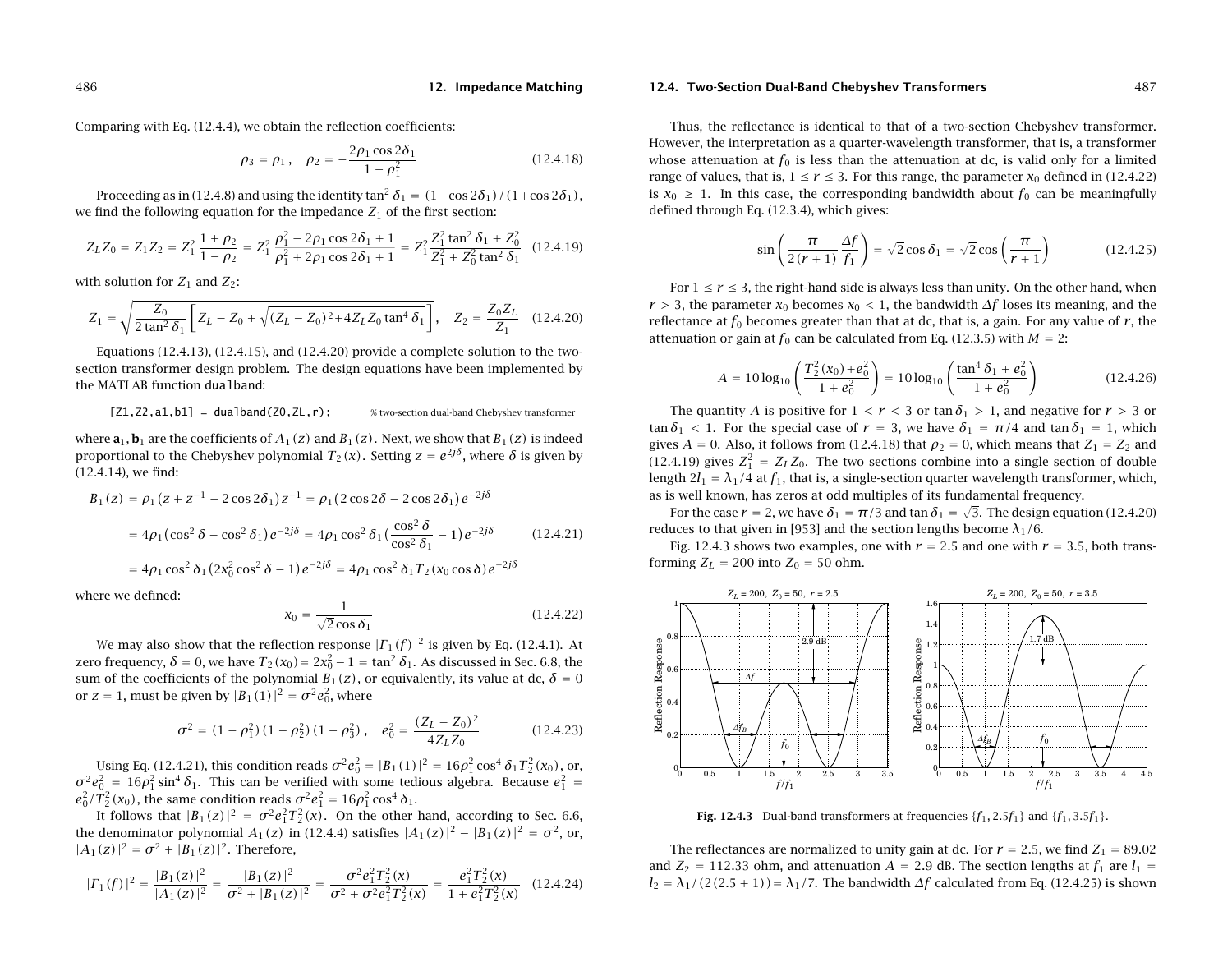#### **12.5. Quarter-Wavelength Transformer With Series Section** 489

**12. Impedance Matching**

on the left graph. For the case  $r = 3.5$ , we find  $Z_1 = 112.39$  and  $Z_2 = 88.98$  ohm and section lengths  $l_1 = l_2 = \lambda_1/9$ . The quantity A is negative,  $A = -1.7$  dB, signifying a gain at  $f_0$ . The polynomial coefficients were in the two cases:

$$
r = 2.5
$$
,  $\mathbf{a}_1 = [1, 0.0650, 0.0788]$ ,  $\mathbf{b}_1 = [0.2807, 0.1249, 0.2807]$   
\n $r = 3.5$ ,  $\mathbf{a}_1 = [1, -0.0893, 0.1476]$ ,  $\mathbf{b}_1 = [0.3842, -0.1334, 0.3842]$ 

The bandwidth about  $f_1$  and  $f_2$  corresponding to any desired bandwidth level can be obtained in closed form. Let  $\varGamma_B$  be the desired bandwidth level. Equivalently,  $\varGamma_B$  can be determined from a desired SWR level  $S_B$  through  $\varGamma_B = (S_B-1)\,/\,(S_B+1)$  . The bandedge frequencies can be derived from Eq. (12.4.24) by setting:

$$
|\Gamma_1(f)|^2 = \Gamma_B^2
$$

Solving this equation, we obtain the left and right bandedge frequencies:

$$
f_{1L} = \frac{2f_0}{\pi} \operatorname{asin}(\sqrt{1 - a} \sin \delta_1), \qquad f_{2R} = 2f_0 - f_{1L}
$$
  
\n
$$
f_{1R} = \frac{2f_0}{\pi} \operatorname{asin}(\sqrt{1 + a} \sin \delta_1), \qquad f_{2L} = 2f_0 - f_{1R}
$$
\n(12.4.27)

where  $f_0 = (f_1 + f_2)/2$  and a is defined in terms of  $\Gamma_B$  and  $\Gamma_L$  by:

$$
a = \left[\frac{\Gamma_B^2}{1 - \Gamma_B^2} \frac{1 - \Gamma_L^2}{\Gamma_L^2}\right]^{1/2} = \frac{S_B - 1}{S_L - 1} \sqrt{\frac{S_L}{S_B}}
$$
(12.4.28)

where  $\Gamma_L = (Z_L - Z_0)/(Z_L + Z_0)$  and  $S_L = (1 + |\Gamma_L|)/(1 - |\Gamma_L|)$ . We note the symmetry relations:  $f_{1L} + f_{2R} = f_{1R} + f_{2L} = 2f_0$ . These imply that the bandwidths about  $f_1$  and  $f_2$ are the same:

$$
\Delta f_B = f_{1R} - f_{1L} = f_{2R} - f_{2L} \tag{12.4.29}
$$

The MATLAB function dualbw implements Eqs. (12.4.27):

 $[fill, f2L, f2R] = dualbw(ZL, Z0, r, GB);$  % bandwidths of dual-band transformer

The bandwidth  $\Delta f_B$  is shown in Fig. 12.4.3. For illustration purposes, it was computed at a level such that  $\Gamma_B^2/\Gamma_L^2=0.2.$ 

# **12.5 Quarter-Wavelength Transformer With Series Section**

One limitation of the Chebyshev quarter-wavelength transformer is that it requires the load to be real-valued. The method can be modified to handle complex loads, but generally the wide bandwidth property is lost. The modification is to insert the quarterwavelength transformer not at the load, but at <sup>a</sup> distance from the load corresponding to <sup>a</sup> voltage minimum or maximum.

For example, Fig. 12.5.1 shows the case of <sup>a</sup> single quarter-wavelength section inserted at a distance  $L_{\text{min}}$  from the load. At that point, the wave impedance seen by the quarter-wave transformer will be real-valued and given by  $Z_{\rm min} = Z_0/S_L$ , where  $S_L$  is the



**Fig. 12.5.1** Quarter-wavelength transformer for matching <sup>a</sup> complex load.

SWR of the unmatched load. Alternatively, one can choose <sup>a</sup> point of voltage maximum  $L_{\rm max}$  at which the wave impedance will be  $Z_{\rm max}$  =  $Z_0 S_L.$ 

As we saw in Sec. 10.13, the electrical lengths  $L_{\rm min}$  or  $L_{\rm max}$  are related to the phase angle  $\theta_L$  of the load reflection coefficient  $\Gamma_L$  by Eqs. (10.13.2) and (10.13.3). The MAT-LAB function lmin can be called to calculate these distances and corresponding wave impedances.

The calculation of the segment length,  $L_{\rm min}$  or  $L_{\rm max}$ , depends on the desired matching frequency  $f_0$ . Because a complex impedance can vary rapidly with frequency, the segment will have the wrong length at other frequencies.

Even if the segment is followed by <sup>a</sup> multisection transformer, the presence of the segment will tend to restrict the overall operating bandwidth to essentially that of <sup>a</sup> single quarter-wavelength section. In the case of <sup>a</sup> single section, its impedance can be calculated simply as:

$$
Z_1 = \sqrt{Z_0 Z_{\text{min}}} = \frac{1}{\sqrt{S_L}} Z_0
$$
 and  $Z_1 = \sqrt{Z_0 Z_{\text{max}}} = \sqrt{S_L} Z_0$  (12.5.1)

**Example 12.5.1:** Quarter-wavelength matching of <sup>a</sup> complex load impedance. Design <sup>a</sup> quarterwavelength transformer of length  $M = 1, 3, 5$  that will match the complex impedance  $Z_L = 200 + j100$  ohm to a 50-ohm line at  $f_0 = 100$  MHz. Perform the design assuming the maximum reflection coefficient level of  $|\varGamma_1|_{\max} = 0.1.$ 

Assuming that the inductive part of  $Z_L$  arises from an inductance, replace the complex load by  $Z_L = 200 + j100f/f_0$  at other frequencies. Plot the corresponding reflection response  $| \Gamma_1(f) |$  versus frequency.

**Solution:** At  $f_0$ , the load is  $Z_L = 200 + j100$  and its reflection coefficient and SWR are found to be  $|\Gamma_L| = 0.6695$  and  $S_L = 5.0521$ . It follows that the line segments corresponding to a voltage minimum and maximum will have parameters:

$$
L_{\text{min}} = 0.2665
$$
,  $Z_{\text{min}} = \frac{1}{S_L} Z_0 = 9.897$ ,  $L_{\text{max}} = 0.0165$ ,  $Z_{\text{max}} = S_L Z_0 = 252.603$ 

For either of these cases, the effective load reflection coefficient seen by the transformer will be  $|\Gamma| = (S_L-1)/(S_L+1) = 0.6695$ . It follows that the design attenuation specification for the transformer will be:

$$
A = 20 \log_{10} \left( \frac{| \Gamma |}{| \Gamma_1 |_{\text{max}}} \right) = 20 \log_{10} \left( \frac{0.6695}{0.1} \right) = 16.5155 \text{ dB}
$$

With the given number of sections  $M$  and this value of the attenuation  $A$ , the following MATLAB code will design the transformer and calculate the reflection response of the overall structure: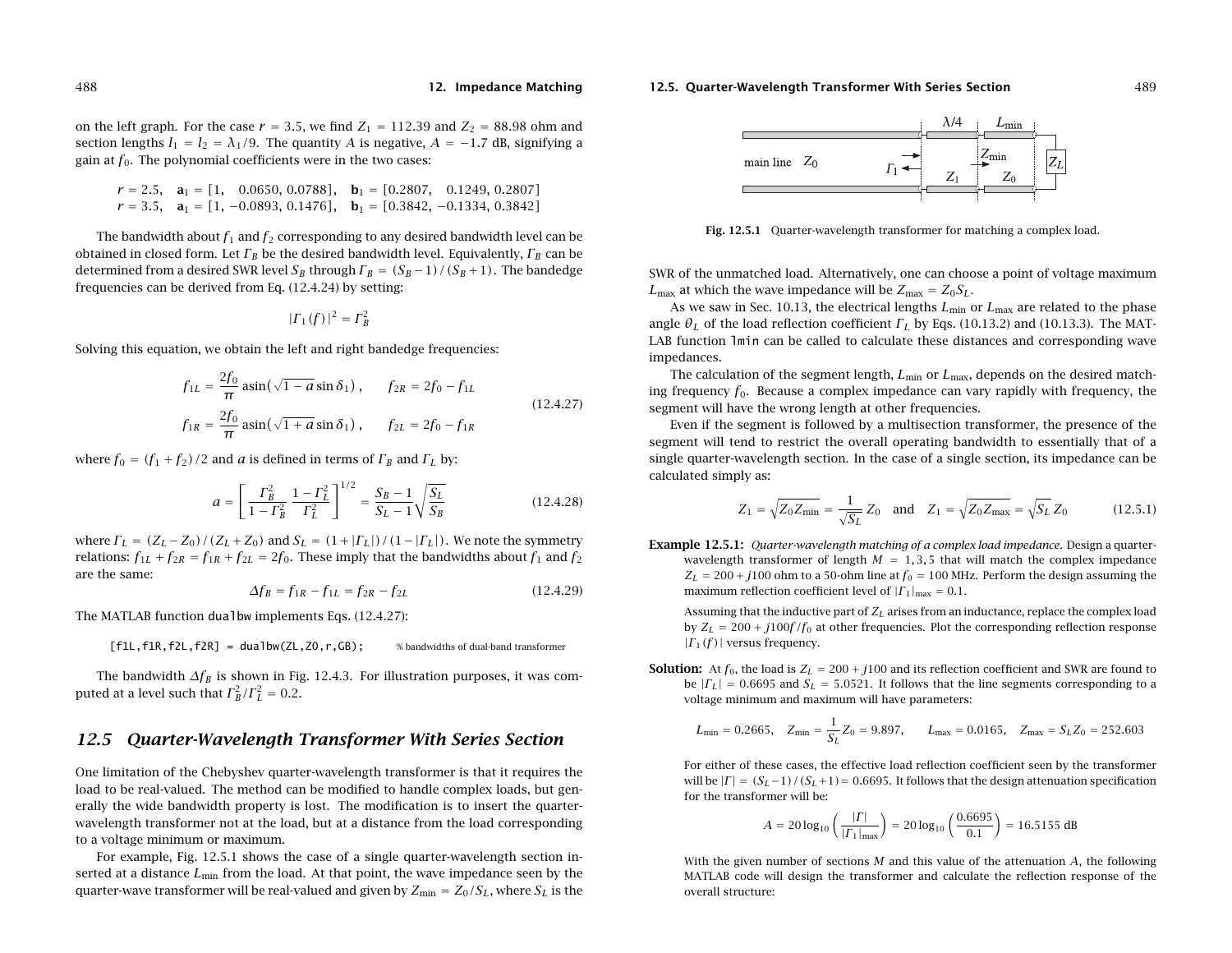| $Z0 = 50$ ; $ZL0 = 200 + 100$ i;                                                                                      | % load impedance at $f_0$                                          |
|-----------------------------------------------------------------------------------------------------------------------|--------------------------------------------------------------------|
| $[Lmin, Zmin] = Imin(ZL0, Z0, 'min');$                                                                                | % calculate $L_{\text{min}}$                                       |
| Gmin = $abs(z2q(Zmin, Z0))$ ; G1max = 0.1;<br>$A = 20*log10(Gmin/G1max)$ ;                                            | % design based on $Z_{\text{min}}$                                 |
| $M = 3:$                                                                                                              | % three-section transformer                                        |
| $Z = 1$ ./chebtr3(1/Z0. 1/Zmin. M. A):<br>$Ztot = [Z(1:M+1), Z0]$ :<br>$Ltot = \lceil \text{ones}(1.M)/4$ . $Lmin$ ]: | % concatenate all sections<br>% electrical lengths of all sections |
| $f0 = 100$ ; $f = \text{linspace}(0, 2 \cdot f0, 801)$ ;<br>$ZL = 200 + i*100* f/f0$ ;                                | % assume inductive load                                            |
| $G1 = abs(multiline(Ztot, Ltot, ZL, f/f0))$ :                                                                         | % overall reflection response                                      |

where the designed impedances and quarter-wavelength segments are concatenated with the last segment of impedance  $Z_0$  and length  $L_{\rm min}$  or  $L_{\rm max}$ . The corresponding frequency reflection responses are shown in Fig. 12.5.2.





The calculated vector outputs of the transformer impedances are in the  $L_{\rm min}$  case:

 $Z = [50, 50/S_L^{1/2}, 50/S_L] = [50, 22.2452, 9.897]$ 

**Z** <sup>=</sup> [50, 36.5577, 22.2452, 13.5361, 9.897]

**Z** <sup>=</sup> [50, 40.5325, 31.0371, 22.2452, 15.9437, 12.2087, 9.897]

and in the  $L_{\rm max}$  case:

 $\mathbf{Z} = [50, 50 S_L^{1/2}, 50 S_L] = [50, 112.3840, 252.603]$ 

**Z** <sup>=</sup> [50, 68.3850, 112.3840, 184.6919, 252.603]

**Z** <sup>=</sup> [50, 61.6789, 80.5486, 112.3840, 156.8015, 204.7727, 252.603]

We note that there is essentially no difference in bandwidth over the desired design level of  $|\Gamma_1|_{\text{max}} = 0.1$  in the  $L_{\text{min}}$  case, and very little difference in the  $L_{\text{max}}$  case.

#### **12.6. Quarter-Wavelength Transformer With Shunt Stub** 491

The MATLAB function qwt1 implements this matching method. Its inputs are the complex load and line impedances  $Z_L$ ,  $Z_0$  and its outputs are the quarter-wavelength section impedance  $Z_1$  and the electrical length  $L_m$  of the  $Z_0$ -section. It has usage:

 $[Z1, Lm] = qwt1(ZL, Z0, type);$  %  $\lambda/4$ -transformer with series section

where type is one of the strings 'min' or 'max', depending on whether the first section gives <sup>a</sup> voltage minimum or maximum.

# **12.6 Quarter-Wavelength Transformer With Shunt Stub**

Two other possible methods of matching <sup>a</sup> complex load are to use <sup>a</sup> shorted or opened stub connected in parallel with the load and adjusting its length or its line impedance so that its susceptance cancels the load susceptance, resulting in <sup>a</sup> real load that can then be matched by the quarter-wave section.

In the first method, the stub length is chosen to be either  $\lambda/8$  or  $3\lambda/8$  and its impedance is determined in order to provide the required cancellation of susceptance.

In the second method, the stub's characteristic impedance is chosen to have <sup>a</sup> convenient value and its length is determined in order to provide the susceptance cancellation.

These methods are shown in Fig. 12.6.1. In practice, they are mostly used with microstrip lines that have easily adjustable impedances. The methods are similar to the stub matching methods discussed in Sec. 12.8 in which the stub is not connected at the load but rather after the series segment.



**Fig. 12.6.1** Matching with <sup>a</sup> quarter-wavelength section and <sup>a</sup> shunt stub.

Let  $Y_L = 1/Z_L = G_L + jB_L$  be the load admittance. The admittance of a shorted stub of characteristic admittance  $Y_2 = 1/Z_2$  and length d is  $Y_{\text{stab}} = -jY_2$  cot  $\beta d$  and that of an opened stub,  ${Y}_{\rm stub} = {j} {Y}_2$  tan  $\beta d.$ 

The total admittance at point  $a$  in Fig. 12.6.1 is required to be real-valued, resulting in the susceptance cancellation condition:

$$
Y_a = Y_L + Y_{\text{stab}} = G_L + j(B_L - Y_2 \cot \beta d) = G_L \Rightarrow Y_2 \cot \beta d = B_L \quad (12.6.1)
$$

For an opened stub the condition becomes  $Y_2$  tan  $\beta d = -B_L$ . In the first method, the stub length is  $d = \lambda/8$  or  $3\lambda/8$  with phase thicknesses  $\beta d = \pi/4$  or  $3\pi/4$ . The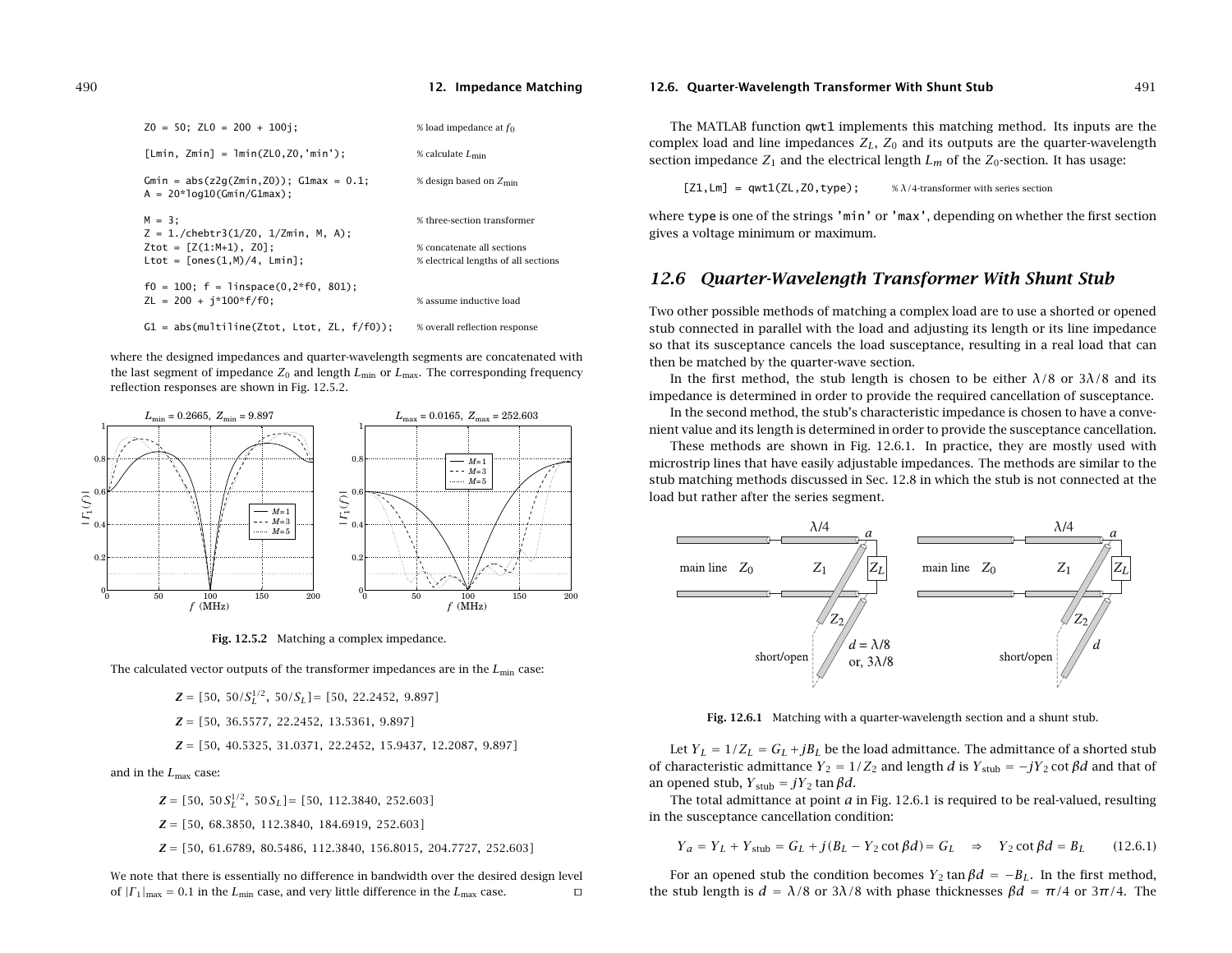corresponding values of the cotangents and tangents are cot  $\beta d = \tan \beta d = 1$  or cot  $\beta d = \tan \beta d = -1$ .

Then, the susceptance cancellation condition becomes  $Y_2 = B_L$  for a shorted  $\lambda/8$ stub or an opened 3 $\lambda/8$ -stub, and  $Y_2 = -B_L$  for a shorted 3 $\lambda/8$ -stub or an opened  $\lambda$ /8-stub. The case  $Y_2 = B_L$  must be chosen when  $B_L > 0$  and  $Y_2 = -B_L$ , when  $B_L < 0$ .

In the second method,  $Z_2$  is chosen and the length  $d$  is determined from the condition (12.6.1), cot  $\beta d = B_L/Y_2 = Z_2B_L$  for a shorted stub, and tan  $\beta d = -Z_2B_L$  for an opened one. The resulting d must be reduced modulo  $\lambda/2$  to a positive value.

With the cancellation of the load susceptance, the impedance looking to the right of point *a* will be real-valued,  $Z_a = 1/Y_a = 1/G_L$ . Therefore, the quarter-wavelength section will have impedance:

$$
Z_1 = \sqrt{Z_0 Z_a} = \sqrt{\frac{Z_0}{G_L}}
$$
 (12.6.2)

The MATLAB functions qwt2 and qwt3 implement the two matching methods. Their usage is as follows:

| $[Z1, Z2] = qwt2(ZL, Z0);$     | % $\lambda$ /4-transformer with $\lambda$ /8 shunt stub       |
|--------------------------------|---------------------------------------------------------------|
| $[Z1,d] = qwt3(ZL,Z0,Z2,type)$ | % $\lambda$ /4-transformer with shunt stub of given impedance |

where type takes on the string values 's' or 'o' for shorted or opened stubs.

- **Example 12.6.1:** Design quarter-wavelength matching circuits to match the load impedance  $Z_L = 15 + 20j \Omega$  to a 50-ohm generator at 5 GHz using series sections and shunt stubs. Use microstrip circuits with a Duroid substrate ( $\epsilon_r = 2.2$ ) of height  $h=1$  mm. Determine the lengths and widths of all required microstrip sections, choosing always the shortest possible lengths.
- **Solution:** For the quarter-wavelength transformer with <sup>a</sup> series section, it turns out that the shortest length corresponds to a voltage maximum. The impedance  $Z_1$  and section length  $L_{\rm max}$  are computed with the MATLAB function <code>qwt1:</code>

$$
[Z_1, L_{\text{max}}] = \text{qwt1}(Z_L, Z_0, \text{'max'}) \Rightarrow Z_1 = 98.8809 \Omega, L_{\text{max}} = 0.1849
$$

The widths and lengths of the microstrip sections are designed with the help of the functions mstripr and mstripa. For the quarter-wavelength section  $Z_1$ , the corresponding width-to-height ratio  $u_1 = w_1/h$  is calculated from <code>mstripr</code> and then used in <code>mstripa</code> to get the effective permittivity, from which the wavelength and length of the segment can be calculated:

$$
u_1
$$
 = mstrip( $\epsilon_r$ , Z<sub>1</sub>) = 0.9164,  $w_1 = u_1 h$  = 0.9164 mm  
\n $\epsilon_{eff}$  = mstripa( $\epsilon_r$ , u<sub>1</sub>) = 1.7659,  $\lambda_1 = \frac{\lambda_0}{\sqrt{\epsilon_{eff}}}$  = 4.5151 cm,  $l_1 = \frac{\lambda_1}{4}$  = 1.1288 cm

where the free-space wavelength is  $\lambda_0 = 6$  cm. Similarly, we find for the series segment with impedance  $Z_2=Z_0$  and length  $L_2=L_{\rm max}$ :

$$
u_2
$$
 = mstripr( $\epsilon_r$ ,  $Z_2$ ) = 3.0829,  $w_2 = u_2 h$  = 3.0829 mm  
\n $\epsilon_{eff}$  = mstripa( $\epsilon_r$ ,  $u_2$ ) = 1.8813,  $\lambda_2 = \frac{\lambda_0}{\sqrt{\epsilon_{eff}}}$  = 4.3745 cm,  $l_2 = L_2 \lambda_2$  = 0.8090 cm

For the case of the  $\lambda/8$  shunt stub, we find from qwt2:

#### **12.7. Two-Section Series Impedance Transformer** 493

$$
[Z_1, Z_2]
$$
 = qwt2 $(Z_L, Z_0)$  = [45.6435, -31.2500]  $\Omega$ 

where the negative  $Z_2$  means that we should use either a shorted 3 $\lambda/8$  stub or an opened  $λ/8$  one. Choosing the latter and setting  $Z_2\,=\,31.25$  Ω, we can go on to calculate the microstrip widths and lengths:

$$
u_1 = \text{mstripr}(\epsilon_r, Z_1) = 3.5241, \quad w_1 = u_1 h = 3.5241 \text{ mm}
$$
\n
$$
\epsilon_{\text{eff}} = \text{mstripa}(\epsilon_r, u_1) = 1.8965, \quad \lambda_1 = \frac{\lambda_0}{\sqrt{\epsilon_{\text{eff}}}} = 4.3569 \text{ cm}, \quad l_1 = \frac{\lambda_1}{4} = 1.0892 \text{ cm}
$$
\n
$$
u_2 = \text{mstripr}(\epsilon_r, Z_2) = 5.9067, \quad w_2 = u_2 h = 5.9067 \text{ mm}
$$
\n
$$
\epsilon_{\text{eff}} = \text{mstripa}(\epsilon_r, u_2) = 1.9567, \quad \lambda_2 = \frac{\lambda_0}{\sqrt{\epsilon_{\text{eff}}}} = 4.2894 \text{ cm}, \quad l_2 = \frac{\lambda_2}{8} = 0.5362 \text{ cm}
$$

For the third matching method, we use a shunt stub of impedance  $Z_2 = 30$  Ω. It turns out that the short-circuited version has the shorter length. We find with the help of qwt3:

$$
[Z_1, d] = \text{qwt3}(Z_L, Z_0, Z_2, \text{'s'}) \Rightarrow Z_1 = 45.6435 \Omega, \quad d = 0.3718
$$

The microstrip width and length of the quarter-wavelength section  $\boldsymbol{Z_1}$  are the same as in the previous case, because the two cases differ only in the way the load susceptance is canceled. The microstrip parameters of the shunt stub are:

$$
u_2
$$
 = mstripr( $\epsilon_r$ ,  $Z_2$ ) = 6.2258,  $w_2 = u_2 h$  = 6.2258 mm  
\n $\epsilon_{eff}$  = mstripa( $\epsilon_r$ ,  $u_2$ ) = 1.9628,  $\lambda_2 = \frac{\lambda_0}{\sqrt{\epsilon_{eff}}}$  = 4.2826 cm,  $l_2 = d\lambda_2$  = 1.5921 cm

Had we used a 50  $\Omega$  shunt segment, its width and length would be  $w_2 = 3.0829$  mm and  $l_2 = 1.7983$  cm. Fig. 12.6.2 depicts the microstrip matching circuits.



**Fig. 12.6.2** Microstrip matching circuits.

# **12.7 Two-Section Series Impedance Transformer**

One disadvantage of the quarter-wavelength transformer is that the required impedances of the line segments are not always easily realized. In certain applications, such as microwave integrated circuits, the segments are realized by microstrip lines whose impedances can be adjusted easily by changing the strip widths. In other applications, however, such as matching antennas to transmitters, we typically use standard 50- and 75-ohm coaxial cables and it is not possible to re-adjust their impedances.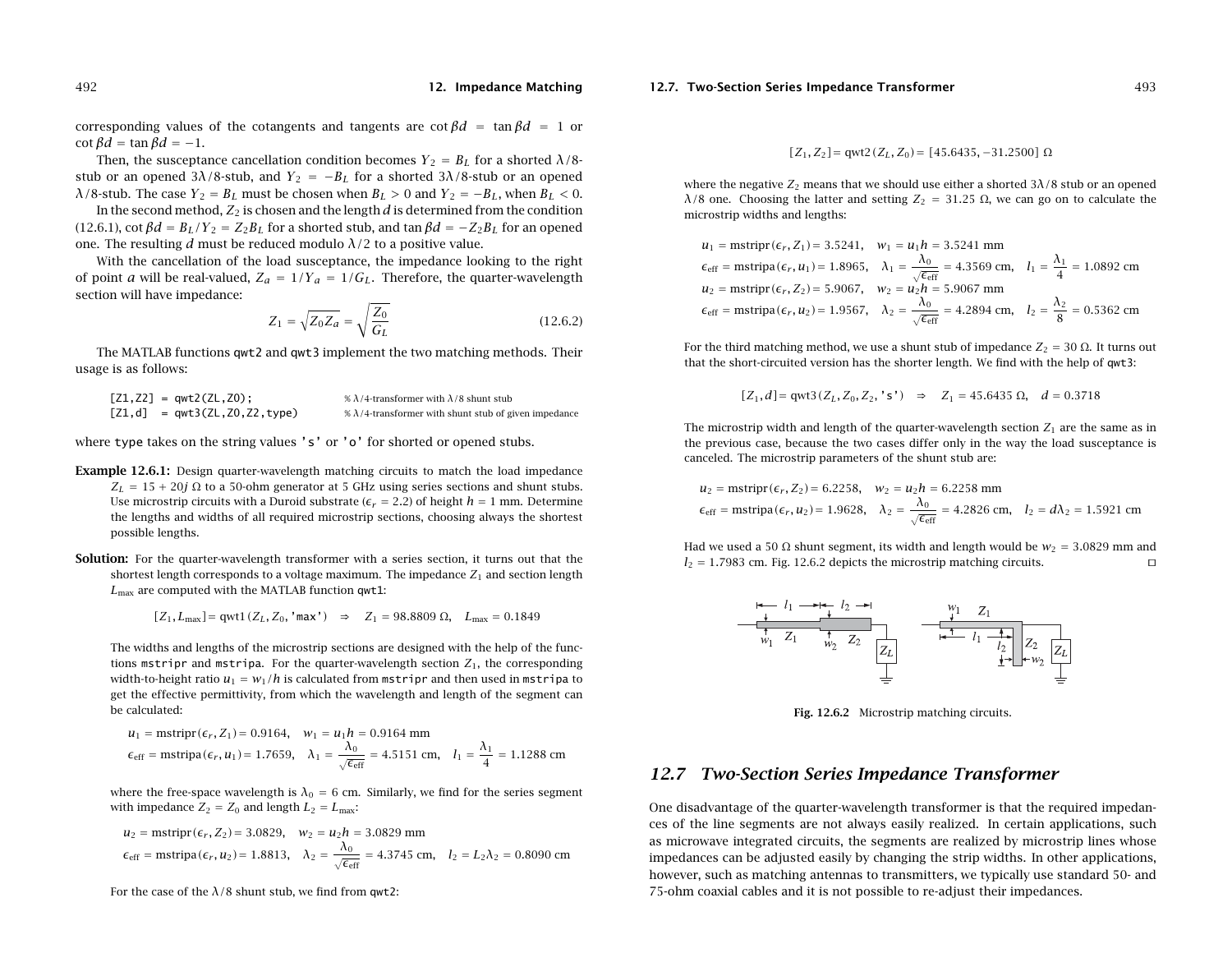The two-section series impedance transformer, shown in Fig. 12.7.1, addresses this problem [942,943]. It employs two line segments of *known* impedances  $Z_1$  and  $Z_2$  that have convenient values and adjusts their (electrical) lengths  $L_1$  and  $L_2$  to match a complex load  $Z_L$  to a main line of impedance  $Z_0.$  Fig. 12.7.1 depicts this kind of transformer.

The design method is identical to that of designing two-layer antireflection coatings discussed in Sec. 6.2. Here, we modify that method slightly in order to handle complex load impedances. We assume that  $Z_0, Z_1,$  and  $Z_2$  are real and the load complex,  $Z_L =$  $R_L + jX_L$ .



**Fig. 12.7.1** Two-section series impedance transformer.

Defining the phase thicknesses of the two segments by  $\delta_1$  =  $2\pi n_1 l_1/\lambda_0$  =  $2\pi L_1$ and  $\delta_2 = 2\pi n_2 l_2/\lambda_0 = 2\pi L_2$ , the reflection responses  $\Gamma_1$  and  $\Gamma_2$  at interfaces 1 and 2 are:

$$
\Gamma_1 = \frac{\rho_1 + \Gamma_2 e^{-2j\delta_1}}{1 + \rho_1 \Gamma_2 e^{-2j\delta_1}}, \quad \Gamma_2 = \frac{\rho_2 + \rho_3 e^{-2j\delta_2}}{1 + \rho_2 \rho_3 e^{-2j\delta_2}}
$$

where the elementary reflection coefficients are:

-1 I I I I

$$
\rho_1 = \frac{Z_1 - Z_0}{Z_1 + Z_0}, \quad \rho_2 = \frac{Z_2 - Z_1}{Z_2 + Z_1}, \quad \rho_3 = \frac{Z_L - Z_2}{Z_L + Z_2}
$$

The coefficients  $\rho_1, \rho_2$  are real, but  $\rho_3$  is complex, and we may represent it in polar form  $\rho_3 = |\rho_3|e^{j\theta_3}$ . The reflectionless matching condition is  $\Gamma_1 = 0$  (at the operating free-space wavelength  $\lambda_0$ ). This requires that  $\rho_1 + \Gamma_2 e^{-2j\delta_1} = 0$ , which implies:

$$
e^{2j\delta_1} = -\frac{\Gamma_2}{\rho_1} \tag{12.7.1}
$$

Because the left-hand side has unit magnitude, we must have the condition  $|\Gamma_2|$  =  $|\rho_1|$ , or,  $|\Gamma_2|^2 = \rho_1^2$ , which is written as:

$$
\frac{\rho_2 + |\rho_3|e^{j\theta_3}e^{-2j\delta_2}}{1 + \rho_2|\rho_3|e^{j\theta_3}e^{-2j\delta_2}}\Big|^2 = \frac{\rho_2^2 + |\rho_3|^2 + 2\rho_2|\rho_3|\cos(2\delta_2 - \theta_3)}{1 + \rho_2^2|\rho_3|^2 + 2\rho_2|\rho_3|\cos(2\delta_2 - \theta_3)} = \rho_1^2
$$

Using the identity cos( $2\delta_2 - \theta_3$ ) = 2 cos<sup>2</sup>( $\delta_2 - \theta_3$ /2)−1, we find:

$$
\cos^2(\delta_2 - \frac{\theta_3}{2}) = \frac{\rho_1^2 (1 - \rho_2 |\rho_3|)^2 - (\rho_2 - |\rho_3|)^2}{4\rho_2 |\rho_3| (1 - \rho_1^2)}
$$
  

$$
\sin^2(\delta_2 - \frac{\theta_3}{2}) = \frac{(\rho_2 + |\rho_3|)^2 - \rho_1^2 (1 + \rho_2 |\rho_3|)^2}{4\rho_2 |\rho_3| (1 - \rho_1^2)}
$$
(12.7.2)

#### **12.7. Two-Section Series Impedance Transformer** 495

Not every combination of  $\rho_1, \rho_2, \rho_3$  will result into a solution for  $\delta_2$  because the left-hand sides must be positive and less than unity. If a solution for  $\delta_2$  exists, then  $\delta_1$ is determined from Eq. (12.7.1). Actually, there are two solutions for  $\delta_2$  corresponding to the  $\pm$  signs of the square root of Eq. (12.7.2), that is, we have:

$$
\delta_2 = \frac{1}{2}\theta_3 + \arccos\left[\pm\left(\frac{\rho_1^2(1-\rho_2|\rho_3|)^2 - (\rho_2 - |\rho_3|)^2}{4\rho_2|\rho_3|(1-\rho_1^2)}\right)^{1/2}\right]
$$
(12.7.3)

If the resulting value of  $\delta_2$  is negative, it may be shifted by  $\pi$  or 2 $\pi$  to make it positive, and then solve for the electrical length  $L_2 = \delta_2/2\pi$ . An alternative way of writing Eqs. (12.7.2) is in terms of the segment impedances (see also Problem 6.6):

$$
\cos^{2}(\delta_{2} - \frac{\theta_{3}}{2}) = \frac{(Z_{2}^{2} - Z_{3}Z_{0})(Z_{3}Z_{1}^{2} - Z_{0}Z_{2}^{2})}{Z_{0}(Z_{2}^{2} - Z_{3}^{2})(Z_{1}^{2} - Z_{2}^{2})}
$$
\n
$$
\sin^{2}(\delta_{2} - \frac{\theta_{3}}{2}) = \frac{Z_{2}^{2}(Z_{0} - Z_{3})(Z_{1}^{2} - Z_{0}Z_{3})}{Z_{0}(Z_{2}^{2} - Z_{3}^{2})(Z_{1}^{2} - Z_{2}^{2})}
$$
\n(12.7.4)

where  $Z_3$  is an equivalent "resistive" termination defined in terms of the load impedance through the relationship:

$$
\frac{Z_3 - Z_2}{Z_3 + Z_2} = |\rho_3| = \left| \frac{Z_L - Z_2}{Z_L + Z_2} \right|
$$
\n(12.7.5)

Clearly, if  $Z_L$  is real and greater than  $Z_2$ , then  $Z_3 = Z_L$ , whereas if it is less that  $Z_2$ , then,  $Z_3 = Z_2^2/Z_L$ . Eq. (12.7.4) shows more clearly the conditions for existence of solutions. In the special case when section-2 is <sup>a</sup> section of the main line, so that  $Z_2 = Z_0$ , then (12.7.4) simplifies to:

$$
\cos^{2}(\delta_{2} - \frac{\theta_{3}}{2}) = \frac{Z_{3}Z_{1}^{2} - Z_{0}^{3}}{(Z_{3} + Z_{0})(Z_{1}^{2} - Z_{0}^{2})}
$$
  

$$
\sin^{2}(\delta_{2} - \frac{\theta_{3}}{2}) = \frac{Z_{0}(Z_{1}^{2} - Z_{0}Z_{3})}{(Z_{3} + Z_{0})(Z_{1}^{2} - Z_{0}^{2})}
$$
(12.7.6)

It is easily verified from these expressions that the condition for the existence of solutions is that the equivalent load impedance  $Z_3$  lie within the intervals:

$$
\frac{Z_0^3}{Z_1^2} \le Z_3 \le \frac{Z_1^2}{Z_0}, \quad \text{if} \quad Z_1 > Z_0
$$
\n
$$
\frac{Z_1^2}{Z_0} \le Z_3 \le \frac{Z_0^3}{Z_1^2}, \quad \text{if} \quad Z_1 < Z_0
$$
\n(12.7.7)

They may be combined into the single condition:

$$
\left[\frac{Z_0}{S^2} \le Z_3 \le Z_0 S^2\right], \quad S = \frac{\max(Z_1, Z_0)}{\min(Z_1, Z_0)} = \text{swr}(Z_1, Z_0) \tag{12.7.8}
$$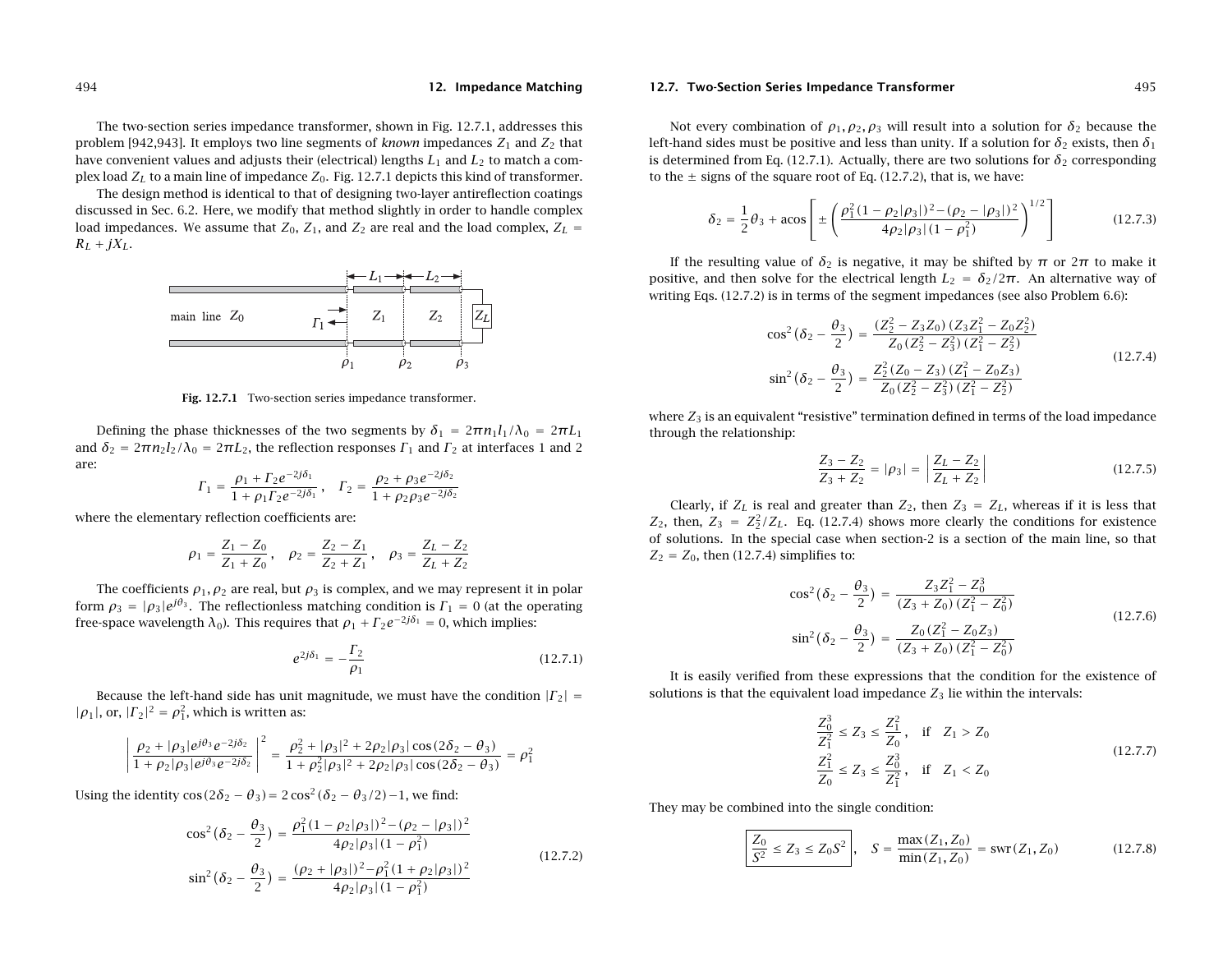**Example 12.7.1:** Matching range with 50- and 75-ohm lines. If  $Z_0 = 50$  and  $Z_1 = 75$  ohm, then the following loads can be matched by this method:

$$
\frac{50^3}{75^2} \le Z_3 \le \frac{75^2}{50} \quad \Rightarrow \quad 22.22 \le Z_3 \le 112.50 \text{ }\Omega
$$

And, if  $Z_0$  = 75 and  $Z_1$  = 50, the following loads can be matched:

$$
\frac{50^2}{75} \le Z_3 \le \frac{75^3}{50^2} \quad \Rightarrow \quad 33.33 \le Z_3 \le 168.75 \text{ }\Omega
$$

In general, the farther  $Z_1$  is from  $Z_0$ , the wider the range of loads that can be matched. For example, with  $Z_0 = 75$  and  $Z_1 = 300$  ohm, all loads in the range from 4.5 to 1200 ohm can be matched.и производство на селото на селото на селото на селото на селото на селото на селото на селото на селото на се

The MATLAB function twosect implements the above design procedure. Its inputs are the impedances  $Z_0$ ,  $Z_1$ ,  $Z_2$ , and the complex  $Z_L$ , and its outputs are the two solutions for  $L_1$  and  $L_2$ , if they exist. Its usage is as follows, where  $L_{12}$  is a 2×2 matrix whose rows are the two possible sets of values of  $L_1, L_2$ :

L12 = twosect(Z0,Z1,Z2,ZL); % two-section series impedance transformer

The essential code in this function is as follows:

 $r1 = (Z1-Z0)/(Z1+Z0);$  $r2 = (Z2-Z1)/(Z2+Z1);$  $r3 = abs((ZL-Z2)/(ZL+Z2))$ ; th3 =  $angle((ZL-Z2)/(ZL+Z2));$ 

 $s = ((r2+r3)^{2} - r1^{2*(1+r2*r3)^{2}) / (4*r2*r3*(1-r1^{2}))};$ if (s<0)|(s>1), fprintf('no solution exists'); return; end

```
de2 = th3/2 + asin(sqrt(s)) * [1;-1]; % construct two solutions
```
G2 =  $(r2 + r3*exp(j*th3-2*j*de2))$  ./  $(1 + r2*r3*exp(j*th3-2*j*de2));$ 

de1 =  $angle(-G2/r1)/2$ ;

 $L1 = de1/2/pi; L2 = de2/2/pi;$ 

L12 =  $mod([L1, L2], 0.5)$ ; % reduce modulo  $\lambda/2$ 

**Example 12.7.2:** Matching an antenna with coaxial cables. <sup>A</sup> 29-MHz amateur radio antenna with input impedance of 38 ohm is to be fed by <sup>a</sup> 50-ohm RG-58/U cable. Design <sup>a</sup> twosection series impedance transformer consisting of <sup>a</sup> length of RG-59/U 75-ohm cable inserted into the main line at an appropriate distance from the antenna [943]. The velocity factor of both cables is 0.79.

**Solution:** Here, we have  $Z_0 = 50$ ,  $Z_1 = 75$ ,  $Z_2 = Z_0$ , and  $Z_L = 38$  ohm. The call to the function twosect results in the MATLAB output for the electrical lengths of the segments:

$$
L_{12} = \begin{bmatrix} 0.0536 & 0.3462 \\ 0.4464 & 0.1538 \end{bmatrix} \Rightarrow L_1 = 0.0536, L_2 = 0.3462
$$
  

$$
L_1 = 0.4464, L_2 = 0.1538
$$

#### **12.7. Two-Section Series Impedance Transformer** 497

Using the given velocity factor, the operating wavelength is  $\lambda = 0.79\lambda_0 = 0.79c_0/f_0 =$ 8.1724 m, where  $f_0$  = 29 MHz. Therefore, the actual physical lengths for the segments are, for the first possible solution:

$$
l_1 = 0.0536\lambda = 0.4379 \text{ m} = 1.4367 \text{ ft}, \quad l_2 = 0.3462\lambda = 2.8290 \text{ m} = 9.2813 \text{ ft}
$$

and for the second solution:

 $l_1 = 0.4464\lambda = 3.6483 \text{ m} = 11.9695 \text{ ft}$ ,  $l_2 = 0.1538\lambda = 1.2573 \text{ m} = 4.1248 \text{ ft}$ 

Fig. 12.7.2 depicts the corresponding reflection responses at interface-1,  $|\Gamma_1(f)|$ , as a function of frequency. The standing wave ratio on the main line is also shown, that is, the quantity  $S_1(f) = (1 + |F_1(f)|)/(1 - |F_1(f)|)$ .



**Fig. 12.7.2** Reflection response of two-section series transformer.

The reflection response was computed with the help of multiline. The typical MATLAB code for this example was:

| $Z0 = 50$ ; $Z1 = 75$ ; $ZL = 38$ ;<br>$c0 = 3e8$ ; $f0 = 29e6$ ; $vf = 0.79$ ;<br>$1a0 = c0/f0$ ; $1a = 1a0*vf$ ; |                                                    |
|--------------------------------------------------------------------------------------------------------------------|----------------------------------------------------|
| $L12 = twosect(Z0, Z1, Z0, ZL);$                                                                                   |                                                    |
| $f = 1$ inspace $(0, 2, 401)$ ;                                                                                    | % in units of $f_0$                                |
| $G1 = abs(multiline([Z0, Z1, Z0], L12(1, :), ZL, f));$<br>$G2 = abs(multiline([Z0, Z1, Z0], L12(2, :), ZL, f));$   | % reflection response 1<br>% reflection response 2 |
| $S1=(1+G1)$ ./(1-G1); $S2=(1+G2)$ ./(1-G2);                                                                        | $%$ SWRs                                           |

We note that the two solutions have unequal bandwidths.  $\square$ 

**Example** 12.7.3: Matching a complex load. Design a 75-ohm series section to be inserted into a 300-ohm line that feeds the load  $600+900j$  ohm [943].

**Solution:** The MATLAB call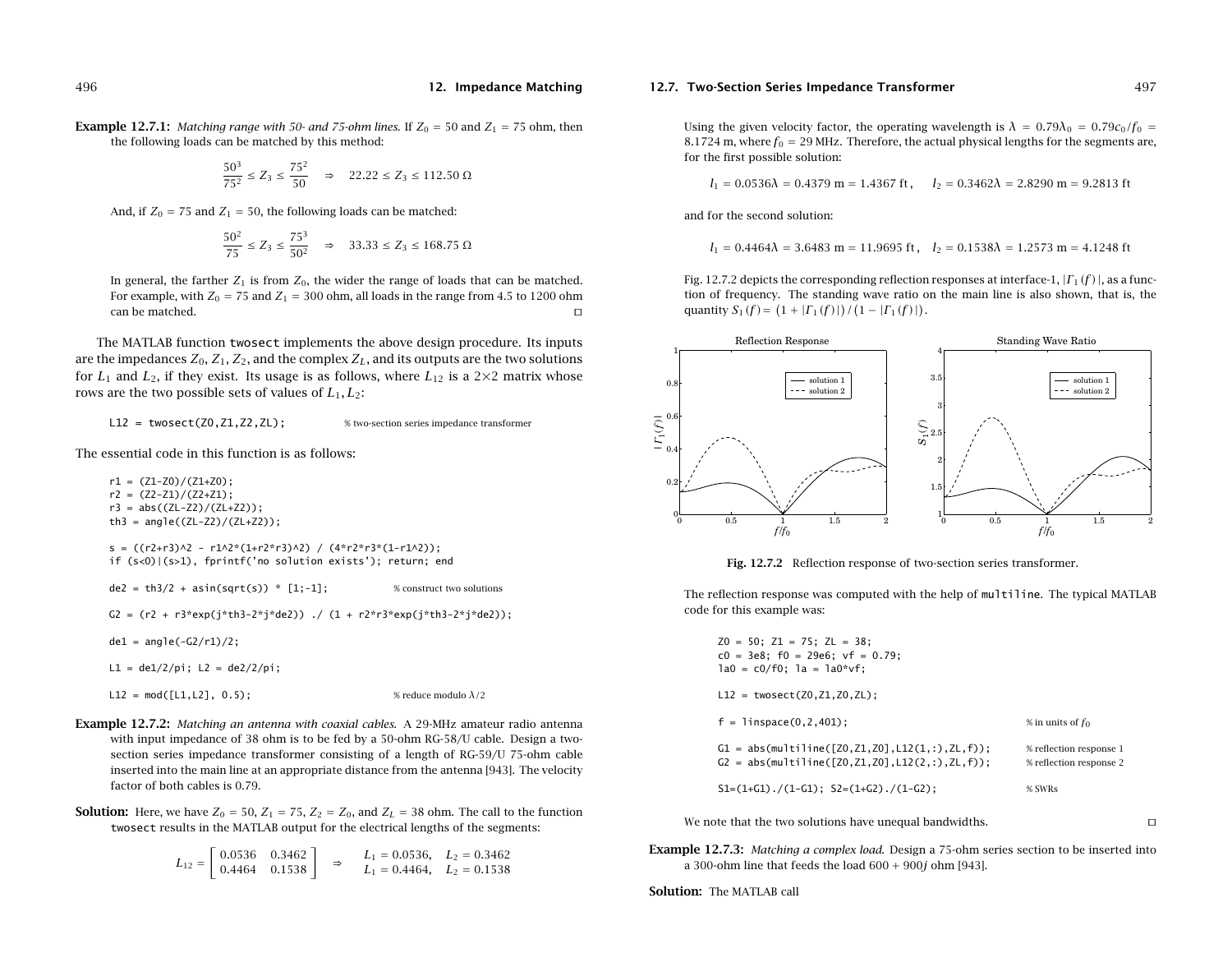L12 = twosect(300, 75, 300, 600+900j);  
produces the solutions: 
$$
L_1 = [0.3983, 0.1017]
$$
 and  $L_2 = [0.2420, 0.3318]$ .

#### **One-section series impedance transformer**

We mention briefly also the case of the one-section series impedance transformer, shown in Fig. 12.7.3. This is one of the earliest impedance transformers [937–941]. It has limited use in that not all complex loads can be matched, although its applicability can be extended somewhat [941].



**Fig. 12.7.3** One-section series impedance transformer.

Both the section impedance  $Z_1$  and length  $L_1$  are treated as unknowns to be fixed by requiring the matching condition  $\Gamma_1 = 0$  at the operating frequency. It is left as an exercise (see Problem 12.9) to show that the solution is given by:

$$
Z_1 = \sqrt{Z_0 R_L - \frac{Z_0 X_L^2}{Z_0 - R_L}}, \quad L_1 = \frac{1}{2\pi} \operatorname{atan} \left[ \frac{Z_1 (Z_0 - R_L)}{Z_0 X_L} \right] \tag{12.7.9}
$$

provided that either of the following conditions is satisfied:

$$
Z_0 < R_L \quad \text{or} \quad Z_0 > R_L + \frac{X_L^2}{R_L} \tag{12.7.10}
$$

In particular, there is always a solution if  $Z_L$  is real. The MATLAB function onesect implements this method. It has usage:

 $[Z1, L1]$  = onesect(ZL,Z0); % one-section series impedance transformer

where  $L_1$  is the normalized length  $L_1 = l_1/\lambda_1$ , with  $l_1$  and  $\lambda_1$  the physical length and wavelength of the  $Z_1$  section. The routine outputs the smallest positive  $L_1$ .

# **12.8 Single Stub Matching**

Stub tuners are widely used to match any complex load<sup>†</sup> to a main line. They consist of shorted or opened segments of the line, connected in parallel or in series with the line at <sup>a</sup> appropriate distances from the load.

**12.8. Single Stub Matching** 499

In coaxial cable or two-wire line applications, the stubs are obtained by cutting appropriate lengths of the main line. Shorted stubs are usually preferred because opened stubs may radiate from their opened ends. However, in microwave integrated circuits employing microstrip lines, radiation is not as <sup>a</sup> major concern because of their smaller size, and either opened or shorted stubs may be used.

The single stub tuner is perhaps the most widely used matching circuit and can match any load. However, it is sometimes inconvenient to connect to the main line if different loads are to be matched. In such cases, double stubs may be used, but they cannot match all loads. Triple stubs can match any load. A single stub tuner is shown in Figs. 12.8.1 and 12.8.2, connected in parallel and in series.



**Fig. 12.8.1** Parallel connection of single stub tuner.



**Fig. 12.8.2** Series connection of single stub tuner.

In the parallel case, the admittance  $Y_a = 1/Z_a$  at the stub location *a* is the sum of the admittances of the length- $d$  stub and the wave admittance at distance  $l$  from the load, that is,

$$
Y_a = Y_l + Y_{\text{stab}} = Y_0 \frac{1 - \Gamma_l}{1 + \Gamma_l} + Y_{\text{stab}}
$$

where  $\Gamma_l = \Gamma_L e^{-2j\beta l}$ . The admittance of a short-circuited stub is  $Y_{\text{stab}} = -jY_0 \cot \beta d$ , and of an open-circuited one,  $Y_{\text{stab}} = jY_0$  tan  $\beta d$ . The matching condition is that  $Y_a =$  $Y_0$ . Assuming a short-circuited stub, we have:

498

<sup>&</sup>lt;sup>†</sup>The resistive part of the load must be non-zero. Purely reactive loads cannot be matched to a real line impedance by this method nor by any of the other methods discussed in this chapter. This so because the transformation of <sup>a</sup> reactive load through the matching circuits remains reactive.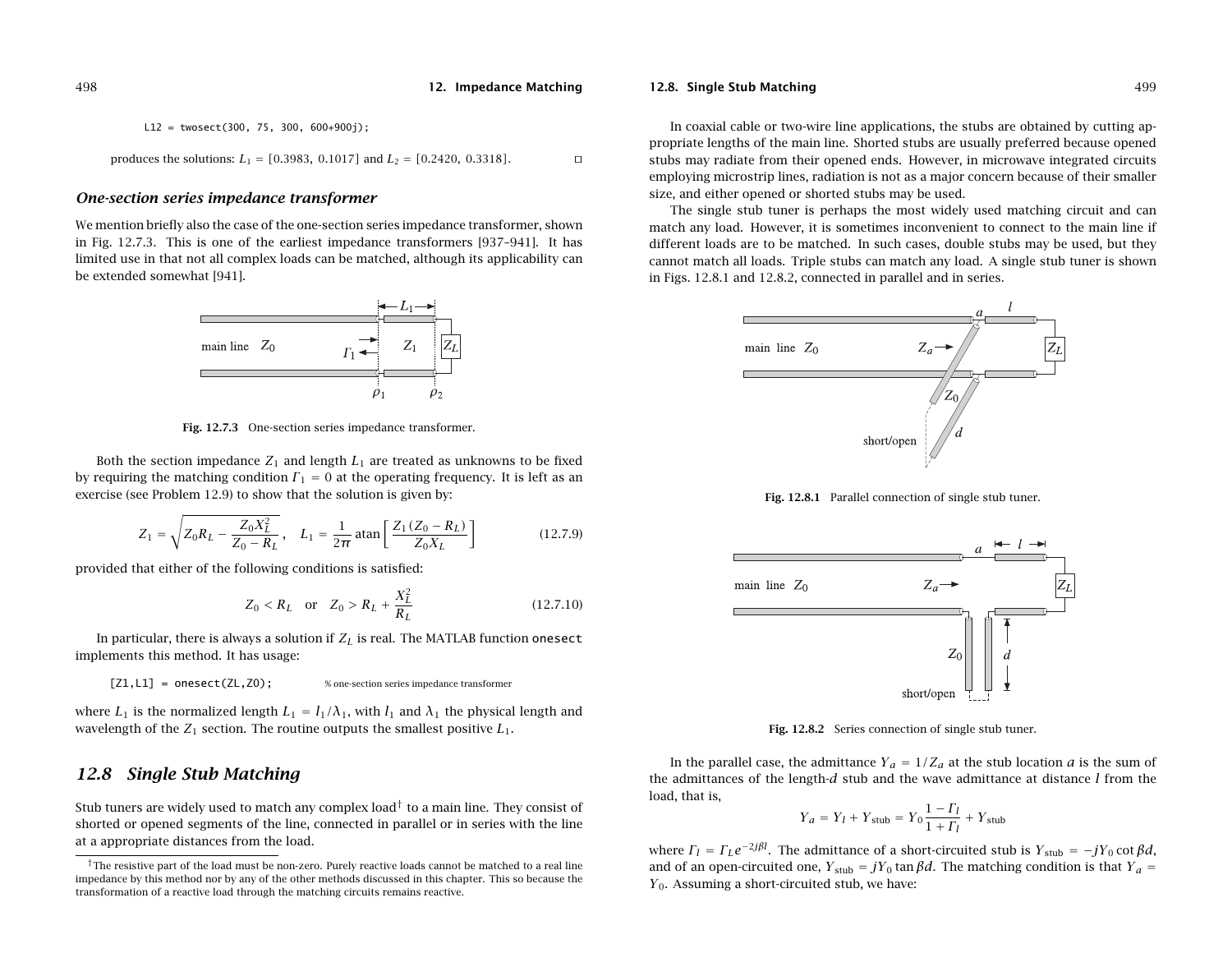$$
Y_0 \frac{1 - \Gamma_l}{1 + \Gamma_l} - jY_0 \cot \beta d = Y_0 \quad \Rightarrow \quad \frac{1 - \Gamma_l}{1 + \Gamma_l} - j \cot \beta d = 1
$$

which can be rearranged into the form:

$$
2j\tan\beta d = 1 + \frac{1}{\Gamma_l} \tag{12.8.1}
$$

Inserting  $\Gamma_l=\Gamma_L e^{-2j\beta l}=|\Gamma_L|e^{j\theta_L-2j\beta l},$  where  $\Gamma_L=|\Gamma_L|e^{j\theta_L}$  is the polar form of the load reflection coefficient, we may write (12.8.1) as:

$$
2j \tan \beta d = 1 + \frac{e^{j(2\beta l - \theta_L)}}{|I_L|}
$$
 (12.8.2)

Equating real and imaginary parts, we obtain the equivalent conditions:

$$
\cos(2\beta l - \theta_L) = -| \Gamma_L | \, , \quad \tan \beta d = \frac{\sin(2\beta l - \theta_L)}{2|\Gamma_L|} = -\frac{1}{2} \tan(2\beta l - \theta_L) \qquad (12.8.3)
$$

The first of (12.8.3) may be solved resulting in two solutions for l; then, the second equation may be solved for the corresponding values of  $d$ :

$$
\beta l = \frac{1}{2} \theta_L \pm \frac{1}{2} \arccos(-|T_L|), \quad \beta d = \arctan(-\frac{1}{2} \tan(2\beta l - \theta_L))
$$
 (12.8.4)

The resulting values of l, d must be made positive by reducing them modulo  $\lambda/2$ . In the case of an open-circuited shunt stub, the first equation in  $(12.8.3)$  remains the same, and in the second we must replace tan  $\beta d$  by  $-$  cot  $\beta d$ . In the series connection of a shorted stub, the impedances are additive at point  $a$ , resulting in the condition:

$$
Z_a = Z_l + Z_{\text{stab}} = Z_0 \frac{1 + \Gamma_l}{1 - \Gamma_l} + jZ_0 \tan \beta d = Z_0 \implies \frac{1 + \Gamma_l}{1 - \Gamma_l} - \tan \beta d = 1
$$

This may be solved in <sup>a</sup> similar fashion as Eq. (12.8.1). We summarize below the solutions in the four cases of parallel or series connections with shorted or opened stubs:

$$
\beta l = \frac{1}{2} [\theta_L \pm \arccos(-|T_L|)], \quad \beta d = \arctan(-\frac{1}{2} \tan(2\beta l - \theta_L)), \quad \text{parallel/shorted}
$$
\n
$$
\beta l = \frac{1}{2} [\theta_L \pm \arccos(-|T_L|)], \quad \beta d = \arct(\frac{1}{2} \tan(2\beta l - \theta_L)), \quad \text{parallel/opened}
$$
\n
$$
\beta l = \frac{1}{2} [\theta_L \pm \arccos(|T_L|)], \quad \beta d = \arct(\frac{1}{2} \tan(2\beta l - \theta_L)), \quad \text{series/shorted}
$$
\n
$$
\beta l = \frac{1}{2} [\theta_L \pm \arccos(|T_L|)], \quad \beta d = \arctan(-\frac{1}{2} \tan(2\beta l - \theta_L)), \quad \text{series/opened}
$$

The MATLAB function stub1 implements these equations. Its input is the normalized load impedance,  $z_L = Z_L/Z_0$ , and the desired type of stub. Its outputs are the dual solutions for the lengths  $d, l$ , arranged in the rows of a 2x2 matrix dl. Its usage is as follows:

**12.8. Single Stub Matching** 501

 $d = \text{stub1}(zL, \text{type})$ : % single stub tuner

The parameter type takes on the string values 'ps', 'po', 'ss', 'so', for parallel/short, parallel/open, series/short, series/open stubs.

**Example 12.8.1:** The load impedance  $Z_L = 10-5j$  ohm is to be matched to a 50-ohm line. The normalized load is  $z_L = Z_L/Z_0 = 0.2 - 0.1j.$  The MATLAB calls, <code>d1=stub1(zL,type)</code>, result into the following solutions for the cases of parallel/short, parallel/open, series/short, series/open stubs:

| $\begin{bmatrix} 0.0806 & 0.4499 \end{bmatrix}$ $\begin{bmatrix} 0.3306 & 0.4499 \end{bmatrix}$ $\begin{bmatrix} 0.1694 & 0.3331 \end{bmatrix}$ $\begin{bmatrix} 0.4194 & 0.3331 \end{bmatrix}$       |  |  |  |  |  |
|-------------------------------------------------------------------------------------------------------------------------------------------------------------------------------------------------------|--|--|--|--|--|
| $\begin{bmatrix} 0.4194 & 0.0831 \end{bmatrix}$ , $\begin{bmatrix} 0.1694 & 0.0831 \end{bmatrix}$ , $\begin{bmatrix} 0.3306 & 0.1999 \end{bmatrix}$ , $\begin{bmatrix} 0.0806 & 0.1999 \end{bmatrix}$ |  |  |  |  |  |

Each row represents a possible solution for the electrical lengths  $d/\lambda$  and  $l/\lambda$ . We illustrate below the solution details for the parallel/short case.

Given the load impedance  $z_L = 0.2 - 0.1j$ , we calculate the reflection coefficient and put it in polar form:

$$
\Gamma_L = \frac{z_L - 1}{z_L + 1} = -0.6552 - 0.1379j \quad \Rightarrow \quad |\Gamma_L| = 0.6695 \,, \quad \theta_L = -2.9341 \text{ rad}
$$

Then, the solution of Eq. (12.8.4) is:

$$
\beta l = \frac{1}{2} [\theta_L \pm \arccos(-|T_L|)] = \frac{1}{2} [-2.9341 \pm \arccos(-0.6695)] = \frac{1}{2} [-2.9341 \pm 2.3044)]
$$

which gives the two solutions:

$$
\beta l = \frac{2\pi l}{\lambda} = \begin{bmatrix} -0.3149 \text{ rad} \\ -2.6192 \text{ rad} \end{bmatrix} \Rightarrow l = \frac{\lambda}{2\pi} \begin{bmatrix} -0.3149 \\ -2.6192 \end{bmatrix} = \begin{bmatrix} -0.0501\lambda \\ -0.4169\lambda \end{bmatrix}
$$

These may be brought into the interval  $[0, \lambda/2]$  by adding enough multiples of  $\lambda/2$ . The built-in MATLAB function mod does just that. In this case, a single multiple of  $\lambda/2$  suffices, resulting in:

$$
l = \begin{bmatrix} -0.0501\lambda + 0.5\lambda \\ -0.4169\lambda + 0.5\lambda \end{bmatrix} = \begin{bmatrix} 0.4499\lambda \\ 0.0831\lambda \end{bmatrix} \Rightarrow \beta l = \begin{bmatrix} 2.8267 \text{ rad} \\ 0.5224 \text{ rad} \end{bmatrix}
$$

With these values of  $\beta$ l, we calculate the stub length  $d$ :

$$
\beta d = \text{atan}\left(-\frac{1}{2}\tan(2\beta l - \theta_L)\right) = \begin{bmatrix} 0.5064 \text{ rad} \\ -0.5064 \text{ rad} \end{bmatrix} \Rightarrow d = \begin{bmatrix} 0.0806\lambda \\ -0.0806\lambda \end{bmatrix}
$$

Shifting the second d by  $\lambda/2$ , we finally find:

$$
d = \begin{bmatrix} 0.0806\lambda \\ -0.0806\lambda + 0.5\lambda \end{bmatrix} = \begin{bmatrix} 0.0806\lambda \\ 0.4194\lambda \end{bmatrix}, \quad \beta d = \begin{bmatrix} 0.5064 \text{ rad} \\ 2.6351 \text{ rad} \end{bmatrix}
$$

Next, we verify the matching condition. The load admittance is  $y_L = 1/z_L = 4 + 2j$ . Propagating it to the left of the load by <sup>a</sup> distance l, we find for the two values of l and for the corresponding values of  $d$ :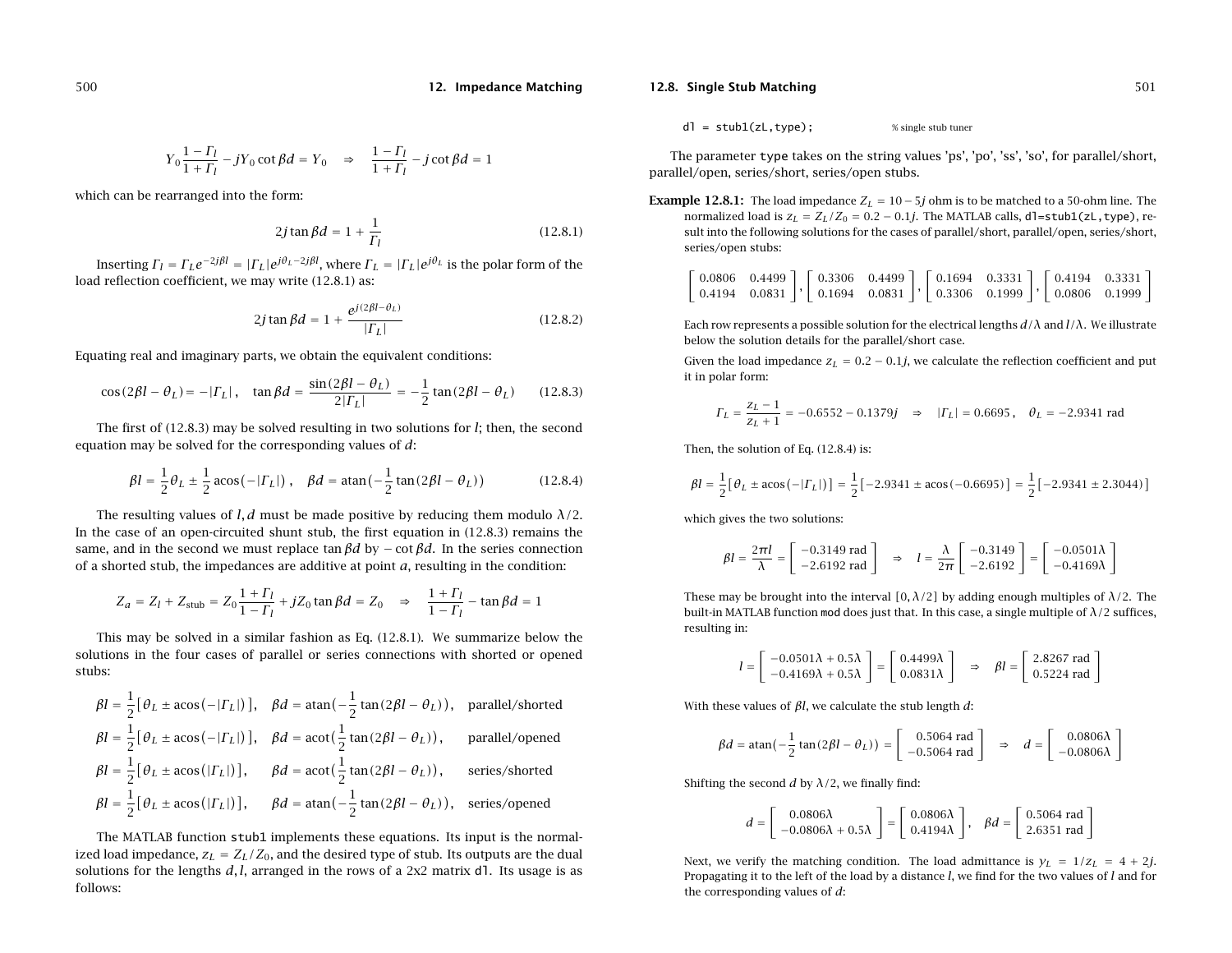#### **12.9. Balanced Stubs**

$$
y_l = \frac{y_L + j \tan \beta l}{1 + j y_L \tan \beta l} = \begin{bmatrix} 1.0000 + 1.8028j \\ 1.0000 - 1.8028j \end{bmatrix}, \quad y_{\text{sub}} = -j \cot \beta d = \begin{bmatrix} -1.8028j \\ 1.8028j \end{bmatrix}
$$

For both solutions, the susceptance of  $y_l$  is canceled by the susceptance of the stub, resulting in the matched total normalized admittance  $y_a = y_l + y_{\text{stab}} = 1$ .

- **Example 12.8.2:** Match the antenna and feed line of Example 12.7.2 using <sup>a</sup> single shorted or opened stub. Plot the corresponding matched reflection responses.
- **Solution:** The normalized load impedance is  $z_L = 38/50 = 0.76$ . The MATLAB function to stub1 yields the following solutions for the lengths  $d, l$ , in the cases of parallel/short, parallel/open, series/short, series/open stubs:

|  |  |  | $\begin{bmatrix} 0.2072 & 0.3859 \end{bmatrix}$ $\begin{bmatrix} 0.4572 & 0.3859 \end{bmatrix}$ $\begin{bmatrix} 0.0428 & 0.3641 \end{bmatrix}$ $\begin{bmatrix} 0.2928 & 0.3641 \end{bmatrix}$         |  |  |  |
|--|--|--|---------------------------------------------------------------------------------------------------------------------------------------------------------------------------------------------------------|--|--|--|
|  |  |  | $\begin{bmatrix} 0.2928 & 0.1141 \end{bmatrix}$ , $\begin{bmatrix} 0.0428 & 0.1141 \end{bmatrix}$ , $\begin{bmatrix} 0.4572 & 0.1359 \end{bmatrix}$ , $\begin{bmatrix} 0.2072 & 0.1359 \end{bmatrix}$ , |  |  |  |

These numbers must be multiplied by  $\lambda_0$ , the free-space wavelength corresponding to the operating frequency of  $f_0 = 29$  MHz. The resulting reflection responses  $|\Gamma_a(f)|$  at the connection point  $a$  of the stub, corresponding to all the pairs of  $d, l$  are shown in Fig. 12.8.3. For example, in the parallel/short case,  $\varGamma_a$  is calculated by

$$
\Gamma_a = \frac{1 - y_a}{1 + y_a}, \quad y_a = \frac{1 - \Gamma_L e^{-2j\beta l}}{1 + \Gamma_L e^{-2j\beta l}} - j \cot \beta d, \quad \beta l = 2\pi \frac{f}{f_0} \frac{l}{\lambda_0}, \quad \beta d = 2\pi \frac{f}{f_0} \frac{d}{\lambda_0}
$$

We note that different solutions can have very different bandwidths.



**Fig. 12.8.3** Reflection response of single stub matching solutions.

### **12.9 Balanced Stubs**

In microstrip realizations of single-stub tuners, balanced stubs are often used to reduce the transitions between the series and shunt segments. Fig. 12.9.1 depicts two identical balanced stubs connected at opposite sides of the main line.



**Fig. 12.9.1** Balanced stubs.

Because of the parallel connection, the total admittance of the stubs will be double that of each leg, that is,  $Y_{bal} = 2Y_{stub}$ . A single unbalanced stub of length d can be converted into an equivalent balanced stub of length  $d_b$  by requiring that the two configurations provide the same admittance. Depending on whether shorted or opened stubs are used, we obtain the relationships between  $d_b$  and  $d$ :

$$
2 \cot \beta d_b = \cot \beta d \quad \Rightarrow \quad d_b = \frac{\lambda}{2\pi} \arct(0.5 \cot \beta d) \quad \text{(shorted)}
$$
\n
$$
2 \tan \beta d_b = \tan \beta d \quad \Rightarrow \quad d_b = \frac{\lambda}{2\pi} \arct(0.5 \tan \beta d) \quad \text{(opened)}
$$
\n
$$
(12.9.1)
$$

The microstrip realization of such <sup>a</sup> balanced stub is shown in Fig. 12.9.2. The figure also shows the use of balanced stubs for quarter-wavelength transformers with <sup>a</sup> shunt stub as discussed in Sec. 12.6.



**Fig. 12.9.2** Balanced microstrip single-stub and quarter-wavelength transformers.

If the shunt stub has length  $\lambda/8$  or 3 $\lambda/8$ , then the impedance  $Z_2$  of each leg must be double that of the single-stub case. On the other hand, if the impedance  $Z_2$  is fixed, then the stub length  $d_b$  of each leg may be calculated by Eq. (12.9.1).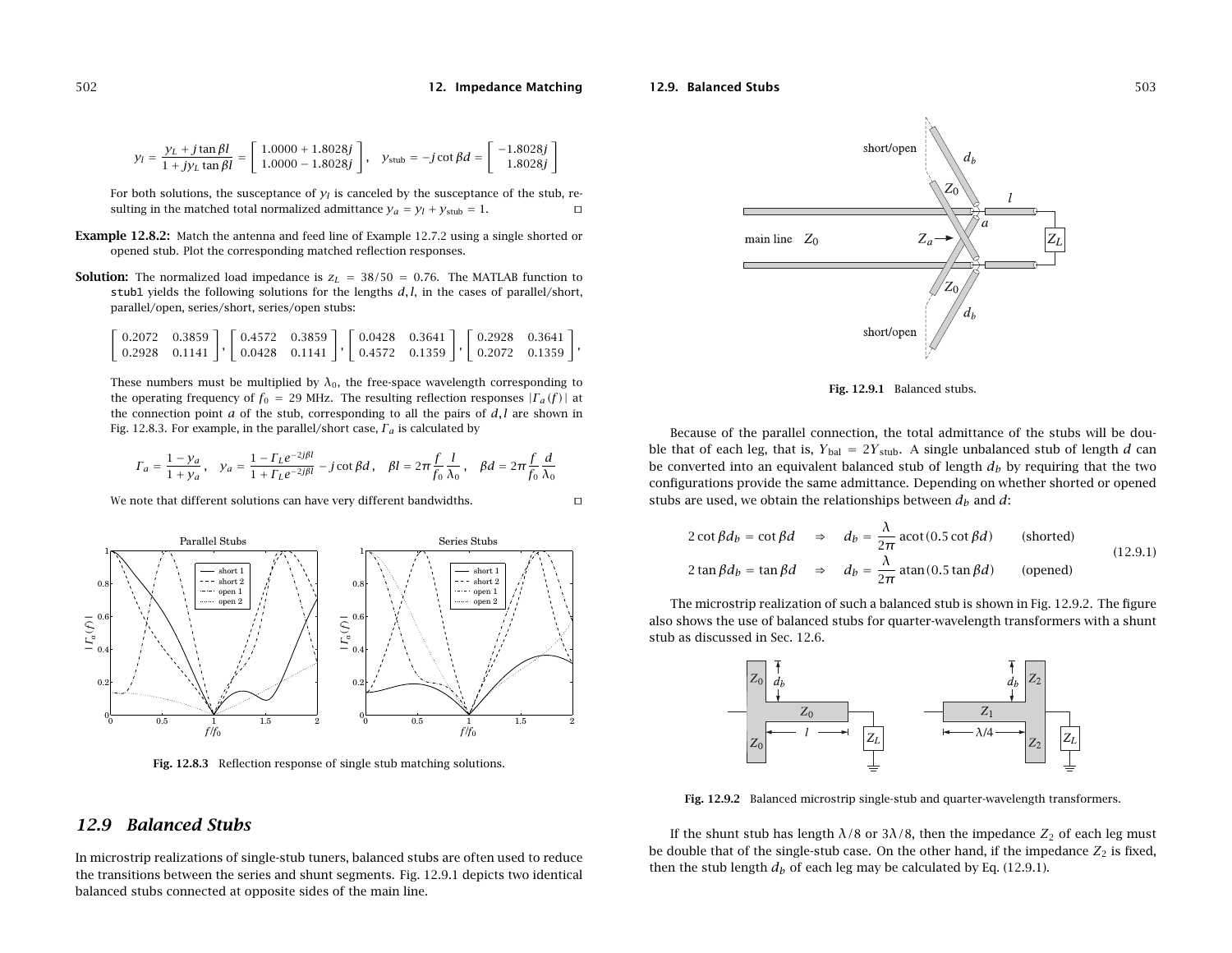# **12.10 Double and Triple Stub Matching**

Because the stub distance l from the load depends on the load impedance to be matched, the single-stub tuner is inconvenient if several different load impedances are to be matched, each requiring <sup>a</sup> different value for l.

The double-stub tuner, shown in Fig. 12.10.1, provides an alternative matching method in which two stubs are used, one at the load and another at a *fixed* distance  $l$  from the load, where typically,  $l = \lambda/8$ . Only the stub lengths  $d_1, d_2$  need to be adjusted to match the load impedance.



**Fig. 12.10.1** Double stub tuner.

The two stubs are connected in parallel to the main line and can be short- or opencircuited. We discuss the matching conditions for the case of shorted stubs.

Let  $Y_L = 1/Z_L = G_L + jB_L$  be the load admittance, and define its normalized version  $y_L = Y_L/Y_0 = g_L + jb_L$ , where  $g_L, b_L$  are the normalized load conductance and susceptance. At the connection points  $a, b$ , the total admittance is the sum of the wave admittance of the line and the stub admittance:

$$
y_a = y_l + y_{\text{stab},1} = \frac{y_b + j \tan \beta l}{1 + j y_b \tan \beta l} - j \cot \beta d_1
$$
  

$$
y_b = y_L + y_{\text{stab},2} = g_L + j (b_L - \cot \beta d_2)
$$

The matching condition is  $y_a = 1$ , which gives rise to two equations that can be solved for the unknown lengths  $d_1, d_2$ . It is left as an exercise (see Problem 12.10) to show that the solutions are given by:

$$
\cot \beta d_2 = b_L - b \,, \quad \cot \beta d_1 = \frac{1 - b \tan \beta l - g_L}{g_L \tan \beta l} \tag{12.10.1}
$$

where

$$
b = \cot \beta l \pm \sqrt{g_L (g_{\text{max}} - g_L)}, \quad g_{\text{max}} = 1 + \cot^2 \beta l = \frac{1}{\sin^2 \beta l}
$$
 (12.10.2)

Evidently, the condition for the existence of a real-valued  $b$  is that the load conductance  $g_L$  be less than  $g_{\rm max}$ , that is,  $g_L \leq g_{\rm max}$ . If this condition is not satisfied, the

#### **12.10. Double and Triple Stub Matching** 505

load cannot be matched with any stub lengths  $d_1, d_2$ . Stub separations near  $\lambda/2$ , or near zero, result in  ${g_{\rm max}}=\infty$ , but are not recommended because they have very narrow bandwidths [846].

Assuming  $l \leq \lambda/4$ , the condition  $g_L \leq g_{\text{max}}$  can be turned around into a condition for the maximum length  $l$  that will admit a matching solution for the given load:

$$
l \le l_{\text{max}} = \frac{\lambda}{2\pi} \operatorname{asin}\left(\frac{1}{\sqrt{g_L}}\right) \qquad \text{(maximum stub separation)} \tag{12.10.3}
$$

If the existence condition is satisfied, then Eq. (12.10.2) results in two solutions for b and, hence for,  $d_1, d_2$ . The lengths  $d_1, d_2$  must be reduced modulo  $\lambda/2$  to bring them within the minimum interval  $[0, \lambda/2]$ .

If any of the stubs are open-circuited, the corresponding quantity cot  $\beta d_i$  must be replaced by – tan  $\beta d_i = \cot(\beta d_i - \pi/2)$ .

The MATLAB function stub2 implements the above design procedure. Its inputs are the normalized load impedance  $z_L = Z_L/Z_0$ , the stub separation l, and the stub types, and its outputs are the two possible solutions for the  $d_1, d_2$ . Its usage is as follows:

| $d12 =$ stub2(zL, l, type); | % double stub tuner                     |
|-----------------------------|-----------------------------------------|
| $d12 =$ stub2(zL,1);        | % equivalent to type='ss'               |
| $d12 = stub2(zL);$          | % equivalent to $l = 1/8$ and type='ss' |

The parameter type takes on the strings values: 'ss', 'so', 'os', 'oo', for short/short, short/open, open/short, open/open stubs. If the existence condition fails, the function outputs the maximum separation  $l_{\max}$  that will admit a solution.

A triple stub tuner, shown in Fig. 12.10.2, can match any load. The distances  $l_1, l_2$ between the stubs are fixed and only the stub lengths  $d_1, d_2, d_3$  are adjustable.

The first two stubs (from the left) can be thought of as <sup>a</sup> double-stub tuner. The purpose of the third stub at the load is to ensure that the wave impedance seen by the double-stub tuner satisfies the existence condition  $g_L \leq g_{\rm max}.$ 



**Fig. 12.10.2** Triple stub tuner.

The total admittance at the load point c, and its propagated version by distance  $l_2$ to point  $b$  are given by:

$$
y_l = \frac{y_c + j \tan \beta l_2}{1 + jy_c \tan \beta l_2}, \quad y_c = y_L + y_{\text{stab},3} = g_L + jb_L - j \cot \beta d_3 = g_L + jb \quad (12.10.4)
$$

504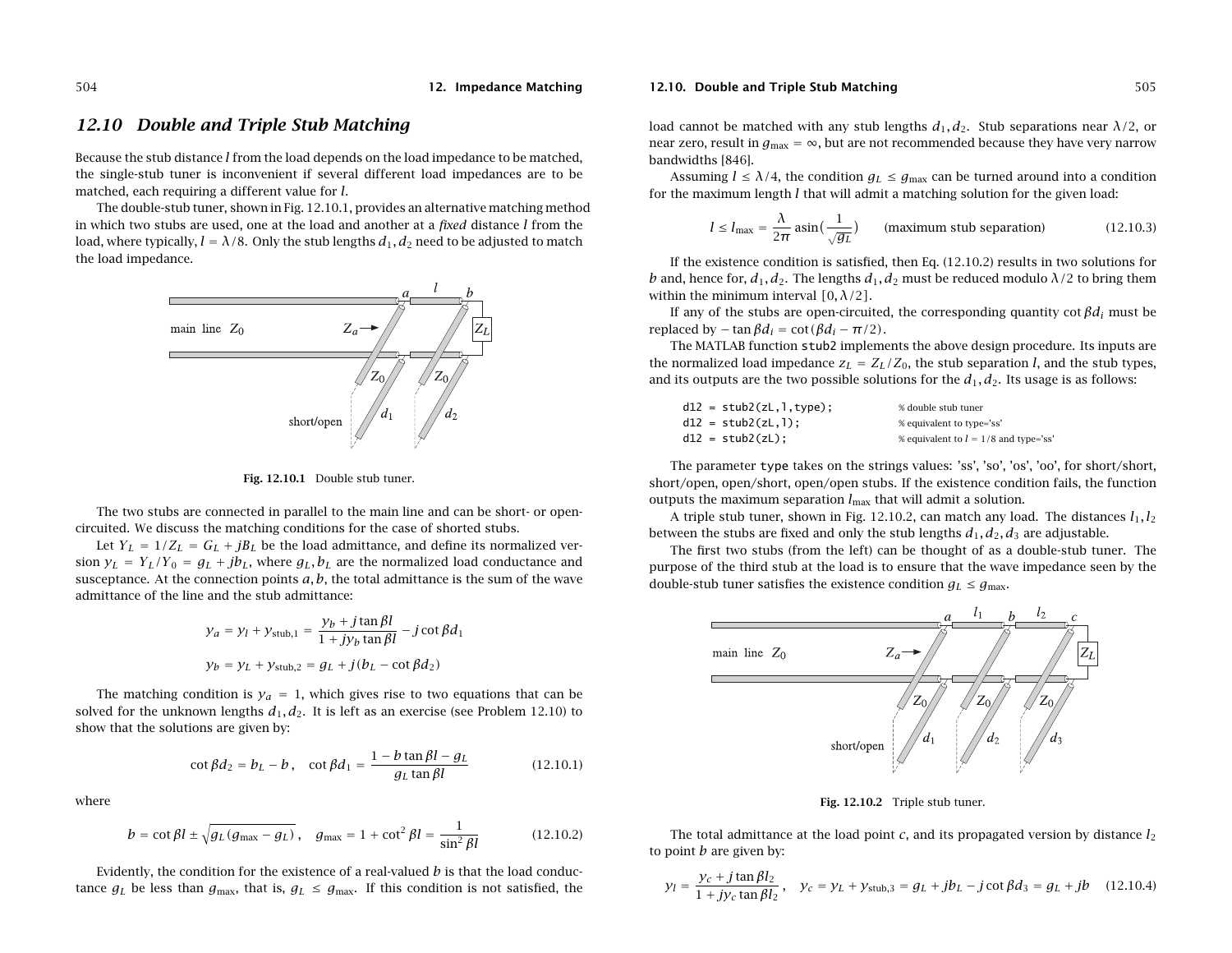where  $b = b_L - \cot \beta d_3$ . The corresponding conductance is:

$$
g_l = \text{Re}(y_l) = \frac{g_L (1 + \tan^2 \beta l_2)}{(b \tan \beta l_2 - 1)^2 + g_L^2 \tan^2 \beta l_2}
$$
(12.10.5)

The first two stubs see the effective load  $y_l$ . The double-stub problem will have a solution provided  $g_l \leq g_{\text{max},1} = 1/\sin^2 \beta l_1$ . The length  $d_3$  of the third stub is adjusted to ensure this condition. To parametrize the possible solutions, we introduce <sup>a</sup> "smallness" parameter  $e < 1$  such that  $g_l = eg_{\text{max},1}$ . This gives the existence condition:

$$
g_l = \frac{g_L (1 + \tan^2 \beta l_2)}{(b \tan \beta l_2 - 1)^2 + g_L^2 \tan^2 \beta l_2} = eg_{\text{max},l}
$$

which can be rewritten in the form:

$$
(b - \cot \beta l_2)^2 = g_L (g_{\text{max},2} - e g_{\text{max},1} g_L) = g_L^2 g_{\text{max},1} (e_{\text{max}} - e)
$$

where we defined  $g_{\text{max},2} = 1 + \cot^2 \beta l_2 = 1/\sin^2 \beta l_2$  and  $e_{\text{max}} = g_{\text{max},2}/(g_L g_{\text{max},1})$ . If  $e_{\text{max}} < 1$ , we may replace e by the minimum of the chosen e and  $e_{\text{max}}$ . But if  $e_{\text{max}} > 1$ , we just use the chosen <sup>e</sup>. In other words, we replace the above condition with:

$$
(b - \cot \beta l_2)^2 = g_L^2 g_{\text{max},1} (e_{\text{max}} - e_{\text{min}}), \quad e_{\text{min}} = \min(e, e_{\text{max}}) \tag{12.10.6}
$$

It corresponds to setting  $g_l = e_{min} g_{max,1}$ . Solving Eq. (12.10.6) for cot  $\beta d_3$  gives the two solutions:

$$
\cot \beta d_3 = b_L - b \,, \quad b = \cot \beta l_2 \pm g_L \sqrt{g_{\text{max},1} (e_{\text{max}} - e_{\text{min}})} \tag{12.10.7}
$$

For each of the two values of  $d_3$ , there will be a feasible solution to the double-stub problem, which will generate two possible solutions for  $d_1, d_2$ . Thus, there will be a total of four triples  $d_1, d_2, d_3$  that will satisfy the matching conditions. Each stub can be shorted or opened, resulting into eight possible choices for the stub triples.

The MATLAB function stub3 implements the above design procedure. It generates <sup>a</sup> 4×3 matrix of solutions and its usage is:

| $d123 = stub3(zL, 11, 12, type, e)$ ; | % triple stub tuner                                       |
|---------------------------------------|-----------------------------------------------------------|
| $d123 = stub3(zL, 11, 12, type);$     | % equivalent to $e = 0.9$                                 |
| $d123 = stub3(zL, 11, 12)$ ;          | % equivalent to $e = 0.9$ , type='sss'                    |
| $d123 = stub3(zL);$                   | % equivalent to $e = 0.9$ , type='sss', $l_1 = l_2 = 1/8$ |

where type takes on one of the eight possible string values, defining whether the first, second, or third stubs are short- or open-circuited: 'sss', 'sso', 'sos', 'soo', 'oss', 'oso', 'oos', 'ooo'.

# **12.11 L-Section Lumped Reactive Matching Networks**

Impedance matching by stubs or series transmission line segments is appropriate at higher frequencies, such as microwave frequencies. At lower RF frequencies, lumpedparameter circuit elements may be used to construct <sup>a</sup> matching network. Here, we discuss L-section,  $\Pi$ -section, and  $T$ -section matching networks.

#### **12.11. L-Section Lumped Reactive Matching Networks** 507

The L-section matching network shown in Fig. 12.11.1 uses only reactive elements (inductors or capacitors) to conjugately match any load impedance  $Z_L$  to any generator impedance  $Z_G$ . The use of reactive elements minimizes power losses in the matching network.



**Fig. 12.11.1** L-section reactive conjugate matching network.

L-section networks are used to match the input and output impedances of amplifier circuits [982–990] and also to match transmitters to feed lines [43,44,944–951].

An arbitrary load impedance may be matched by <sup>a</sup> normal L-section, or if that is not possible, by <sup>a</sup> reversed L-section. Sometimes both normal and reversed types are possible. We derive below the conditions for the existence of <sup>a</sup> matching solution of <sup>a</sup> particular type.

The inputs to the design procedure are the complex load and generator impedances  $Z_L = R_L + jX_L$  and  $Z_G = R_G + jX_G$ . The outputs are the reactances  $X_1, X_2$ . For either type, the matching network transforms the load impedance  $Z_L$  into the complex conjugate of the generator impedance, that is,

$$
Z_{\text{in}} = Z_G^*
$$
 (conjugate match) \t(12.11.1)

where  $Z_{\rm in}$  is the input impedance looking into the  $L$ -section:

$$
Z_{\text{in}} = \frac{Z_1 (Z_2 + Z_L)}{Z_1 + Z_2 + Z_L}
$$
 (normal)  

$$
Z_{\text{in}} = Z_2 + \frac{Z_1 Z_L}{Z_1 + Z_L}
$$
 (reversed) (12.11.2)

with  $Z_1 = jX_1$  and  $Z_2 = jX_2$ . Inserting Eqs. (12.11.2) into the condition (12.11.1) and equating the real and imaginary parts of the two sides, we obtain <sup>a</sup> system of equations for  $X_1, X_2$  with solutions for the two types:

$$
X_{1} = \frac{X_{G} \pm R_{G}Q}{\frac{R_{G}}{R_{L}} - 1}
$$
\n
$$
X_{2} = -(X_{L} \pm R_{L}Q)
$$
\n(normal),

\n
$$
Q = \sqrt{\frac{R_{G}}{R_{L}} - 1 + \frac{X_{G}^{2}}{R_{G}R_{L}}}
$$
\n(normal),

\n
$$
Q = \sqrt{\frac{R_{L}}{R_{L}} - 1 + \frac{X_{C}^{2}}{R_{G}R_{L}}}
$$
\n(reversed)

\n
$$
Q = \sqrt{\frac{R_{L}}{R_{G}} - 1 + \frac{X_{L}^{2}}{R_{G}R_{L}}}
$$
\n(reversed)

\n
$$
Q = \sqrt{\frac{R_{L}}{R_{G}} - 1 + \frac{X_{L}^{2}}{R_{G}R_{L}}}
$$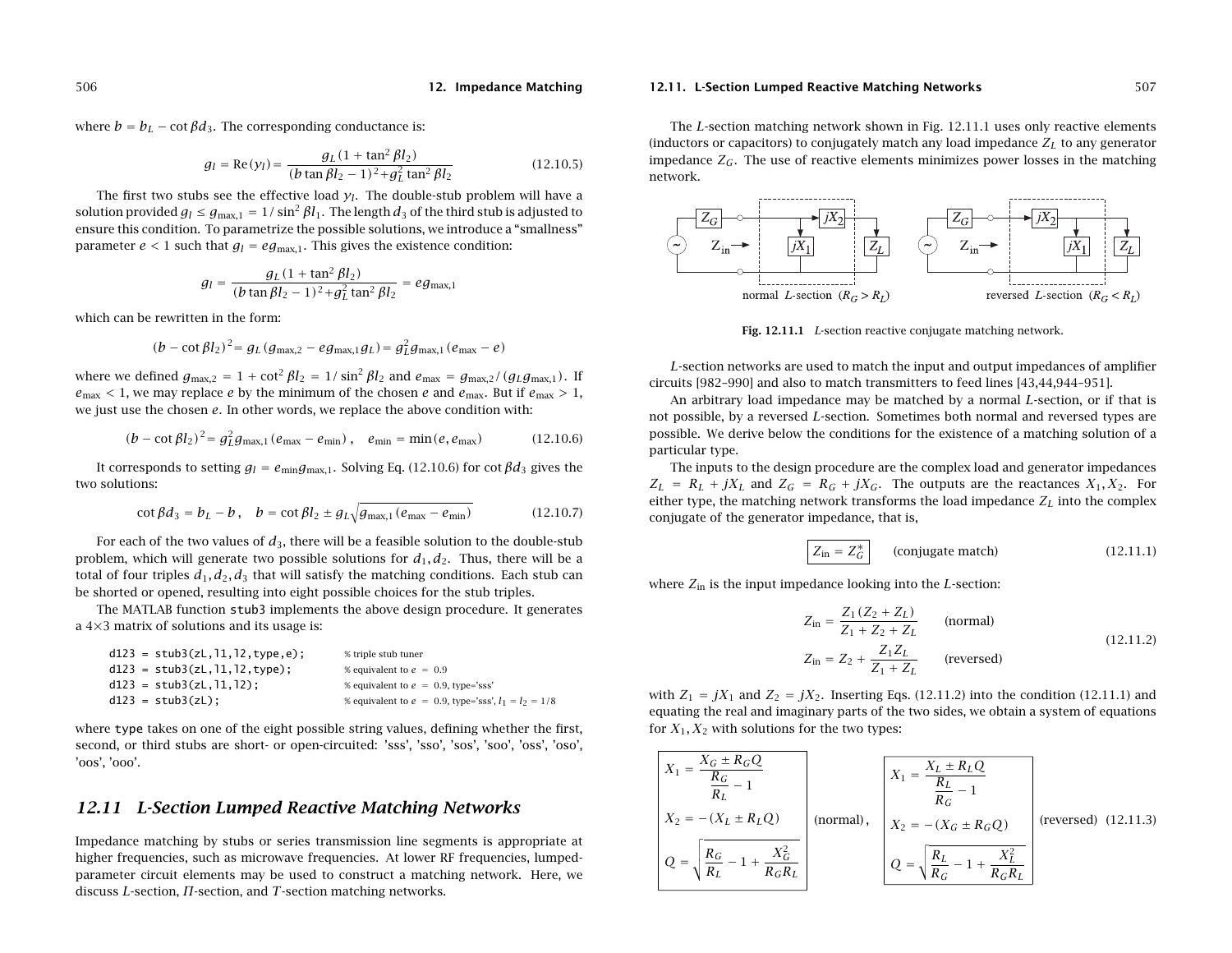If the load and generator impedances are both resistive, so that  $X_L=0$  and  $X_G=0,$ the above solutions take the particularly simple forms:

$$
X_1 = \pm \frac{R_G}{Q}
$$
  
\n
$$
X_2 = \mp R_L Q
$$
 (normal),  
\n
$$
Q = \sqrt{\frac{R_G}{R_L} - 1}
$$
 (normal),  
\n
$$
Q = \sqrt{\frac{R_L}{R_G} - 1}
$$
 (reversed) (12.11.4)

We note that the reversed solution is obtained from the normal one by exchanging  $Z_L$  with  $Z_G$ . Both solution types assume that  $R_G \neq R_L$ . If  $R_G = R_L$ , then for either type, we have the solution:

$$
X_1 = \infty, \quad X_2 = -(X_L + X_G) \tag{12.11.5}
$$

Thus,  $X_1$  is open-circuited and  $X_2$  is such that  $X_2 + X_L = -X_G$ . The Q quantities play the role of series impedance  $Q$ -factors. Indeed, the  $X_2$  equations in all cases imply that Q is equal to the ratio of the total series reactance by the corresponding series resistance, that is,  $(X_2 + X_L)/R_L$  or  $(X_2 + X_G)/R_G$ .

The conditions for real-valued solutions for  $X_1,X_2$  are that the  $Q$  factors in (12.11.3) and (12.11.4) be real-valued or that the quantities under their square roots be nonnegative. When  $R_L \neq R_G,$  it is straightforward to verify that this happens in the following four mutually exclusive cases:

| existence conditions |                                                                                          | L-section types     |           |
|----------------------|------------------------------------------------------------------------------------------|---------------------|-----------|
|                      | $R_G > R_L$ , $ X_L  \ge \sqrt{R_L (R_G - R_L)}$                                         | normal and reversed |           |
|                      | $R_G > R_L$ , $ X_L  < \sqrt{R_L (R_G - R_L)}$                                           | normal only         | (12.11.6) |
|                      | $R_G < R_L$ , $ X_G  \ge \sqrt{R_G (R_L - R_G)}$                                         | normal and reversed |           |
|                      | $\left  R_G < R_L, \quad  X_G  < \sqrt{R_G(\overline{R_L - R_G)}} \right $ reversed only |                     |           |

It is evident that a solution of one or the other type always exists. When  $R_G > R_L$ a normal section always exists, and when  $R_G < R_L$  a reversed one exists. The MATLAB function lmatch implements Eqs. (12.11.3). Its usage is as follows:

X12 <sup>=</sup> lmatch(ZG,ZL,type); % <sup>L</sup>-section matching

where type takes on the string values 'n' or 'r' for a normal or reversed  $L$ -section. The two possible solutions for  $X_1, X_2$  are returned in the rows of the 2×2 matrix  $X_{12}$ .

- **Example 12.11.1:** Design an *L*-section matching network for the conjugate match of the load impedance  $Z_L=100\!+\!50j$  ohm to the generator  $Z_G=50\!+\!10j$  ohm at 500 MHz. Determine the capacitance or inductance values for the matching network.
- **Solution:** The given impedances satisfy the last of the four conditions of Eq. (12.11.6). Therefore, only <sup>a</sup> reversed L-section will exist. Its two solutions are:

$$
X_{12} = \text{lmatch}(50 + 10j, 100 + 50j, 'r') = \begin{bmatrix} 172.4745 & -71.2372 \\ -72.4745 & 51.2372 \end{bmatrix}
$$

#### **12.12. Pi-Section Lumped Reactive Matching Networks** 509

The first solution has a capacitive  $X_2 = -71.2372$  and an inductive  $X_1 = 172.4745$ . Setting  $X_2 = 1/j\omega C$  and  $X_1 = j\omega L$ , where  $\omega = 2\pi f = 2\pi 500 \cdot 10^6$  rad/sec, we determine the corresponding values of C and L to be  $C = 4.47$  pF and  $L = 54.90$  nH.

The second solution has an inductive  $X_2 = 51.2372$  and a capacitive  $X_1 = -72.4745$ . Setting  $X_2 = j\omega L$  and  $X_1 = 1/j\omega C$ , we find in this case,  $L = 16.3$  nH and  $C = 4.39$  pF. Of the two solutions, the one with the smaller values is generally preferred.

# **12.12 Pi-Section Lumped Reactive Matching Networks**

Although the L-section network can match an arbitrary load to an arbitrary source, its bandwidth and Q-factor are fixed uniquely by the values of the load and source impedances through Eqs. (12.11.3).

The  $\varPi$ -section network, shown together with its  $T$ -section equivalent in Fig. 12.12.1, has an extra degree of freedom that allows one to control the bandwidth of the match. In particular, the bandwidth can be made as narrow as desired.



**Fig. 12.12.1** Π- and T-section matching networks.

The  $\Pi,~T$  networks (also called  $\Delta,~Y$  networks) can be transformed into each other by the following standard impedance transformations, which are cyclic permutations of each other:

$$
Z_a = \frac{Z_2 Z_3}{U}, \quad Z_b = \frac{Z_3 Z_1}{U}, \quad Z_c = \frac{Z_1 Z_2}{U}, \quad U = Z_1 + Z_2 + Z_3
$$
  

$$
Z_1 = \frac{V}{Z_a}, \quad Z_2 = \frac{V}{Z_b}, \quad Z_3 = \frac{V}{Z_c}, \quad V = Z_a Z_b + Z_b Z_c + Z_c Z_a
$$
 (12.12.1)

Because  $Z_1, Z_2, Z_3$  are purely reactive,  $Z_1 = jX_1, Z_2 = jX_2, Z_3 = jX_3$ , so will be  $Z_a$ ,  $Z_b$ ,  $Z_c$ , with  $Z_a = jX_a$ ,  $Z_b = jX_b$ ,  $Z_c = jX_c$ .

The MATLAB functions pi2t and t2pi transform between the two parameter sets. The function pi2t takes in the array of three values  $Z_{123} = [Z_1, Z_2, Z_3]$  and outputs  $Z_{abc} = [Z_a, Z_b, Z_c]$ , and t2pi does the reverse. Their usage is: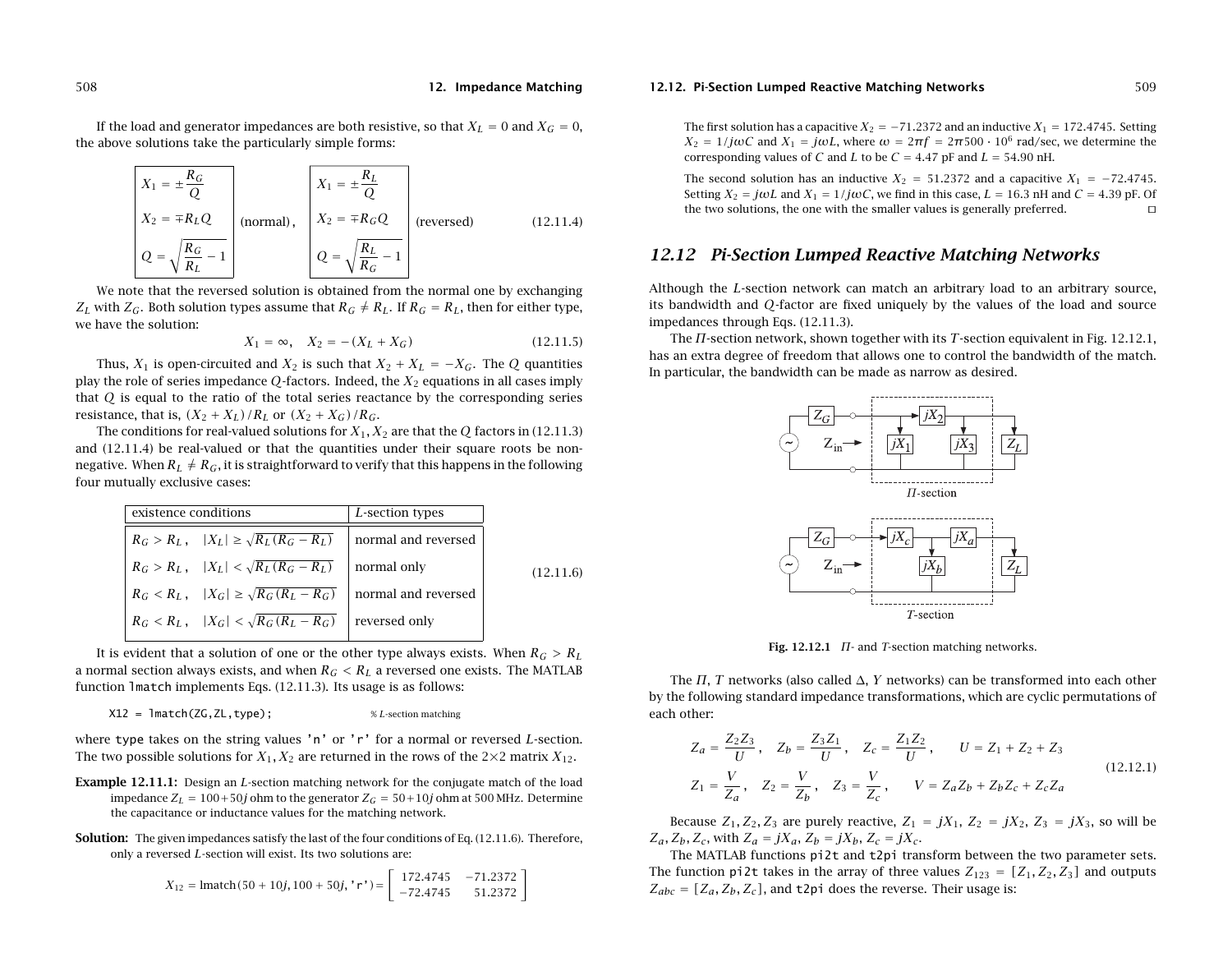| $Zabc = pi2t(Z123)$ ; | $\% \Pi$ to T transformation   |
|-----------------------|--------------------------------|
| $Z123 = t2pi(Zabc);$  | $\% T$ to $\Pi$ transformation |

One of the advantages of T networks is that often they result in more practical values for the circuit elements; however, they tend to be more lossy [43,44].

Here we discuss only the design of the  $\Pi$  matching network. It can be transformed into a  $T$  network if so desired. Fig. 12.12.2 shows the design procedure, in which the  $\Pi$  network can be thought of as two L-sections arranged back to back, by splitting the series reactance  $X_2$  into two parts,  $X_2=X_4+X_5.$ 



**Fig. 12.12.2** Equivalent L-section networks.

An additional degree of freedom is introduced into the design by an intermediate reference impedance, say  $Z = R + jX$ , such that looking into the right L-section the input impedance is Z, and looking into the left L-section, it is  $Z^*$ .

Denoting the L-section impedances by  $Z_1 = jX_1$ ,  $Z_4 = jX_4$  and  $Z_3 = jX_3$ ,  $Z_5 = jX_5$ , we have the conditions:

$$
Z_{\text{left}} = Z_4 + \frac{Z_1 Z_G}{Z_1 + Z_G} = Z^*, \qquad Z_{\text{right}} = Z_5 + \frac{Z_3 Z_L}{Z_3 + Z_L} = Z \tag{12.12.2}
$$

As shown in Fig. 12.12.2, the right L-section and the load can be replaced by the effective load impedance  $Z_{\text{right}} = Z$ . Because  $Z_1$  and  $Z_4$  are purely reactive, their conjugates will be  $Z_1^* = -Z_1$  and  $Z_4^* = -Z_4$ . It then follows that the first of Eqs. (12.12.2) can be rewritten as the equivalent condition:

$$
Z_{\rm in} = \frac{Z_1 (Z_4 + Z)}{Z_1 + Z_4 + Z} = Z_G^*
$$
\n(12.12.3)

This is precisely the desired conjugate matching condition that must be satisfied by the network (as terminated by the effective load Z.)

Eq. (12.12.3) can be interpreted as the result of matching the source  $Z_G$  to the load Z with <sup>a</sup> normal L-section. An equivalent point of view is to interpreted the first of Eqs. (12.12.2) as the result of matching the source Z to the load  $Z_G$  using a reversed L-section.

#### **12.12. Pi-Section Lumped Reactive Matching Networks** 511

Similarly, the second of Eqs.  $(12.12.2)$  is the result of matching the source  $Z^*$  to the load  $Z_L$  (because the input impedance looking into the right section is then  $(Z^*)^* = Z$ .) Thus, the reactances of the two L-sections can be obtained by the two successive calls to lmatch:

$$
X_{14} = [X_1, X_4] = \text{lmatch}(Z_G, Z, 'n') = \text{lmatch}(Z, Z_G, 'r')
$$
  
\n
$$
X_{35} = [X_3, X_5] = \text{lmatch}(Z^*, Z_L, 'r')
$$
\n(12.12.4)

In order for Eqs.  $(12.12.4)$  to always have a solution, the resistive part of Z must satisfy the conditions (12.11.6). Thus, we must choose  $R < R_G$  and  $R < R_L$ , or equivalently:

$$
R < R_{\min}, \qquad R_{\min} = \min(R_G, R_L) \tag{12.12.5}
$$

Otherwise, Z is arbitrary. For design purposes, the nominal  $O$  factors of the left and right sections can be taken to be the quantities:

$$
Q_G = \sqrt{\frac{R_G}{R} - 1}, \quad Q_L = \sqrt{\frac{R_L}{R} - 1}
$$
 (12.12.6)

The maximum of the two is the one with the maximum value of  $R_G$  or  $R_L$ , that is,

$$
Q = \sqrt{\frac{R_{\text{max}}}{R} - 1}, \qquad R_{\text{max}} = \max(R_G, R_L)
$$
 (12.12.7)

This Q-factor can be thought of as <sup>a</sup> parameter that controls the bandwidth. Given a value of  $Q$ , the corresponding  $R$  is obtained by:

$$
R = \frac{R_{\text{max}}}{Q^2 + 1}
$$
 (12.12.8)

For later reference, we may express  $Q_G, Q_L$  in terms of  $Q$  as follows:

$$
Q_G = \sqrt{\frac{R_G}{R_{\text{max}}}(Q^2 + 1) - 1}, \quad Q_L = \sqrt{\frac{R_L}{R_{\text{max}}}(Q^2 + 1) - 1}
$$
(12.12.9)

Clearly, one or the other of  $Q_L,Q_G$  is equal to  $Q.$  We note also that  $Q$  may not be less than the value  $Q_{\min}$  achievable by a *single L-*section match. This follows from the equivalent conditions:

$$
Q > Q_{\min} \iff R < R_{\min} \,, \qquad Q_{\min} = \sqrt{\frac{R_{\max}}{R_{\min}} - 1} \tag{12.12.10}
$$

The MATLAB function pmatch implements the design equations (12.12.4) and then constructs  $X_2=X_4+X_5.$  Because there are two solutions for  $X_4$  and two for  $X_5,$  we can add them in four different ways, leading to four possible solutions for the reactances of the  $\Pi$  network.

The inputs to pmatch are the impedances  $Z_G$ ,  $Z_L$  and the reference impedance  $Z$ , which must satisfy the condition (12.12.10). The output is a  $4\times3$  matrix  $X_{123}$  whose rows are the different solutions for  $X_1, X_2, X_3$ :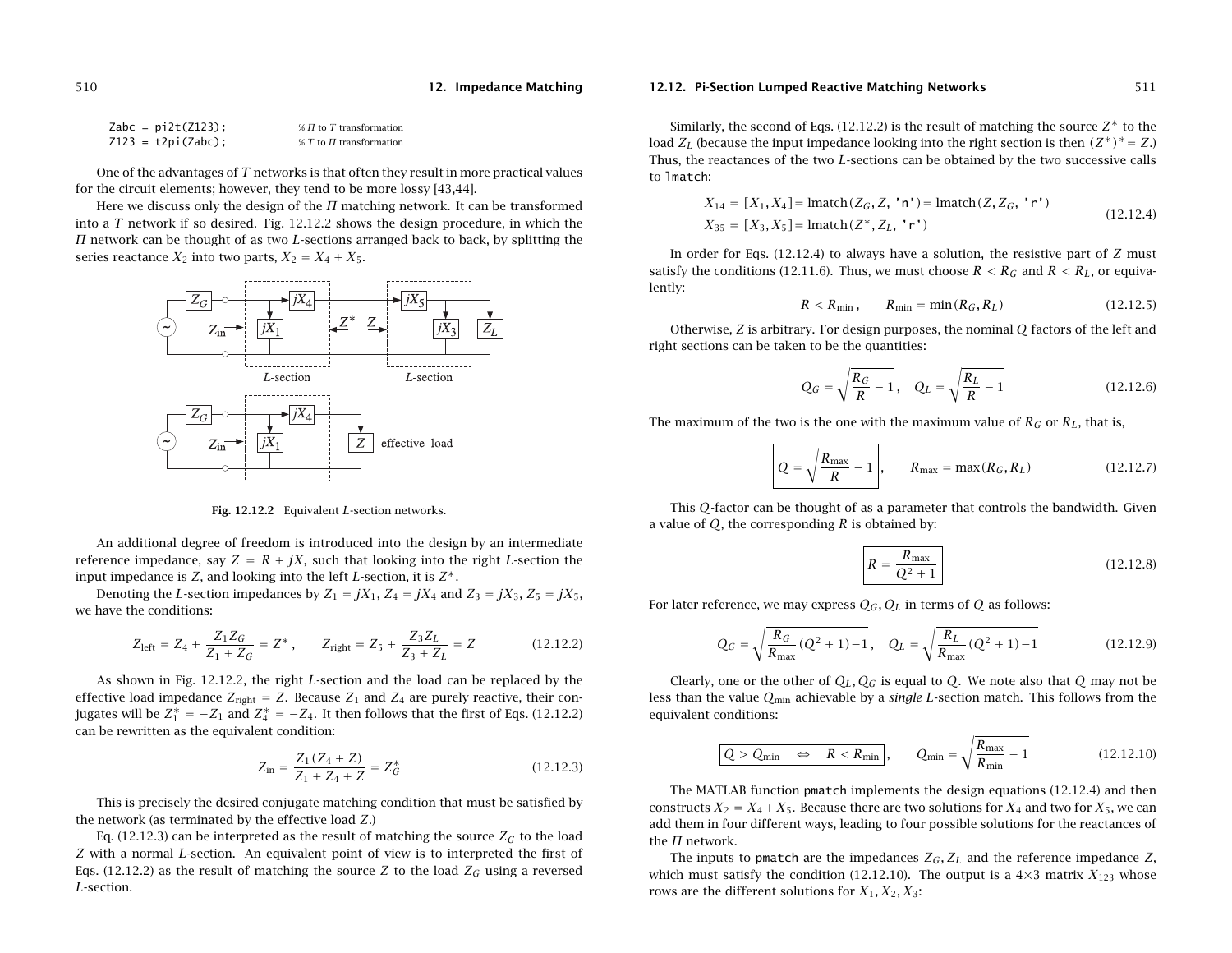#### **12.12. Pi-Section Lumped Reactive Matching Networks** 513

 $X123 = \text{pmatch}(ZG, ZL, Z);$  %  $\text{M}$  matching network design

The analytical form of the solutions can be obtained easily by applying Eqs. (12.11.3) to the two cases of Eq. (12.12.4). In particular, if the load and generator impedances are real-valued, we obtain from (12.11.4) the following simple analytical expressions:

$$
X_1 = -\epsilon_G \frac{R_G}{Q_G}, \quad X_2 = \frac{R_{\text{max}}(\epsilon_G Q_G + \epsilon_L Q_L)}{Q^2 + 1}, \quad X_3 = -\epsilon_L \frac{R_L}{Q_L}
$$
(12.12.11)

**12. Impedance Matching**

where  $\epsilon_G$ ,  $\epsilon_L$  are  $\pm 1$ ,  $Q_G$ ,  $Q_L$  are given in terms of  $Q$  by Eq. (12.12.9), and either  $Q$  is given or it can be computed from Eq. (12.12.7). The choice  $\epsilon_G = \epsilon_L = 1$  is made often, corresponding to capacitive  $X_1, X_3$  and inductive  $X_2$  [43,949].

As emphasized by Wingfield [43,949], the definition of  $Q$  as the maximum of  $Q_L$  and  $Q_G$  underestimates the total  $Q$ -factor of the network. A more appropriate definition is the sum  $Q_o = Q_L + Q_G$ .

An alternative set of design equations, whose input is  $Q<sub>o</sub>$ , is obtained as follows. Given  $Q_o$ , we solve for the reference resistance  $R$  by requiring:

$$
Q_o = Q_G + Q_L = \sqrt{\frac{R_G}{R} - 1} + \sqrt{\frac{R_L}{R} - 1}
$$

This gives the solution for R, and hence for  $Q_G, Q_L$ :

$$
R = \frac{(R_G - R_L)^2}{(R_G + R_L)Q_o^2 - 2Q_o\sqrt{R_GR_LQ_o^2 - (R_G - R_L)^2}}
$$
  
\n
$$
Q_G = \frac{R_GQ_o - \sqrt{R_GR_LQ_o^2 - (R_G - R_L)^2}}{R_G - R_L}
$$
  
\n
$$
Q_L = \frac{R_LQ_o - \sqrt{R_GR_LQ_o^2 - (R_G - R_L)^2}}{R_L - R_G}
$$
\n(12.12.12)

Then, construct the  $\Pi$  reactances from:

$$
X_1 = -\epsilon_G \frac{R_G}{Q_G}, \quad X_2 = R(\epsilon_G Q_G + \epsilon_L Q_L), \quad X_3 = -\epsilon_L \frac{R_L}{Q_L}
$$
(12.12.13)

The only requirement is that  $Q_o$  be greater than  $Q_{\rm min}$ . Then, it can be verified that Eqs. (12.12.12) will always result in positive values for R,  $Q_G$ , and  $Q_L$ . More simply, the value of  $R$  may be used as an input to the function pmatch.

**Example 12.12.1:** We repeat Example 12.11.1 using a  $\Pi$  network. Because  $Z_G = 50 + 10j$  and  $Z_L = 100 + 50j$ , we arbitrarily choose  $Z = 20 + 40j$ , which satisfies  $R < \min(R_G, R_L)$  . The MATLAB function pmatch produces the solutions:

$$
X_{123} = [X_1, X_2, X_3] = \text{pmatch}(Z_G, Z_L, Z) = \begin{bmatrix} 48.8304 & -71.1240 & 69.7822 \\ -35.4970 & 71.1240 & -44.7822 \\ 48.8304 & 20.5275 & -44.7822 \\ -35.4970 & -20.5275 & 69.7822 \end{bmatrix}
$$

All values are in ohms and the positive ones are inductive while the negatives ones, capacitive. To see how these numbers arise, we consider the solutions of the two L-sections of Fig. 12.12.2:

$$
X_{14} = \text{lmatch}(Z_G, Z, 'n') = \begin{bmatrix} 48.8304 & -65.2982 \\ -35.4970 & -14.7018 \end{bmatrix}
$$

$$
X_{35} = \text{lmatch}(Z^*, Z_L, 'r') = \begin{bmatrix} 69.7822 & -5.8258 \\ -44.7822 & 85.825 \end{bmatrix}
$$

where  $X_4$  and  $X_5$  are the second columns. The four possible ways of adding the entries of  $X_4$  and  $X_5$  give rise to the four values of  $X_2.$  It is easily verified that each of the four solutions satisfy Eqs. (12.12.2) and (12.12.3).  $\square$ 

- **Example 12.12.2:** It is desired to match <sup>a</sup> 200 ohm load to <sup>a</sup> 50 ohm source at 500 MHz. Design L-section and  $\Pi$ -section matching networks and compare their bandwidths.
- **Solution:** Because  $R_G < R_L$  and  $X_G = 0$ , only a reversed L-section will exist. Its reactances are computed from:

$$
X_{12} = [X_1, X_2] = \text{lmatch}(50, 200, 'r') = \begin{bmatrix} 115.4701 & -86.6025 \\ -115.4701 & 86.6025 \end{bmatrix}
$$

The corresponding minimum Q factor is  $Q_{\rm min} = \sqrt{200/50 - 1} = 1.73$ . Next, we design a  $\Pi$  section with a  $Q$  factor of 5. The required reference resistance  $R$  can be calculated from Eq. (12.12.8):

$$
R = \frac{200}{5^2 + 1} = 7.6923 \text{ ohm}
$$

The reactances of the  $\Pi$  matching section are then:

$$
X_{123} = [X_1, X_2, X_3] = \text{pmatch}(50, 200, 7.6923) = \begin{bmatrix} 21.3201 & -56.5016 & 40 \\ -21.3201 & 56.5016 & -40 \\ 21.3201 & 20.4215 & -40 \\ -21.3201 & -20.4215 & 40 \end{bmatrix}
$$

The  $\Pi$  to  $T$  transformation gives the reactances of the  $T$ -network:

$$
X_{abc} = [X_a, X_b, X_c] = \text{pi2t}(X_{123}) = \begin{bmatrix} -469.0416 & 176.9861 & -250 \\ 469.0416 & -176.9861 & 250 \\ -469.0416 & -489.6805 & 250 \\ 469.0416 & 489.6805 & -250 \end{bmatrix}
$$

If we increase, the Q to 15, the resulting reference resistance becomes  $R = 0.885$  ohm, resulting in the reactances:

$$
X_{123} = [X_1, X_2, X_3] = \text{pmatch}(50, 200, 0.885) = \begin{bmatrix} 6.7116 & -19.8671 & 13.3333 \\ -6.7116 & 19.8671 & -13.3333 \\ 6.7116 & 6.6816 & -13.3333 \\ -6.7116 & -6.6816 & 13.3333 \end{bmatrix}
$$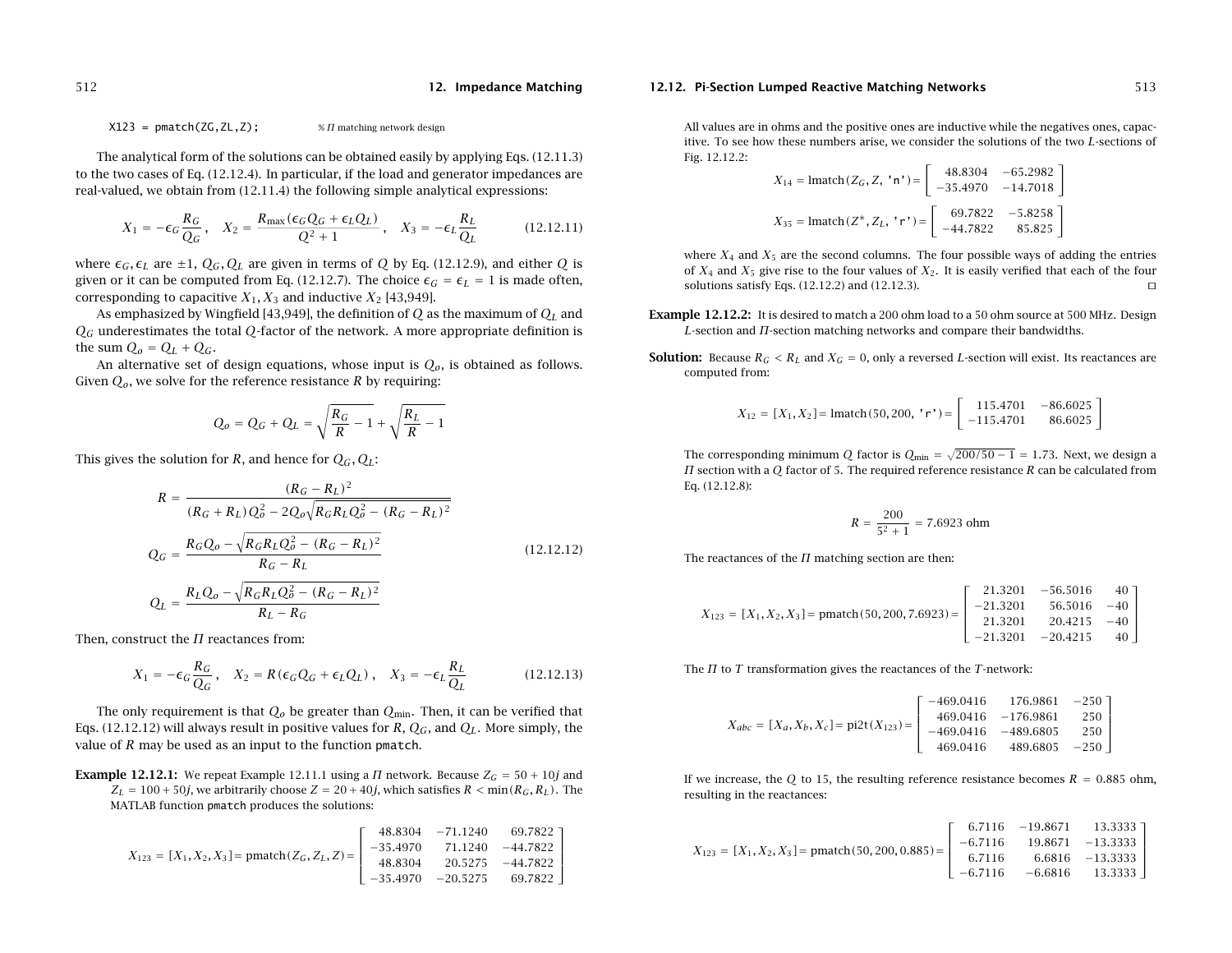

**Fig. 12.12.3** Comparison of L-section and Π-section matching.

Fig. 12.12.3 shows the plot of the input reflection coefficient, that is, the quantity  $\varGamma_{\rm in}$  =  $(Z_{\text{in}} - Z_G^*) / (Z_{\text{in}} + Z_G)$  versus frequency.

If a reactance  $X_i$  is positive, it represents an inductance with a frequency dependence of  $Z_i = jX_i f/f_0$ , where  $f_0 = 500$  MHz is the frequency of the match. If  $X_i$  is negative, it represents a capacitance with a frequency dependence of  $Z_i = jX_i f_0/f$ .

The graphs display the two solutions of the L-match, but only the first two solutions of the  $\Pi$  match. The narrowing of the bandwidth with increasing  $Q$  is evident.  $\hfill\Box$ 

The  $\Pi$  network achieves a narrower bandwidth over a single L-section network. In order to achieve a *wider* bandwidth, one may use a double L-section network [982], as shown in Fig. 12.12.4.



**Fig. 12.12.4** Double L-section networks.

The two L-sections are either both reversed or both normal. The design is similar to Eq. (12.12.4). In particular, if  $R_G < R < R_L$ , we have:

$$
X_{14} = [X_1, X_4] = \text{lmatch}(Z_G, Z, 'r')
$$
  
\n
$$
X_{35} = [X_3, X_5] = \text{lmatch}(Z^*, Z_L, 'r')
$$
\n(12.12.14)

#### **12.12. Pi-Section Lumped Reactive Matching Networks** 515

and if  $R_G > R > R_L$ :

$$
X_{14} = [X_1, X_4] = \text{lmatch}(Z_G, Z, 'n')
$$
  
\n
$$
X_{35} = [X_3, X_5] = \text{lmatch}(Z^*, Z_L, 'n')
$$
\n(12.12.15)

The widest bandwidth (corresponding to the smallest  $O$ ) is obtained by selecting  $R = \sqrt{R_GR_L}$ . For example, consider the case  $R_G < R < R_L$ . Then, the corresponding left and right  $O$  factors will be:

$$
Q_G = \sqrt{\frac{R}{R_G} - 1}, \quad Q_L = \sqrt{\frac{R_L}{R} - 1}
$$

Both satisfy  $Q_G\,<\,Q_{\rm min}$  and  $Q_L\,<\,Q_{\rm min}.$  Because we always choose  $Q$  to be the maximum of  $Q_G, Q_L,$  the optimum  $Q$  will correspond to that  $R$  that results in  $Q_{\mathrm{opt}}=$  $min(max(Q_G, Q_L))$ . It can be verified easily that  $R_{opt} = \sqrt{R_GR_L}$  and

$$
Q_{\text{opt}} = Q_{L,\text{opt}} = Q_{G,\text{opt}} = \sqrt{\frac{R_{\text{opt}}}{R_G} - 1} = \sqrt{\frac{R_L}{R_{\text{opt}}} - 1}
$$

These results follow from the inequalities:

$$
Q_G \le Q_{\text{opt}} \le Q_L, \quad \text{if} \quad R_G < R \le R_{\text{opt}}
$$
\n
$$
Q_L \le Q_{\text{opt}} \le Q_G, \quad \text{if} \quad R_{\text{opt}} \le R < R_L
$$

- **Example 12.12.3:** Use <sup>a</sup> double L-section to widen the bandwidth of the single L-section of Example 12.12.2.
- **Solution:** The Q-factor of the single section is  $Q_{\min} = \sqrt{200/500 1} = 1.73$ . The optimum reference resistor is  $R_{\rm opt} = \sqrt{50 \cdot 200} = 100$  ohm and the corresponding minimized optimum  $Q_{\text{opt}} = 1$ .



**Fig. 12.12.5** Comparison of single and double L-section networks.

The reactances of the single L-section were given in Example 12.12.2. The reactances of the two sections of the double  $L$ -sections are calculated by the two calls to 1match: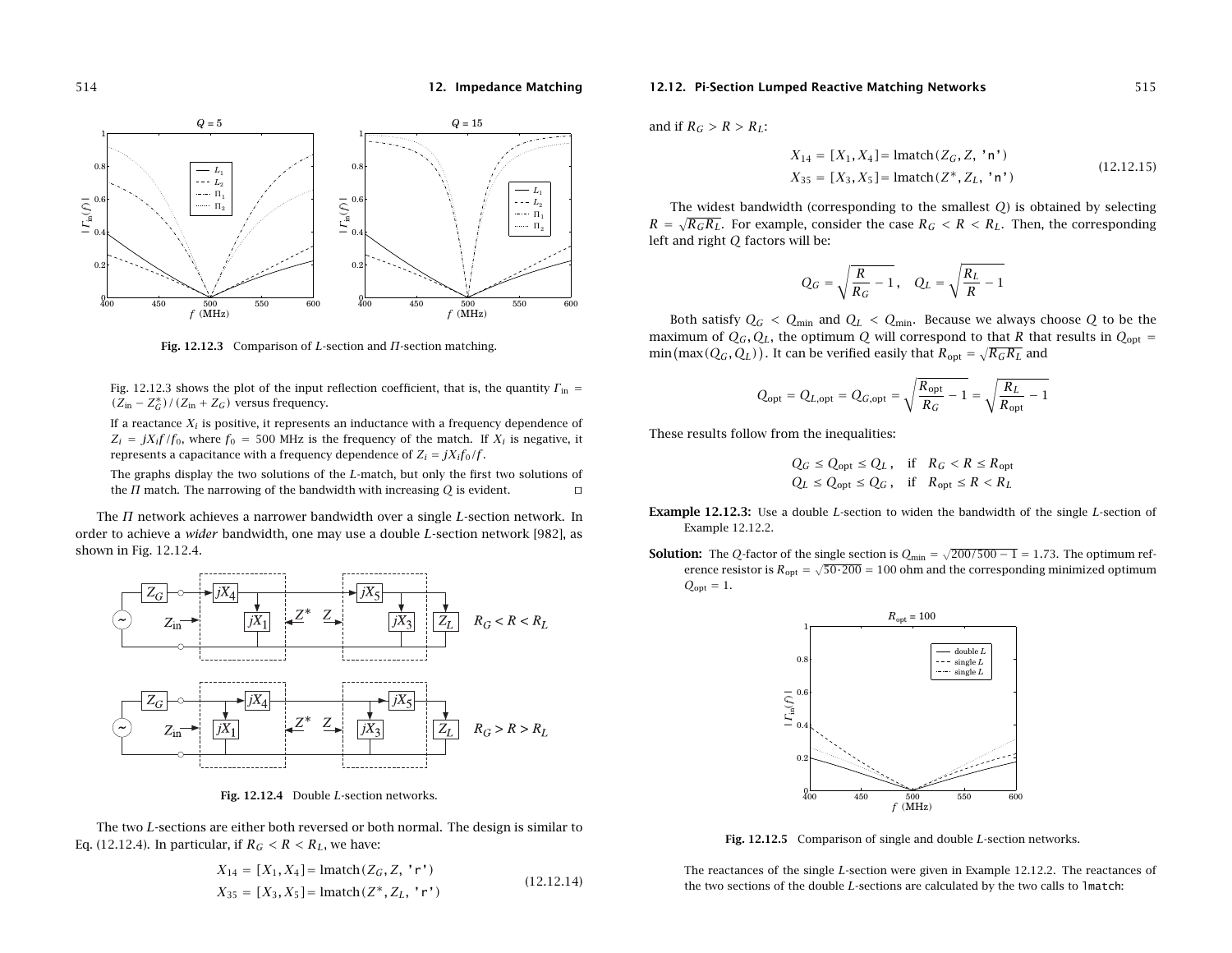$$
X_{14} = [X_1, X_4] = \text{lmatch}(50, 100, 'r') = \begin{bmatrix} 100 & -50 \\ -100 & 50 \end{bmatrix}
$$

$$
X_{35} = [X_3, X_5] = \text{lmatch}(100, 200, 'r') = \begin{bmatrix} 200 & -100 \\ -200 & 100 \end{bmatrix}
$$

The corresponding input reflection coefficients are plotted in Fig. 12.12.5. As in the design of the  $\Pi$  network, the dual solutions of each  $L$ -section can be paired in four different ways. But, for the above optimum value of  $R$ , the four solutions have virtually identical responses. There is some widening of the bandwidth, but not by much.

# **12.13 Reversed Matching Networks**

The types of lossless matching networks that we considered in this chapter satisfy the property that if a network is designed to transform a load impedance  $Z_b$  into an input impedance  $Z_a$ , then the reversed (i.e., flipped left-right) network will transform the load  $Z_a^*$  into the input  $Z_b^*$ . This is illustrated in Fig. 12.13.1.



**Fig. 12.13.1** Forward and reversed matching networks.

The losslessness assumption is essential. This property is satisfied only by matching networks built from segments of lossless transmission lines, such as stub matching or quarter-wave transformers, and by the  $L<sub>z</sub>$ ,  $\Pi<sub>z</sub>$ , and T-section reactive networks. Some examples are shown in Fig. 12.13.2.



**Fig. 12.13.2** Examples of reversed matching networks.

#### **12.13. Reversed Matching Networks** 517

Working with admittances, we find for the stub example that the input and load admittances must be related as follows for the forward and reverse networks:

$$
Y_a = Y_{\text{ stub}} + Y_1 \frac{Y_b + jY_1 \tan \beta l}{Y_1 + jY_b \tan \beta l} \quad \Leftrightarrow \quad Y_b^* = Y_1 \frac{(Y_a^* + Y_{\text{ stub}}) + jY_1 \tan \beta l}{Y_1 + j(Y_a^* + Y_{\text{ stub}}) \tan \beta l} \quad (12.13.1)
$$

where  $Y_{\text{stub}} = -jY_2 \cot \beta d$  for a shorted parallel stub, and  $Y_{\text{stub}} = jY_2 \tan \beta d$  for an opened one. The equivalence of the two equations in (12.13.1) is <sup>a</sup> direct consequence of the fact that  $Y_{\rm stub}$  is purely reactive and therefore satisfies  $Y_{\rm stub}^* = -Y_{\rm stub}.$  Indeed, solving the left equation for  $Y_b$  and conjugating the answer gives:

$$
Y_b = Y_1 \frac{(Y_a - Y_{\text{ stub}}) - jY_1 \tan \beta l}{Y_1 - j(Y_a - Y_{\text{stab}}) \tan \beta l} \Rightarrow Y_b^* = Y_1 \frac{(Y_a^* - Y_{\text{stab}}^*) + jY_1 \tan \beta l}{Y_1 + j(Y_a^* - Y_{\text{stab}}^*) \tan \beta l}
$$

which is equivalent to the right equation (12.13.1) because  $Y^*_{\rm stub}=-Y_{\rm stub}$ . Similarly, for the L-section example we find the conditions for the forward and reversed networks:

$$
Z_a = \frac{Z_1(Z_2 + Z_b)}{Z_1 + Z_2 + Z_b} \quad \Leftrightarrow \quad Z_b^* = Z_2 + \frac{Z_1 Z_a^*}{Z_1 + Z_a^*} \tag{12.13.2}
$$

where  $Z_1 = jX_1$  and  $Z_2 = jX_2$ . The equivalence of Eqs. (12.13.2) follows again from the reactive conditions  $Z_1^* = -Z_1$  and  $Z_2^* = -Z_2$ .

As we will see in Chap. 13, the reversing property is useful in designing the input and output matching networks of two-port networks, such as microwave amplifiers, connected to a generator and load with standardized impedance values such as  $Z_0 = 50\,$ ohm. This is shown in Fig. 12.13.3.



**Fig. 12.13.3** Designing input and output matching networks for <sup>a</sup> two-port.

To maximize the two-port's gain or to minimize its noise figure, the two-port is required to be connected to certain optimum values of the generator and load impedances  $Z_G$ ,  $Z_L$ . The output matching network must transform the actual load  $Z_0$  into the desired value  $Z_L$ . Similarly, the input matching network must transform  $Z_0$  into  $Z_G$  so that the two-port sees  $Z_G$  as the effective generator impedance.

In order to use the matching methods of the present chapter, it is more convenient first to design the reversed matching networks transforming a load  $Z^\ast_L$  (or  $Z^\ast_G$ ) into the standardized impedance  $Z_0$ , as shown in Fig. 12.13.3. Then the designed reversed networks may be reversed to obtain the actual matching networks. Several such design examples will be presented in Chap. 13.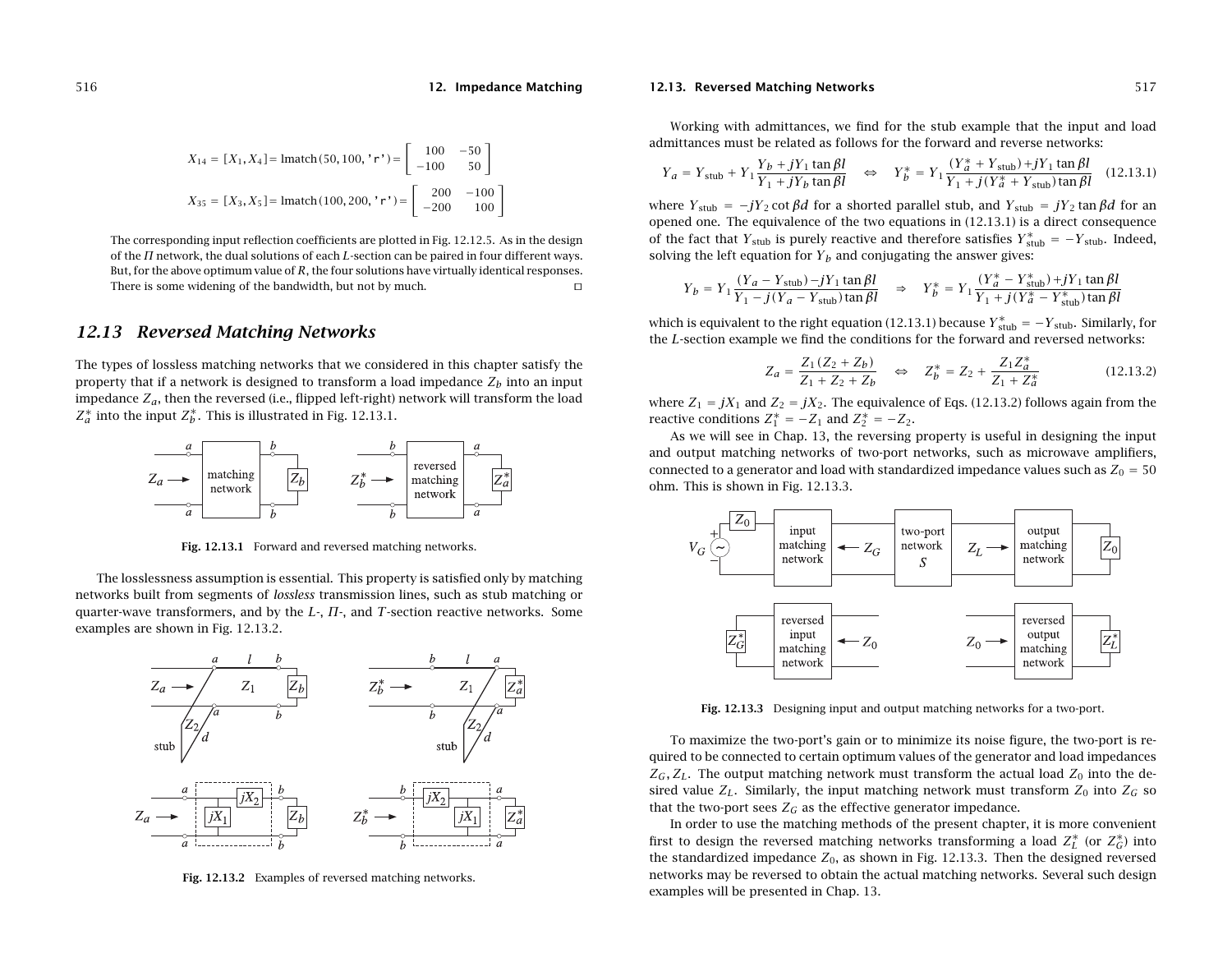# **12.14 Problems**

12.1  $\,$  A one-section quarter-wavelength transformer matching a resistive load  $Z_L$  to a line  $Z_0$  must have characteristic impedance  $Z_1 = \sqrt{Z_0 Z_L}$ . Show that the reflection response  $\Gamma_1$  into the main line (see Fig. 12.3.1) is given as <sup>a</sup> function of frequency by:

$$
\Gamma_1 = \frac{\rho(1+e^{-2j\delta})}{1+\rho^2e^{-2j\delta}}\,, \quad \rho = \frac{\sqrt{Z_L}-\sqrt{Z_0}}{\sqrt{Z_L}+\sqrt{Z_0}}\,, \quad \delta = \frac{\pi}{2}\frac{f}{f_0}
$$

where  $f_0$  is the frequency at which the transformer length is a quarter wavelength. Show that the magnitude-squared of  $\mathit{\Gamma}_1$  is given by:

$$
|\Gamma_1|^2 = \frac{e^2 \cos^2 \delta}{1 + e^2 \cos^2 \delta}, \quad e = \frac{2|\rho|}{1 - \rho^2}
$$

Show that the bandwidth (about  $f_0$ ) over which the voltage standing-wave ratio on the line remains less than  $S$  is given by:

$$
\sin\left(\frac{\pi}{4}\frac{\Delta f}{f_0}\right) = \frac{(S-1)\left(1-\rho^2\right)}{4|\rho|\sqrt{S}}
$$

- 12.2 Design <sup>a</sup> one-section quarter-wavelength transformer that will match <sup>a</sup> 200-ohm load to <sup>a</sup> 50-ohm line at 100 MHz. Determine the impedance  $Z_1$  and the bandwidth  $\Delta f$  over which the SWR on the line remains less than  $S=1.2.$
- 12.3 A transmission line with characteristic impedance  $Z_0$  = 100  $\Omega$  is terminated at a load impedance  $Z_L = 150 + j50$  Ω. What percentage of the incident power is reflected back into the line?

In order to make the load reflectionless, a short-circuited stub of length  $l_1$  and impedance also equal to  $Z_0$  is inserted in parallel at a distance  $l_2$  from the load. What are the smallest values of the lengths  $l_1$  and  $l_2$  in units of the wavelength  $\lambda$  that make the load reflectionless?

12.4  $\,$  A loss-free line of impedance  $Z_0$  is terminated at a load  $Z_L = Z_0 + jX$ , whose resistive part is matched to the line. To properly match the line, <sup>a</sup> short-circuited stub is connected across the main line at a distance of  $\lambda/4$  from the load, as shown below. The stub has characteristic impedance  $Z_0$ .

Find an equation that determines the length  $l$  of the stub in order that there be no reflected waves into the main line. What is the length l (in wavelengths  $\lambda$ ) when  $X = Z_0$ ? When  $X = Z_0 / \sqrt{3}$ ?



12.5  $\,$  A transmission line with characteristic impedance  $Z_0$  must be matched to a purely resistive load  $Z_L.$  A segment of length  $l_1$  of another line of characteristic impedance  $Z_1$  is inserted at a distance  $l_0$  from the load, as shown in Fig. 12.7.1 (with  $Z_2=Z_0$  and  $l_2=l_0.$ )

Take  $Z_0 = 50$ ,  $Z_1 = 100$ ,  $Z_L = 80 \Omega$  and let  $\beta_0$  and  $\beta_1$  be the wavenumbers within the segments  $l_0$  and  $l_1$ . Determine the values of the quantities cot $(\beta_1 l_1)$  and cot $(\beta_0 l_0)$  that would guarantee matching. Show that the widest range of resistive loads  $Z_L$  that can be matched using the given values of  $Z_0$  and  $Z_1$  is:  $12.5~\Omega < Z_L < 200~\Omega$ .

#### **12.14. Problems**

12.6 A transmission line with resistive impedance  $Z_0$  is terminated at a load impedance  $Z_L$  =  $R + jX$ . Derive an expression, in terms of  $Z_0$ ,  $R$ ,  $X$ , for the proportion of the incident power that is reflected back into the line.

In order to make the load reflectionless, a short-circuited stub of length  $l_1$  and impedance  $Z_0$ is inserted at a distance  $l_2$  from the load. Derive expressions for the smallest values of the lengths  $l_1$  and  $l_2$  in terms of the wavelength  $\lambda$  and  $Z_0, R, X$ , that make the load reflectionless.

12.7 It is required to match a lossless transmission line  $Z_0$  to a load  $Z_L$ . To this end, a quarterwavelength transformer is connected at a distance  $l_0$  from the load, as shown below. Let  $\lambda_0$ and  $\lambda$  be the operating wavelengths of the line and the transformer segment.

$$
Z_0 \hspace{1cm} Z_1 \hspace{1cm} Z_0 \hspace{1cm} Z_L
$$

Assume  $Z_0 = 50 \Omega$ . Verify that the required length  $l_0$  that will match the complex load  $Z_L = 40 + 30j \Omega$  is  $l_0 = \lambda/8$ . What is the value of  $Z_1$  in this case?

12.8 It is required to match a lossless transmission line of impedance  $Z_0 = 75 \Omega$  to the complex load  $Z_L$  = 60 + 45 $j$  Ω. To this end, a quarter-wavelength transformer is connected at a distance  $l_0$  from the load, as shown in the previous problem. Let  $\lambda_0$  and  $\lambda$  be the operating wavelengths of the line and the transformer segment.

What is the required length  $l_0$  in units of  $\lambda_0$ ? What is the characteristic impedance  $Z_1$  of the transformer segment?

- 12.9 Show that the solution of the one-section series impedance transformer shown in Fig. 12.7.3 is given by Eq. (12.7.9), provided that either of the inequalities (12.7.10) is satisfied.
- 12.10 Show that the solution to the double-stub tuner is given by Eq. (12.10.1) and (12.10.2).
- 12.11  $\,$  Match load impedance  $Z_L = 10-5j$  ohm of Example 12.8.1 to a 50-ohm line using a doublestub tuner with stub separation of  $l = \lambda/16$ . Show that a double-stub tuner with separation of  $l = \lambda/8$  cannot match this load.
- 12.12 Match the antenna and feed line of Example 12.7.2 using <sup>a</sup> double stub tuner with stub separation of  $l = \lambda/8$ . Plot the corresponding matched reflection responses. Repeat when l is near  $\lambda/2$ , say,  $l = 0.495 \lambda$ , and compare the resulting notch bandwidths.
- 12.13 Show that the load impedance of Problem 12.11 can be matched with <sup>a</sup> triple-stub tuner using shorted stubs with separations of  $l_1 = l_2 = \lambda/8$ , shorted stubs. Use the smallness parameter values of  $e = 0.9$  and  $e = 0.1$ .
- 12.14 Match the antenna and feed line of Example 12.7.2 using <sup>a</sup> stub tuner and plot the corresponding matched reflection responses. Use shorted stubs with separations  $l_1=l_2=\lambda/8,$ and the two smallness parameters  $e = 0.9$  and  $e = 0.7$ .
- 12.15 Design an  $L$ -section matching network that matches the complex load impedance  $Z_L$  = 30 + 40j ohm to <sup>a</sup> 50-ohm transmission line. Verify that both <sup>a</sup> normal and <sup>a</sup> reversed L-section can be used.
- 12.16 It is desired to match a line with characteristic impedance  $Z_0$  to a complex load  $Z_L = R_L +$  $jX_L$ . In order to make the load reflectionless, a quarter-wavelength section of impedance  $Z_1$ is inserted between the main line and the load, and a  $\lambda/8$  or  $3\lambda/8$  short-circuited stub of impedance  $Z_2$  is inserted in parallel at the end of the line, as shown below.